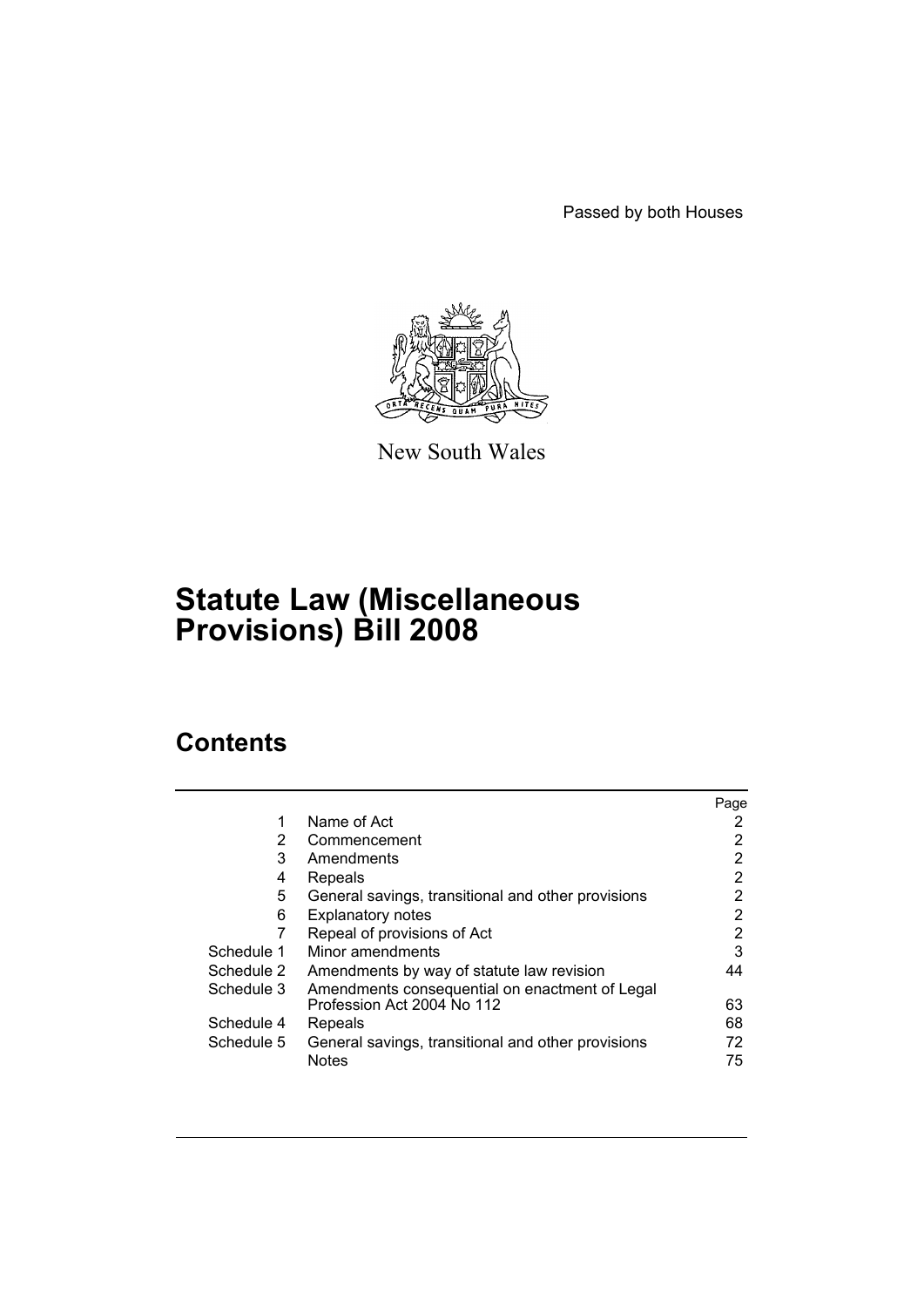*I certify that this public bill, which originated in the Legislative Assembly, has finally passed the Legislative Council and the Legislative Assembly of New South Wales.*

> *Clerk of the Legislative Assembly. Legislative Assembly, Sydney, , 2008*



New South Wales

# **Statute Law (Miscellaneous Provisions) Bill 2008**

Act No , 2008

An Act to repeal certain Acts and statutory instruments and to amend certain other Acts and instruments in various respects and for the purpose of effecting statute law revision; and to make certain savings.

*I have examined this bill and find it to correspond in all respects with the bill as finally passed by both Houses.*

*Assistant Speaker of the Legislative Assembly.*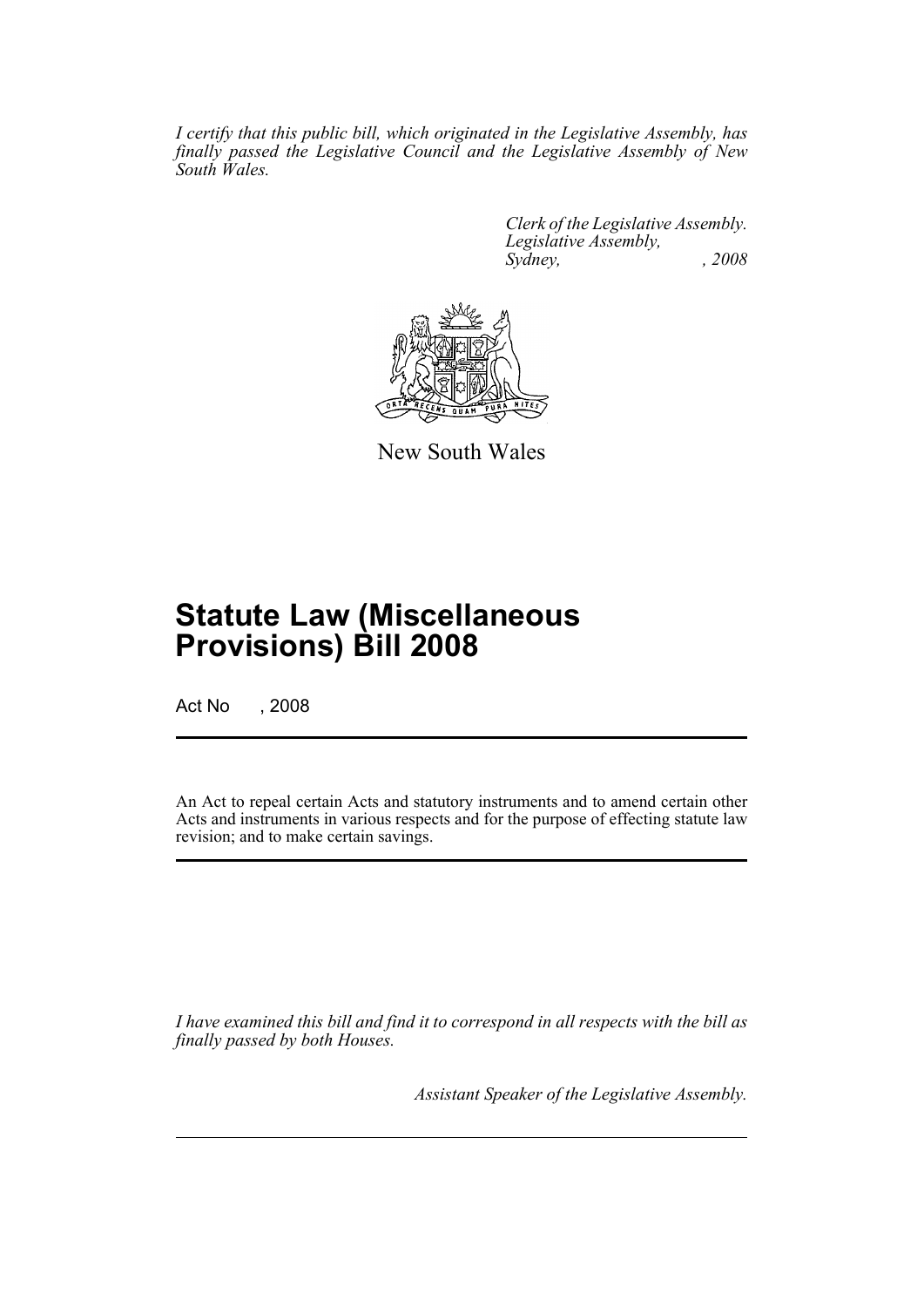### <span id="page-2-0"></span>**The Legislature of New South Wales enacts:**

### **1 Name of Act**

This Act is the *Statute Law (Miscellaneous Provisions) Act 2008*.

### <span id="page-2-1"></span>**2 Commencement**

- (1) This Act commences on the date of assent, except as provided by this section.
- (2) The amendments made by Schedules 1–3 commence on the day or days specified in those Schedules in relation to the amendments concerned. If a commencement day is not specified, the amendments commence on the date of assent.

### <span id="page-2-2"></span>**3 Amendments**

The Acts and instruments specified in Schedules 1–3 are amended as set out in those Schedules.

### <span id="page-2-3"></span>**4 Repeals**

- (1) Each Act or statutory instrument specified in Part 1 or 2 of Schedule 4 is repealed.
- (2) Each Act or instrument specified in Part 3 of Schedule 4 is, to the extent indicated in that Part, repealed.

#### <span id="page-2-4"></span>**5 General savings, transitional and other provisions**

Schedule 5 has effect.

#### <span id="page-2-5"></span>**6 Explanatory notes**

The matter appearing under the heading "Explanatory note" in any of the Schedules does not form part of this Act.

# <span id="page-2-6"></span>**7 Repeal of provisions of Act**

- (1) Sections 3 and 4 and Schedules 1–4 are repealed on the day following the day on which all of the provisions of this Act have commenced.
- (2) The repeal of Schedules 1–4 does not, because of the operation of section 30 of the *Interpretation Act 1987*, affect any amendment made by those Schedules.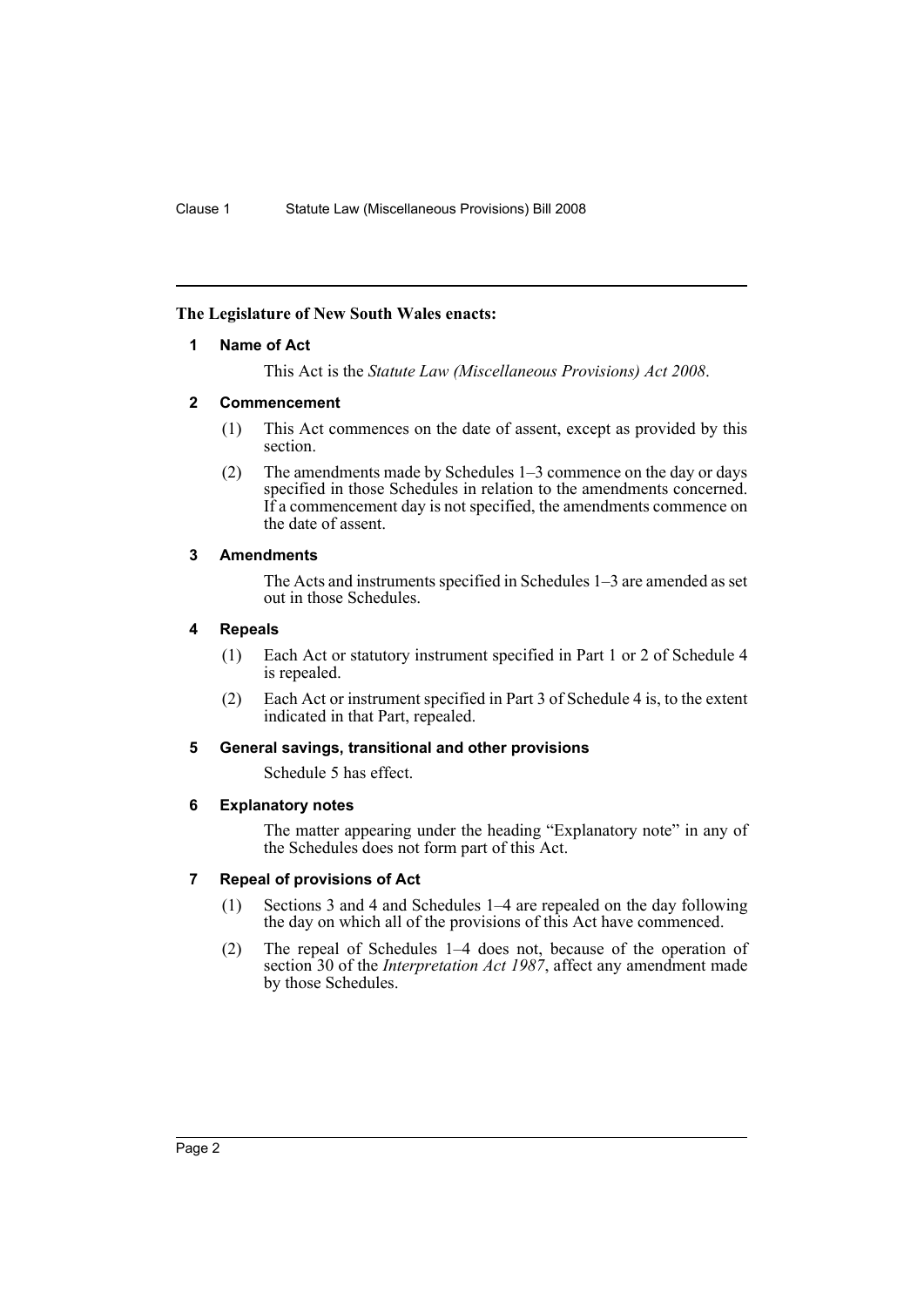Minor amendments **Schedule 1** and the state of the state 1 and the state of the Schedule 1

# <span id="page-3-0"></span>**Schedule 1 Minor amendments**

(Section 3)

# **1.1 Aboriginal Land Rights Act 1983 No 42**

#### **Schedule 4 Savings, transitional and other provisions**

Omit ", after 18 months after the commencement of this clause" from clause 45 (2).

Insert instead "on or after 1 July 2010".

#### **Explanatory note**

Under section 52B of the *Aboriginal Land Rights Act 1983* (*the Act*), which commenced on 1 July 2007, a Local Aboriginal Land Council may provide, but only in accordance with an approval of the New South Wales Aboriginal Land Council, community benefits by operating a social housing scheme for Aboriginal persons in its area. Approval must not be given unless the social housing scheme satisfies various specified criteria, including that it is consistent with the community, land and business plan of the Local Aboriginal Land Council and that the income from the scheme will be sufficient to meet its expenses including long term maintenance requirements.

Clause 45 of Schedule 4 to the Act provides that any existing social housing scheme must not be operated after 18 months from the commencement of that clause unless it has been approved or, with the approval of the New South Wales Aboriginal Land Council, arrangements have been made for it to be operated by another person or body. The proposed amendment has the effect of extending the transitional time frame for an approval or other arrangements by a further 18 months to 30 June 2010.

# **1.2 Agricultural Industry Services Act 1998 No 45**

#### **[1] Section 3 Definitions**

Omit the definition of *inspector*. Insert instead:

*inspector* means a person appointed by the Director-General under section 41A.

# **[2] Section 41A**

Omit the section. Insert instead:

#### **41A Appointment of inspectors**

- (1) The Director-General may appoint any person to be an inspector for the purposes of this Act.
- (2) The Director-General may, in and by the instrument of an inspector's appointment, limit the functions that the inspector may exercise under this Act.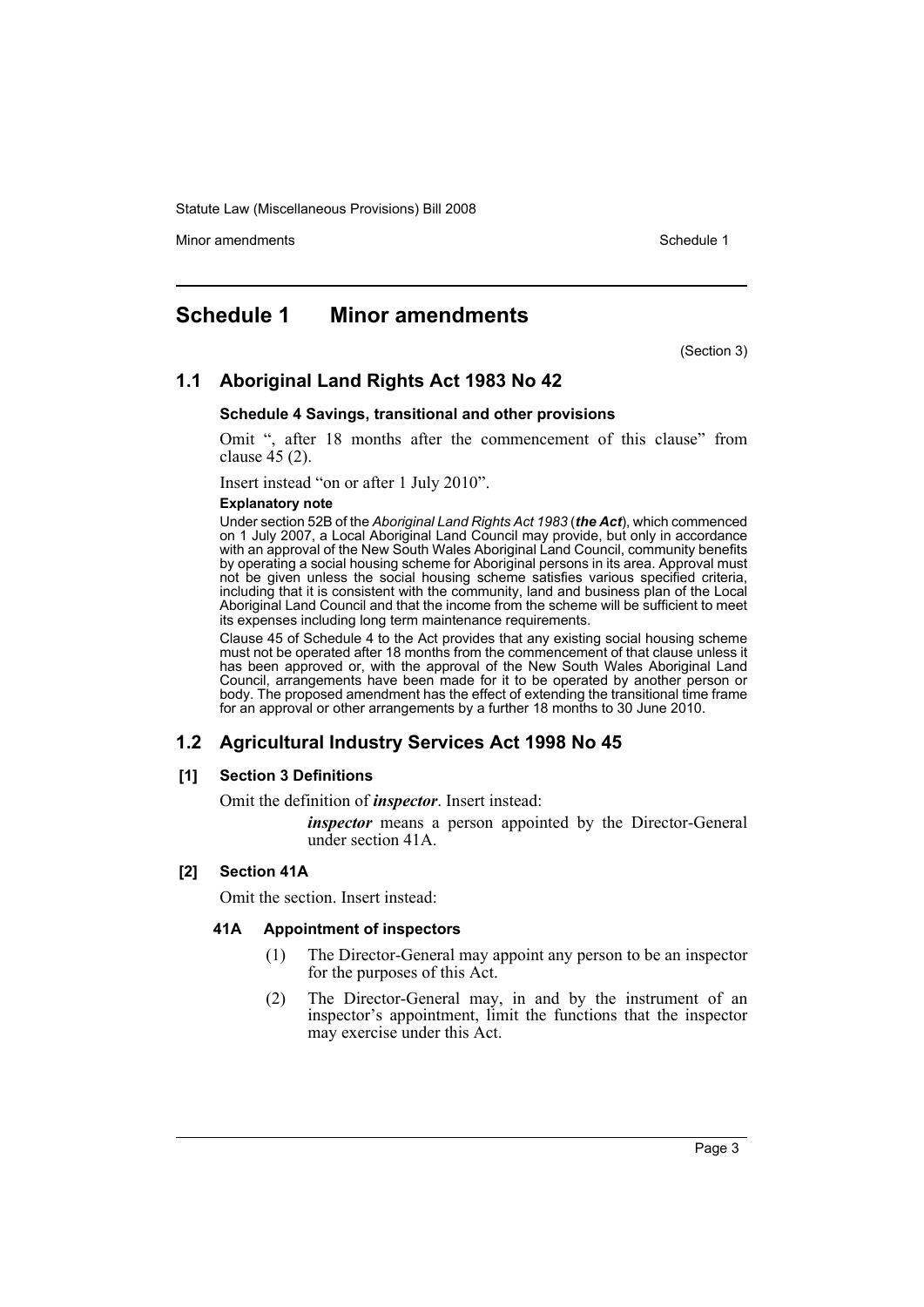Schedule 1 Minor amendments

(3) An inspector is, to the extent to which the inspector is exercising functions as an inspector under this Act, subject to the control and direction of the Director-General.

### **[3] Schedule 4 Savings, transitional and other provisions**

Insert (with appropriate numbering) at the end of the Schedule:

# Part Provision consequent on enactment of **Statute Law (Miscellaneous Provisions) Act 2008**

#### **Inspectors**

Any person who, immediately before the substitution of section 41A by the *Statute Law (Miscellaneous Provisions) Act 2008*, was an inspector under this Act is taken to have been appointed as an inspector under that section as so substituted.

#### **Explanatory note**

Item [2] of the proposed amendments to the *Agricultural Industry Services Act 1998* (*the Act*) allows the Director-General of the Department of Primary Industries to appoint any person (rather than the Minister for Primary Industries appointing members of the Government Service, as is currently the case) to be an inspector for the purposes of the Act. Under the proposed provision, inspectors are to be subject to the control and direction of the Director-General in exercising their functions as an inspector under the Act. Item [1] makes a consequential amendment.

Item [3] of the proposed amendments inserts a savings and transitional provision.

# **1.3 Australian Museum Trust Act 1975 No 95**

# **[1] Section 6 Appointment and procedure**

Omit "9 trustees" from section 6 (1). Insert instead "11 trustees".

#### **[2] Section 8 Powers of Trust**

Insert at the end of section  $8(1)(g)(ii)$ :

and

(iii) any matter for which the Trust determines fees are payable under subsection (9A),

# **[3] Section 8 (9A)–(9C)**

Insert after section 8 (9):

- (9A) The Trust may from time to time determine the following:
	- (a) the fees payable for admission to the Australian Museum or any part of the Museum,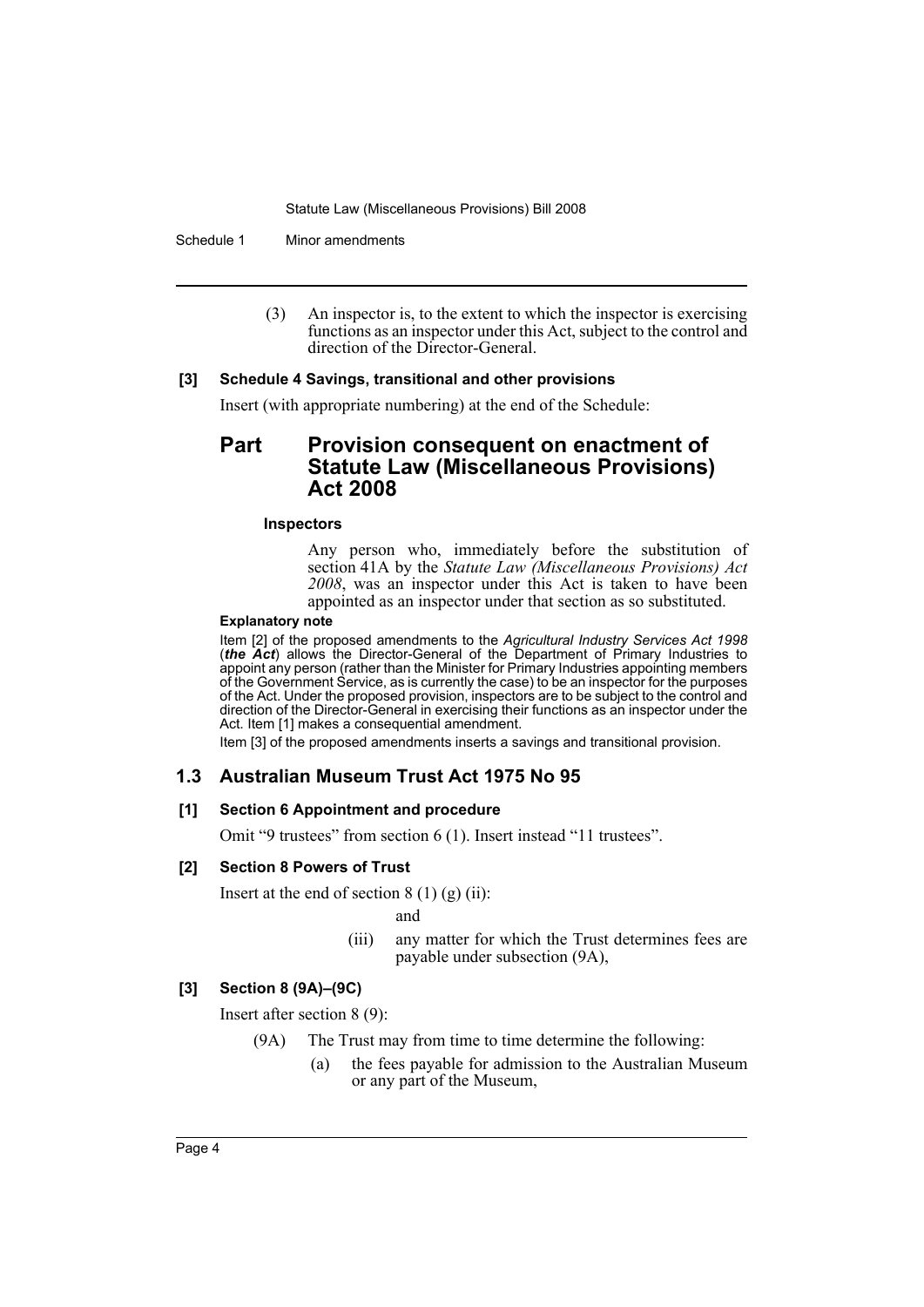Minor amendments **Schedule 1** and the state of the state of the Schedule 1

- (b) the fees payable for the photographing of exhibits for commercial purposes.
- (9B) Fees may differ according to such factors as the Trust may determine.
- (9C) The Trust may exempt any person or class of persons from paying any fee.

### **[4] Section 19 Regulations**

Omit section 19 $(1)$  $(d)$  $(i)$  and  $(ii)$ .

#### **[5] Schedule 1 Composition and procedure of the Trust**

Insert at the end of clause 1 (b):

, and

(c) at least 1 person who has knowledge of, or experience in, Australian Indigenous culture.

#### **[6] Schedule 1, clause 9 (2) and (3)**

Omit the subclauses.

#### **[7] Schedule 1, clause 9 (5)**

Omit "Five trustees". Insert instead "Six trustees".

#### **[8] Schedule 3 Savings and other provisions**

Insert at the end of the Schedule:

#### **6 Provision consequent on enactment of Statute Law (Miscellaneous Provisions) Act 2008**

The amendment to section 6 made by the *Statute Law (Miscellaneous Provisions) Act 2008* does not affect the appointment or term of office of a person who held office as a trustee immediately before the amendment took effect.

#### **Repeal**

Clause 5 of the *Australian Museum Trust Regulation 2003* is repealed on the date of assent to this Act.

#### **Explanatory note**

Section 6 of the *Australian Museum Trust Act 1975* (*the Act*) provides that the Australian Museum Trust (*the Trust*) is to consist of 9 trustees appointed by the Governor on the nomination of the Minister. Clause 9 of Schedule 1 to the Act provides that the quorum for meetings of the Trust is five trustees.

Item [1] of the proposed amendments increases the number of trustees to 11. Item [7] of the proposed amendments consequently increases the quorum for meetings of the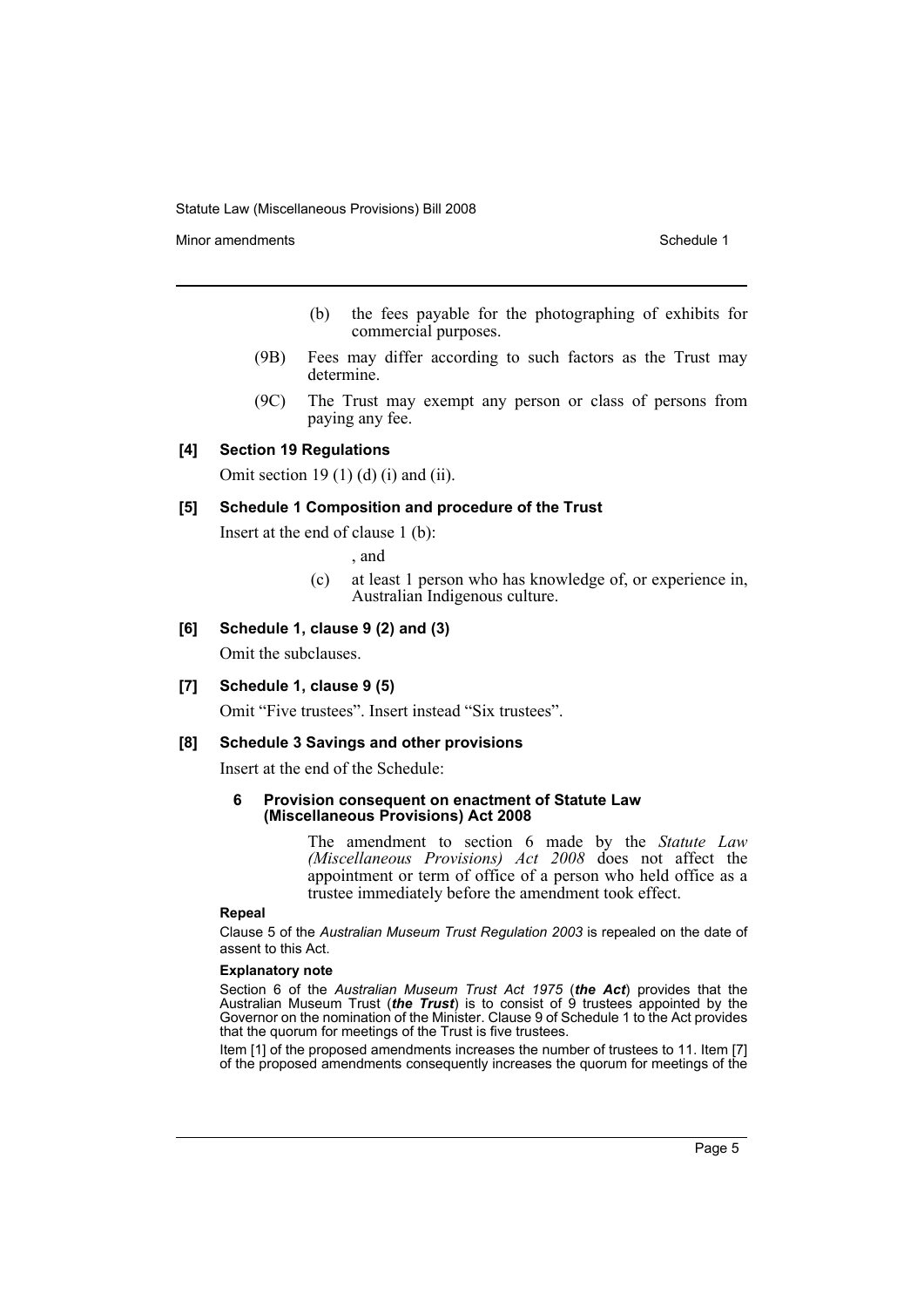Schedule 1 Minor amendments

Trust to 6 trustees. Item [8] of the proposed amendments inserts a transitional provision relating to the amendment proposed to be made by item [1].

Item [5] of the proposed amendments inserts an additional requirement relating to the composition of the Trust, namely, that the trustees must include at least 1 person who has knowledge of, or experience in, Australian Indigenous culture. (Currently, the Act requires the trustees to include at least 1 person with knowledge of, or experience in, science, and at least one person with knowledge of, or experience in, education.)

Item [6] of the proposed amendments omits spent provisions that required the Minister to call the first meeting of the Trust by giving notice to the first 8 trustees of the Trust and that dealt with the conduct of the first meeting of the Trust.

Clause 5 of the *Australian Museum Trust Regulation 2003* (*the Regulation*) allows the Trust to determine the fees payable for admission to the Australian Museum and for photographing Museum exhibits for commercial purposes.

Item [3] of the proposed amendments transfers the provisions of clause 5 of the Regulation into the section of the Act dealing with powers of the Trust. Items [2] and [4] make consequential amendments. Clause 5 of the Regulation is repealed on the date of assent to this Act.

# **1.4 Births, Deaths and Marriages Registration Act 1995 No 62**

#### **[1] Section 28 Application to register change of child's name**

Omit section 28 (2). Insert instead:

- (2) If the parents of a child are dead, cannot be found or for some other reason cannot exercise their parental responsibilities in relation to a child, an application for registration of a change of the child's name may be made, in a form approved by the Registrar, by a person to whom a court within Australia has allocated:
	- (a) parental responsibility for the child, or
	- (b) specific aspects of parental responsibility for the child so long as the making of the application is not outside the scope of the aspects allocated.
- (2A) If there is more than one such person, an application may be made under subsection (2) only as a joint application of those persons.

#### **[2] Section 28 (6)**

Omit the subsection. Insert instead:

(6) In this section:

*parental responsibility*, in relation to a child, means all the duties, powers, responsibilities and authority which, by law, parents have in relation to their children.

#### **[3] Section 49 Issue of certificate**

Omit "Registrar-General" from section 49 (5). Insert instead "Registrar".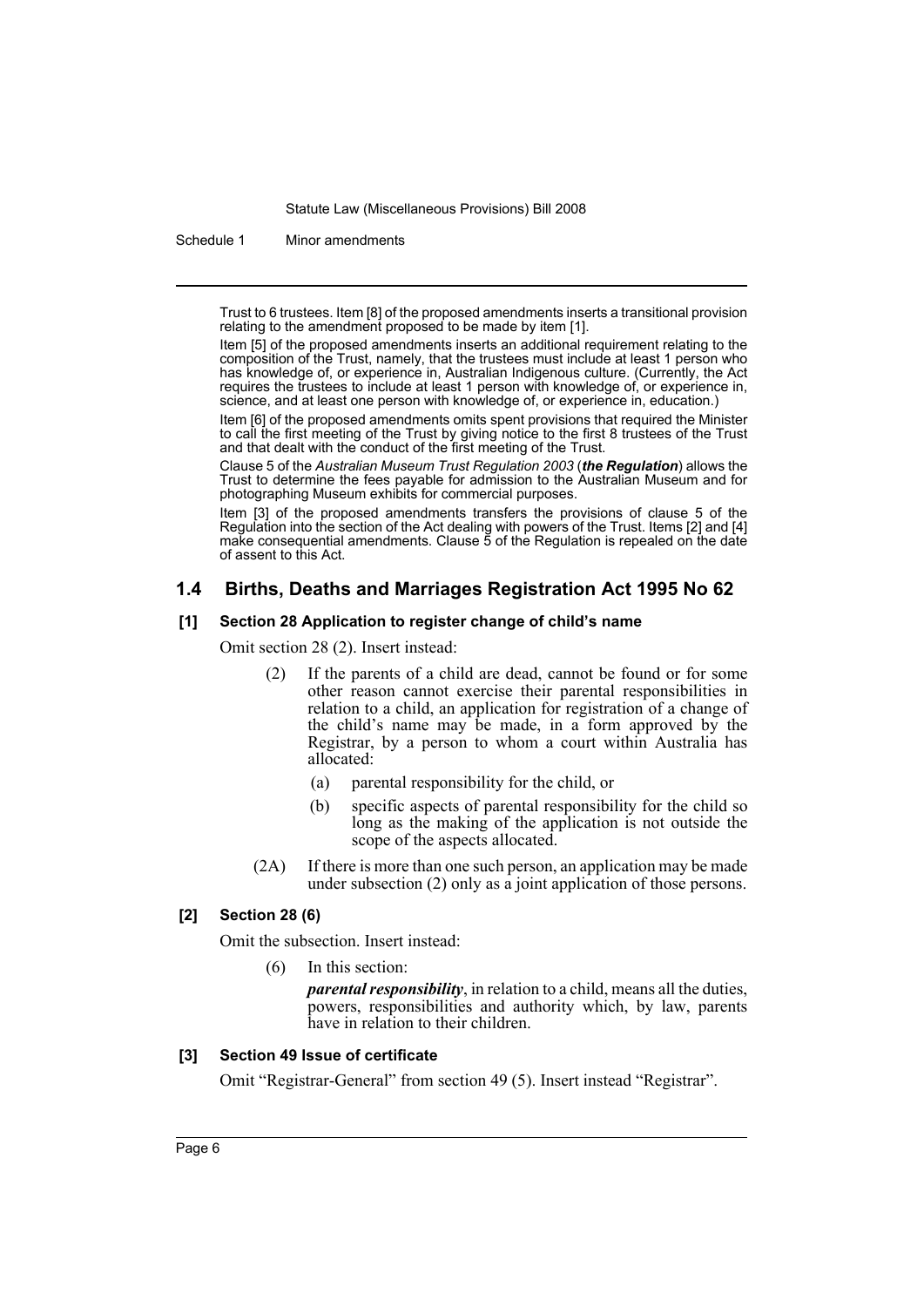Minor amendments **Schedule 1** and the state of the state 1 and the state of the Schedule 1

#### **Explanatory note**

Section 28 (2) of the *Births, Deaths and Marriages Registration Act 1995* (*the Act*) enables a child's primary care-giver to apply to the Registrar of Births, Deaths and Marriages for registration of a change of the child's name where the parents of the child cannot exercise their parental responsibilities in relation to the child (for example, where they are dead).

Items [1] and [2] of the proposed amendments ensure that:

- only a person who has been allocated parental responsibility (or relevant aspects of parental responsibility) for the child will be able to make an application under section 28 (2) of the Act, and
- (b) if there is more than one such person, such an application may only be made as a joint application of all of those persons.

Item [3] of the proposed amendments corrects a reference to an office.

# **1.5 Conveyancers Licensing Act 2003 No 3**

#### **[1] Section 95 Powers of a manager**

Insert after section 95 (1) (c):

(c1) wind up the affairs of the business, and

### **[2] Section 95 (1) (e)**

Insert "or winding up" after "conduct".

#### **Explanatory note**

Section 95 of the *Conveyancers Licensing Act 2003* (*the Act*) sets out the powers of a manager (appointed by the Director-General under the Act) to operate a licensee's business if the licensee is no longer able to operate the business. These powers include the power to carry out work on behalf of existing or new clients of the business and to dispose of property in relation to the business. The proposed amendments specify that a manager also has the power to wind up the affairs of the business and incur expenses that are reasonably related to the winding up of the business.

# **1.6 Dental Practice Act 2001 No 64**

#### **Section 109 Staff**

Omit "the Health Administration Corporation" from section 109 (2).

Insert instead "the Director-General".

#### **Explanatory note**

Section 109 of the *Dental Practice Act 2001* (*the Act*) allows the Dental Board (*the* **Board**) to employ such staff as may be necessary to enable the Board to exercise its functions. The section requires the Board to concur with the Health Administration Corporation (*the HAC*) (whose functions, before 17 March 2006, included employer functions) in fixing the salary, wages, allowances and conditions of employment of such staff in so far as they are not fixed by any other Act or law.

On 17 March 2006, the employer functions of the HAC were removed and are currently exercised (in relation to staff who are members of the NSW Health Service) by the Director-General of the Department of Health.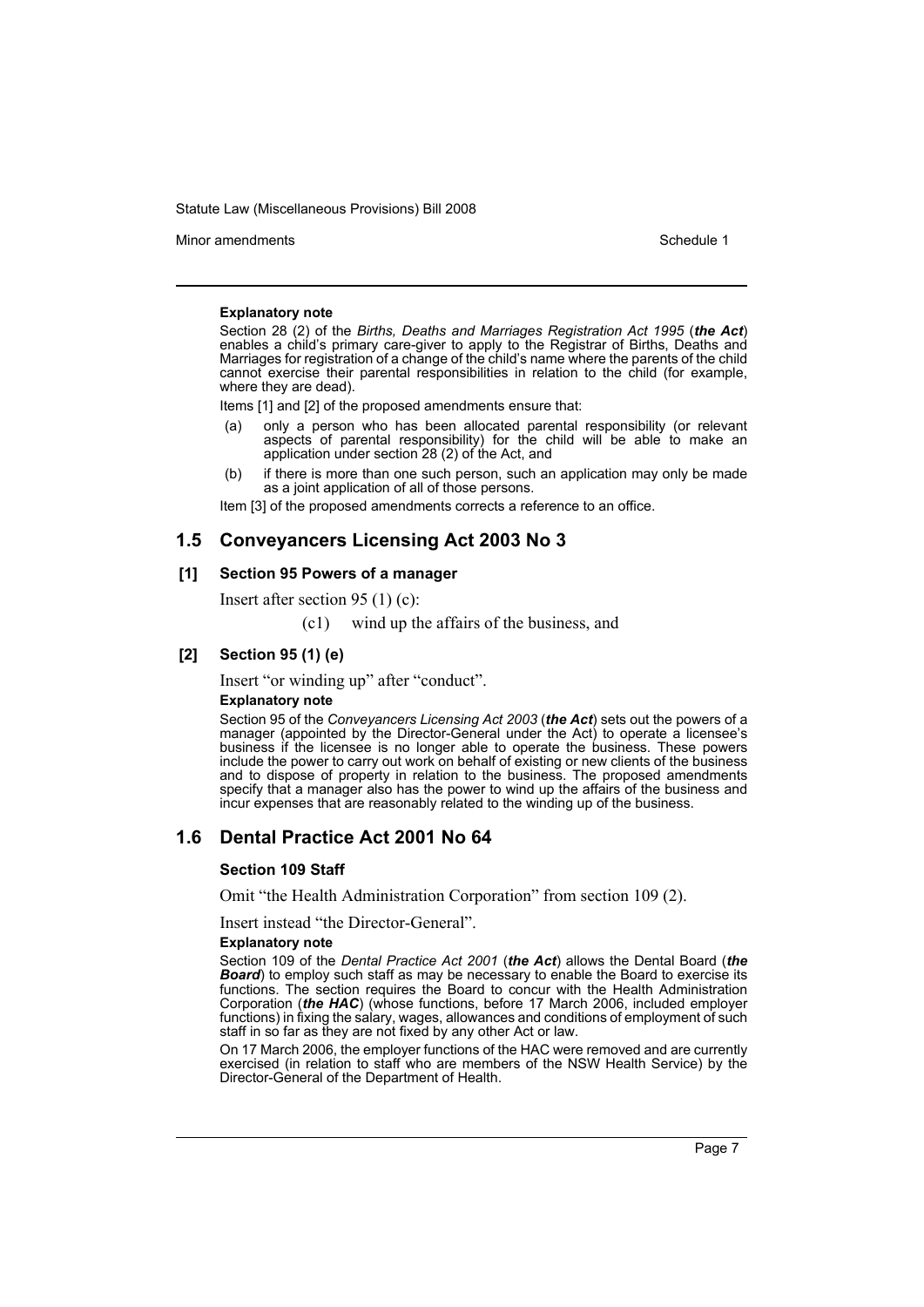Schedule 1 Minor amendments

Accordingly, the proposed amendment to the Act substitutes the Director-General for the HAC as the entity with whom the Board must concur for the purposes of section 109 of the Act.

# **1.7 Fines Act 1996 No 99**

### **Section 36 How person may elect to have matter dealt with by court**

Insert "or other electronic" after "facsimile" in section 36 (3).

#### **Explanatory note**

Under section 36 of the *Fines Act 1996*, a person may elect to have a penalty notice matter dealt with by a court by serving on an appropriate person a written statement that the person so elects. The section currently allows the statement to be served electronically only by facsimile. The proposed amendment allows the statement to be served by any means of electronic transmission.

# **1.8 First State Superannuation Act 1992 No 100**

#### **Schedule 1 Employers**

Omit the matter relating to the Electricity Association of New South Wales from the Schedule.

#### **Commencement**

The amendment to the *First State Superannuation Act 1992* commences on the date on which an order made under clause 3 of Schedule 1 to the *Local Government Associations Incorporation Act 1974*, as inserted by this Schedule, takes effect.

#### **Explanatory note**

The proposed amendment to the *First State Superannuation Act 1992* is consequential on the proposed amendments to the *Local Government Associations Incorporation Act 1974* referred to elsewhere in this Schedule.

# **1.9 Forestry Act 1916 No 55**

#### **[1] Section 27A Timber licences**

Insert "is the term specified in the licence, but the term" after "timber licence" in section 27A (2).

#### **[2] Section 27A (2)**

Omit "shall" wherever occurring. Insert instead "must".

### **[3] Sections 27A (3), 27B (3) and 27C (3)**

Omit "shall" wherever occurring. Insert instead "are to".

#### **[4] Section 27B Products licences**

Omit "shall be" from section 27B (2). Insert instead "is".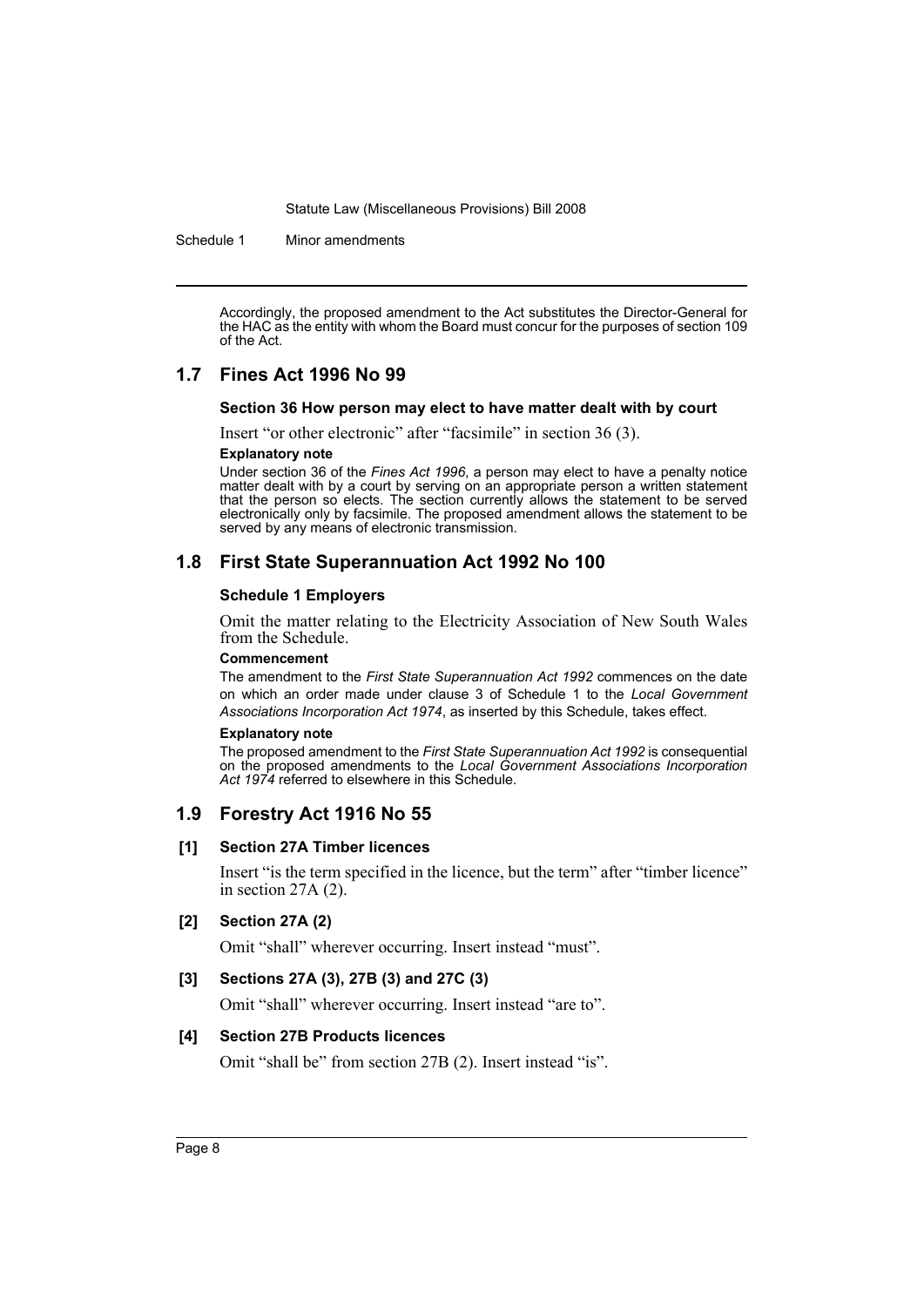Minor amendments **Schedule 1** and the state of the state 1 and the state of the Schedule 1

#### **[5] Section 27C Forest materials licences**

Omit section 27C (2). Insert instead:

- (2) The term of a forest materials licence is the term specified in the licence, but the term:
	- (a) must not exceed 5 years without the prior written approval of the Minister, and
	- (b) must not, in any event, exceed 20 years.

#### **Explanatory note**

The *Forestry Act 1916* (*the Act*) currently allows the Forestry Commission to issue forest materials licences of up to 5 years duration, and timber licences of up to 5 years duration, or of between 5 and 20 years duration with the approval of the Minister. A timber licence authorises the holder to take timber on Crown-timber lands (being land within a State forest or flora reserve and Crown lands except for certain tenured Crown lands). A forest materials licence authorises the holder to take forest materials (being rock, stone, clay, shells, earth, sand, gravel or any like material) from a State forest. The taking of timber and forest materials under these licences is subject to various restrictions contained in the Act and the regulations and in the conditions and limitations of the licence concerned.

Item [5] of the proposed amendments extends the term for which a forest materials licence may be issued, in line with the term for which a timber licence may be issued, under the Act.

Item [1] of the proposed amendments amends section 27A (2) to make it clear that the term of a timber licence is the term (otherwise in accordance with the requirements of that provision) that is specified in the licence (as is the case with forest materials licences and products licences under the Act).

Items [2]–[4] of the proposed amendments replace references to "shall" with plainer language.

# **1.10 Forestry and National Park Estate Act 1998 No 163**

### **[1] Section 14 Making of agreements**

Omit section 14 (2). Insert instead:

(2) The parties to a forest agreement are to be the Minister for Climate Change and the Environment and the Minister for Primary Industries.

# **[2] Sections 21 (2) and 22 (3) and (6)**

Omit "Department of Natural Resources" wherever occurring.

Insert instead "Department of Environment and Climate Change".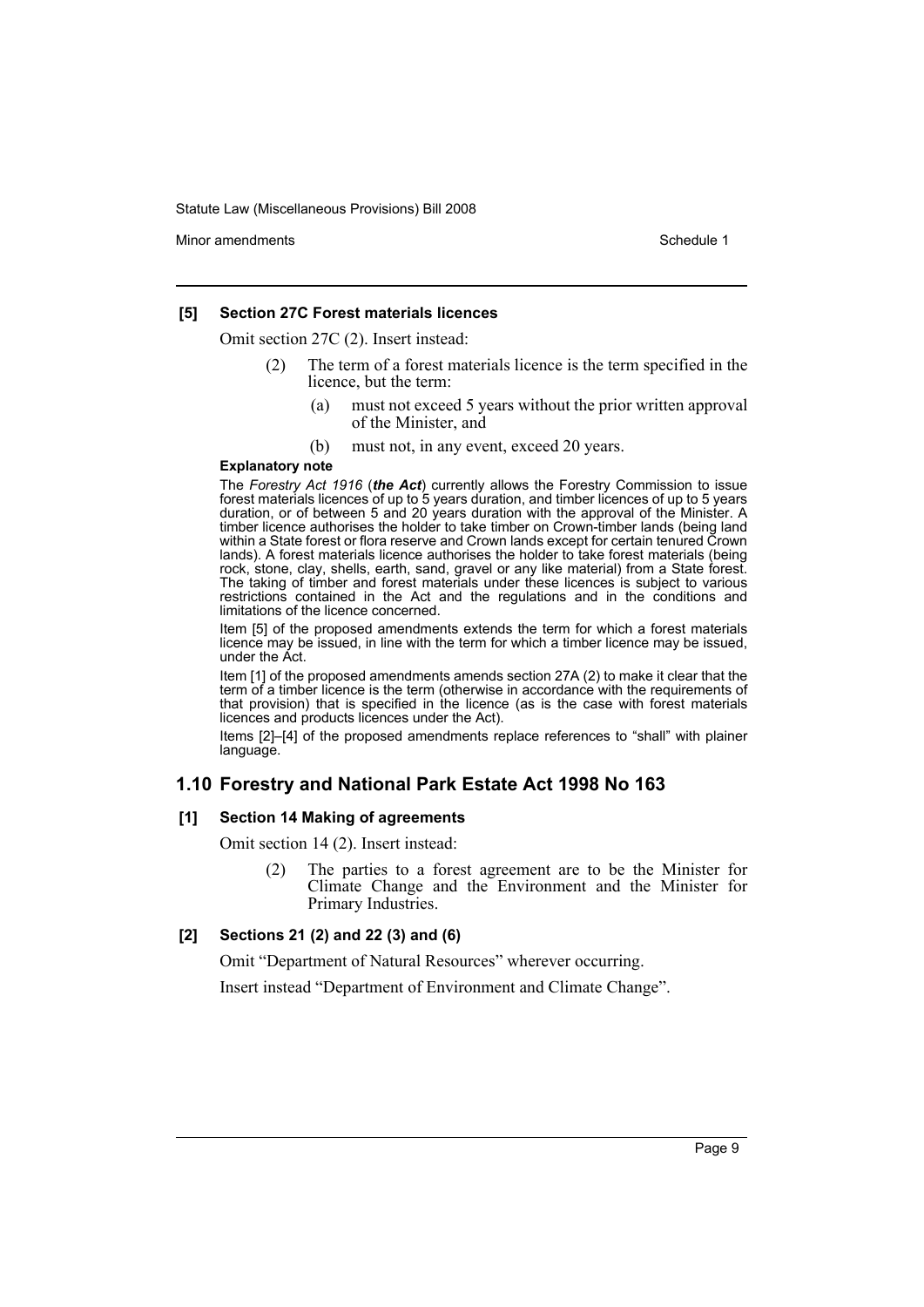Schedule 1 Minor amendments

#### **[3] Section 22 Public notice and public availability of agreements, assessment documents, approvals and reports**

Omit "each regional office of the Department of Natural Resources" from section 22 (2).

Insert instead "the appropriate regional office of the Department of Environment and Climate Change (as determined by the head of the Department)".

### **[4] Section 23 Committees of advice—forest landscape management**

Omit "Minister administering the *Environmental Planning and Assessment Act 1979*" from section 23 (1).

Insert instead "Minister".

#### **[5] Section 27 Approvals to be granted jointly by relevant Ministers**

Omit section 27 (1). Insert instead:

(1) An integrated forestry operations approval may only be granted jointly by the Minister for Climate Change and the Environment and the Minister for Primary Industries.

#### **Explanatory note**

Items [1], [4] and [5] of the proposed amendments to the *Forestry and National Park Estate Act 1998* (*the Act*) update ministerial references as a consequence of the *Public Sector Employment and Management (General) Order 2007* and the *Public Sector Employment and Management (Climate Change, Environment and Water) Order 2008*.

Item [2] of the proposed amendments updates references in the Act to the Department of Natural Resources, which has been abolished.

Item [3] of the proposed amendments replaces the requirement that copies of forest agreements and integrated forestry operations approvals be made available for public inspection at every regional office with a provision that directs that copies be available at the appropriate regional offices as determined by the head of Department of Environment and Climate Change (*DECC*). All forest agreements and integrated forestry operations approvals are currently made available for public inspection at the head office of DECC and on the Internet.

# **1.11 Guardianship Act 1987 No 257**

# **[1] Section 49 Constitution of the Tribunal**

Insert "at least" before "one" in section 49 (4) (b).

# **[2] Sections 51A (4), 51B (d) and (e), 69 (3) and 72**

Omit "the Deputy President" wherever occurring. Insert instead "a Deputy President".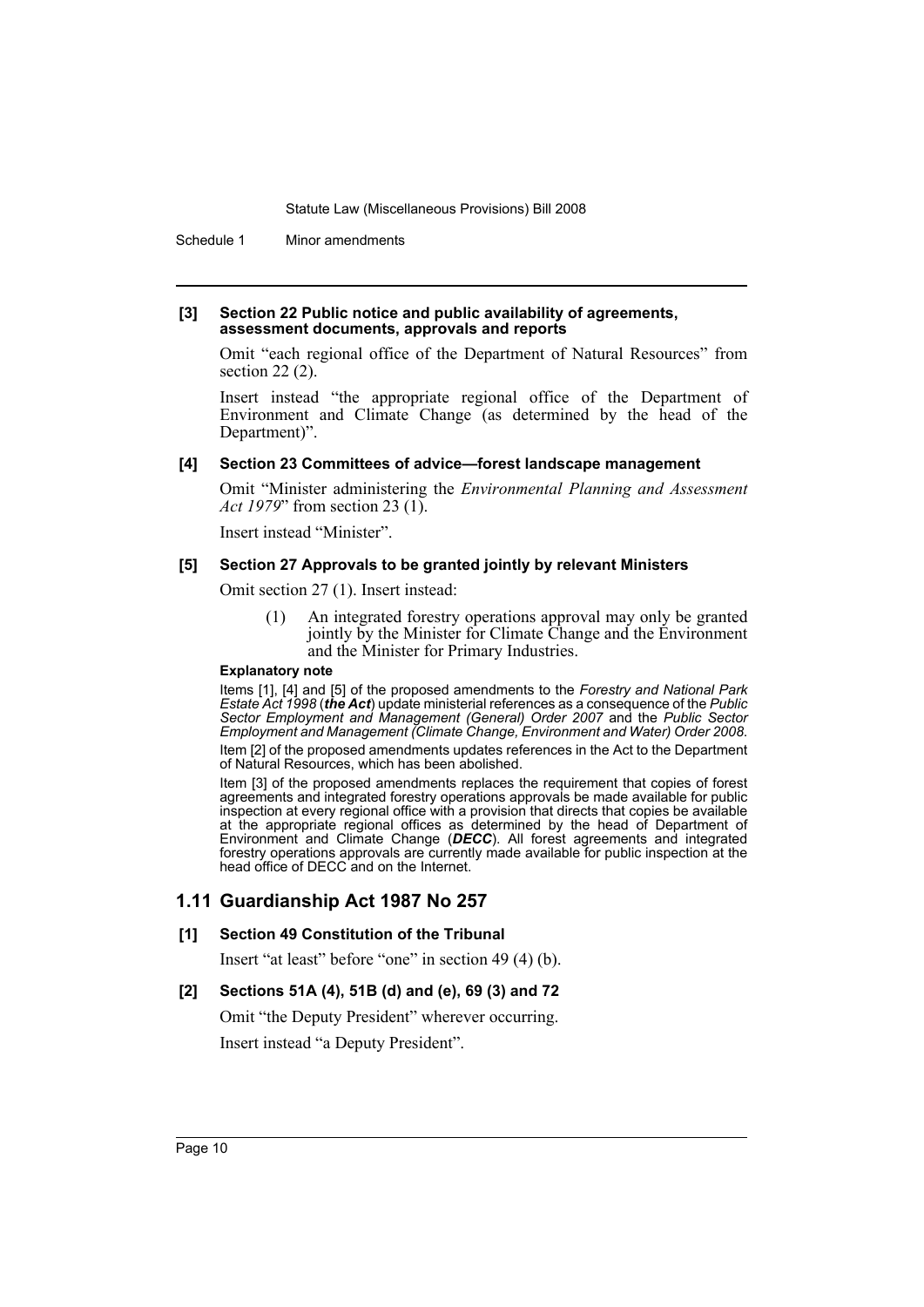Minor amendments **Schedule 1** and the state of the state of the Schedule 1

### **[3] Section 51B Presiding member of Tribunal**

Omit section 51B (c). Insert instead:

- (c) if the Tribunal is so constituted as not to include the President of the Tribunal but is so constituted as to include a Deputy President of the Tribunal—that Deputy President of the Tribunal, or
- (c1) if the Tribunal is so constituted as not to include the President of the Tribunal but is so constituted as to include more than one Deputy President of the Tribunal—the Deputy President of the Tribunal that the President of the Tribunal nominates, or

# **[4] Sections 54 (3), 60, 67D (1) (a) and 68 (1A) (a)**

Omit "Deputy President" wherever occurring.

Insert instead "a Deputy President".

# **[5] Section 75 Rules**

Omit "(who shall include the President or the Deputy President, or both)" from section 75 (1).

# **[6] Section 75 (1A)**

Insert after section 75 (1):

- (1A) The members so nominated must include:
	- (a) the President, or
	- (b) a Deputy President,

but may include both the President and one or more Deputy Presidents.

# **[7] Schedule 1 Provisions relating to the Tribunal**

Insert "a" after "The President or" in clause 3 (1).

**[8] Schedule 1, clause 3 (2)**

Omit "The Deputy President". Insert instead "A Deputy President".

# **[9] Schedule 1, clause 3 (2) (a) (i)**

Omit "the Deputy President". Insert instead "that Deputy President".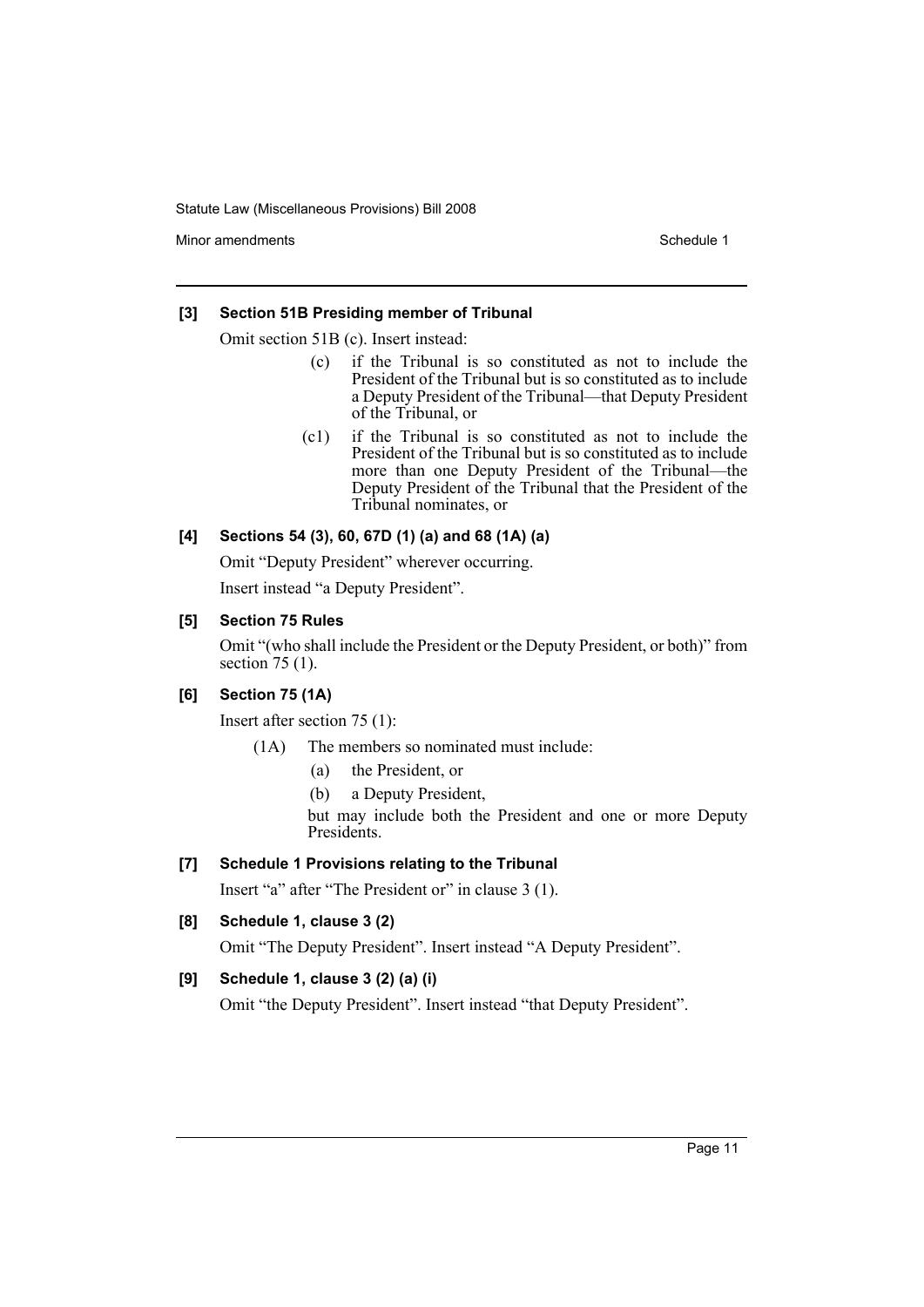Schedule 1 Minor amendments

### **[10] Schedule 1, clause 3 (2A)**

Insert after clause 3 (2):

- (2A) Subject to any delegation under clause 4, if there is more than one Deputy President of the Tribunal, the Deputy President who is to exercise the President's functions under this clause is:
	- (a) if there is only one Deputy President appointed on a full-time basis—that Deputy President, or
	- (b) if there is more than one Deputy President appointed on a full-time basis or there is no Deputy President appointed on a full-time basis—the Deputy President with the earliest date of appointment as Deputy President.

#### **[11] Schedule 1, clause 3 (3) and (5)**

Omit "the Deputy President" where firstly occurring in clause 3 (3) and wherever occurring in clause 3 (5).

Insert instead "a Deputy President".

#### **[12] Schedule 1, clause 3 (3)**

Omit "the Deputy President" where secondly occurring.

Insert instead "that Deputy President".

#### **[13] Schedule 1, clause 3 (4)**

Omit the subclause. Insert instead:

(4) While a Deputy President of the Tribunal exercises the President's functions, that Deputy President is taken to be the President.

#### **[14] Schedule 1, clause 4**

Omit "the Deputy President". Insert instead "any Deputy President".

#### **Explanatory note**

Item [1] of the proposed amendments to the *Guardianship Act 1987* will enable the Governor to appoint more than one Deputy President of the Guardianship Tribunal. Items [2]–[9] and [11]–[14] are consequential amendments.

Item [10] of the proposed amendments provides that where there is more than one Deputy President appointed, the Deputy President who will exercise the President's functions in the absence of a delegation by the President will be determined according to whether there is a Deputy President appointed on a full-time basis and, if necessary, according to which Deputy President has the earliest date of appointment as Deputy President.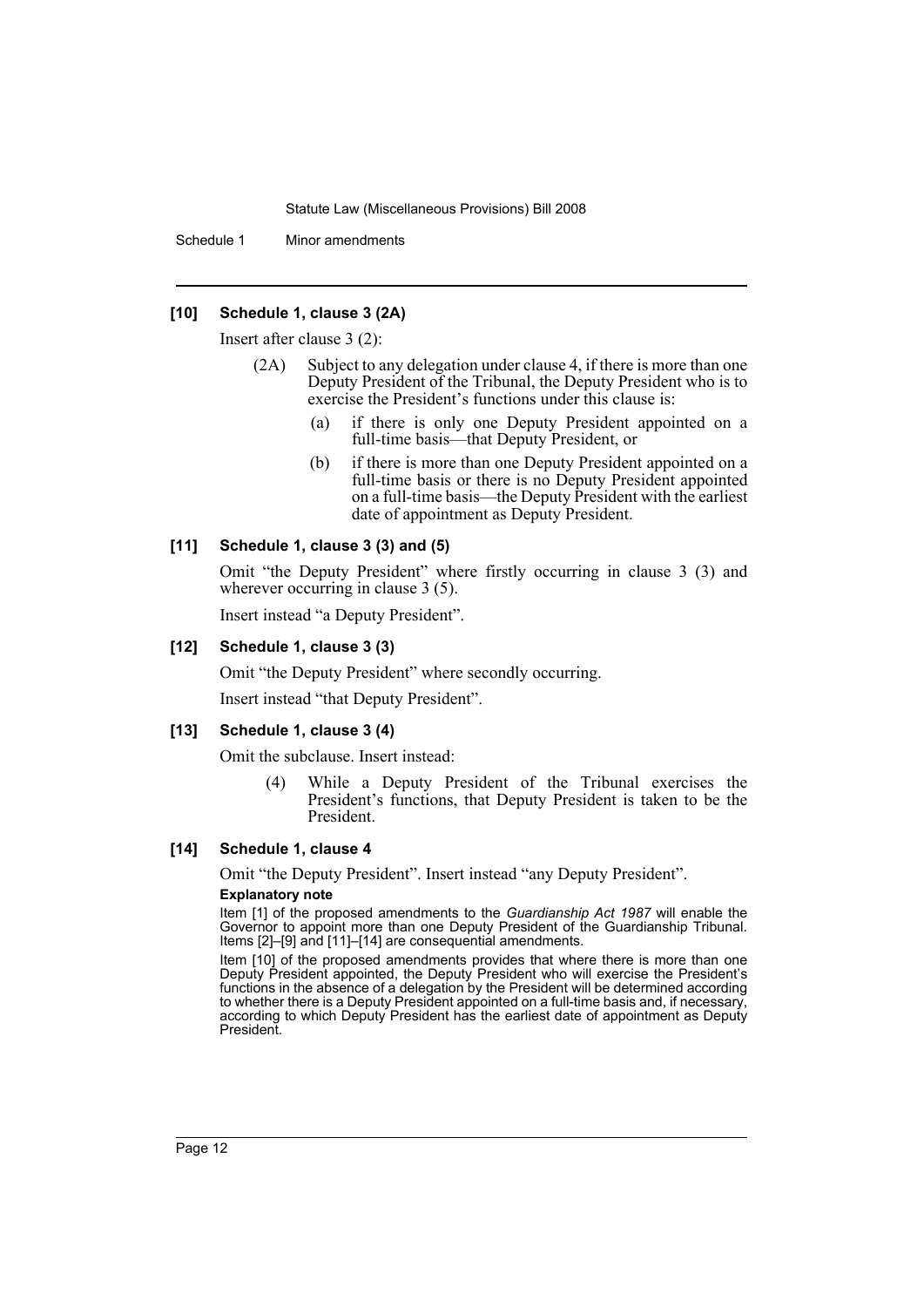Minor amendments **Schedule 1** and the state of the state 1 and the state of the Schedule 1

# **1.12 Licensing and Registration (Uniform Procedures) Act 2002 No 28**

#### **[1] Schedule 1 Licences to which Part 2 of Act applies**

Omit "section 133A (1) (d), trapper's licence" from the matter relating to the *National Parks and Wildlife Act 1974*.

Insert instead "section 133A (1) (d), commercial fauna harvester's licence".

# **[2] Schedule 4 Amendment of other Acts and statutory rules**

Omit "An authorised officer" from proposed section 133A (1) in Schedule 4.9.

Insert instead "The Director-General".

#### **[3] Schedule 4.9**

Omit "trappers' licences" from proposed section 133A (1) (d).

Insert instead "commercial fauna harvesters' licences".

# **Explanatory note**

The proposed amendments to the *Licensing and Registration (Uniform Procedures) Act 2002* are consequential on items [2] and [10]–[15] of the proposed amendments to the *National Parks and Wildlife Act 1974* referred to elsewhere in this Schedule. Those amendments:

- (a) replace references to an "authorised officer" in Part 9 of that Act (Licensing in respect of fauna, native plants and threatened species) with references to the Director-General of the Department of Environment and Climate Change, and
- (b) change the name of a trapper's licence under that Act to a commercial fauna harvester's licence.

# **1.13 Liquor Act 2007 No 90**

### **[1] Section 33 Wine producers**

Omit section 33 (3) (b). Insert instead:

- (b) in the case only of wine—it is uniquely the licensee's (or a related corporation of the licensee's) own product, but only if that product contains not less than a percentage of wine, as prescribed by the regulations, that has been produced:
	- (i) by or under the direction of the licensee (or a related corporation of the licensee) on the licensed premises or a vineyard related to the licensed premises, or
	- (ii) on the licensee's behalf from fruit grown on the licensed premises or a vineyard related to the licensed premises.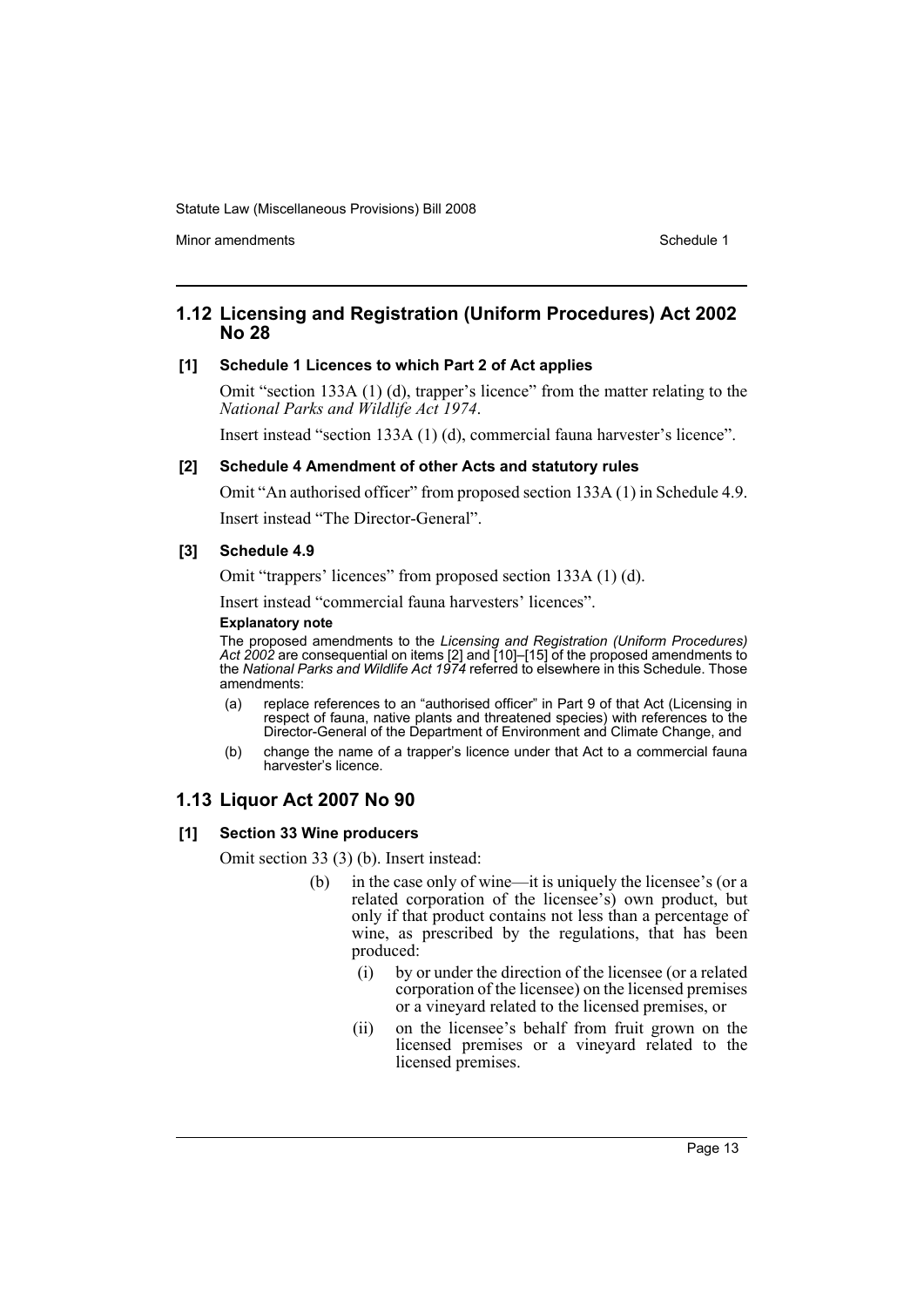Schedule 1 Minor amendments

### **[2] Section 33 (4) (b)**

Omit "is contiguous with the licensed premises or".

#### **[3] Section 34 Small-scale producers of beer, spirits etc in non-metropolitan areas**

Omit "Areas of Newcastle" from section 34 (3) (b).

Insert instead "Area of Newcastle".

#### **Explanatory note**

Section 33 of the *Liquor Act 2007* (*the Act*) authorises licensed wine producers to sell the licensee's product in a number of ways, including take-away sales and for "tastings" on the licensed premises. The definition of *licensee's product* requires the wine to have been produced from fruit grown on the licensed premises or a related vineyard (that is, a vineyard operated by the licensee and that is nearby the licensed premises). The requirement for the fruit to be grown on the licensed premises or a related vineyard does not currently apply to licensed vignerons under section 22 of the *Liquor Act 1982*.

Item [1] of the proposed amendments will restore existing arrangements so that a licensed wine producer will be able to sell wine that is produced on the licensed premises regardless of whether it is made from fruit grown on those premises.

Section 33 (4) (b) of the Act currently defines a vineyard as being related to licensed premises if it "is contiguous with the licensed premises or is within 500 metres of the licensed premises". Item [2] of the proposed amendments omits the reference to the vineyard being contiguous as a vineyard within 500 metres of licensed premises is necessarily contiguous with those premises.

Item [3] of the proposed amendments corrects a typographical error.

# **1.14 Local Government Associations Incorporation Act 1974 No 20**

# **[1] Sections 14 and 15**

Insert after section 13:

#### **14 Regulations**

The Governor may make regulations, not inconsistent with this Act, for or with respect to any matter that by this Act is required or permitted to be prescribed or that is necessary or convenient to be prescribed for carrying out or giving effect to this Act.

#### **15 Savings, transitional and other provisions**

Schedule 1 has effect.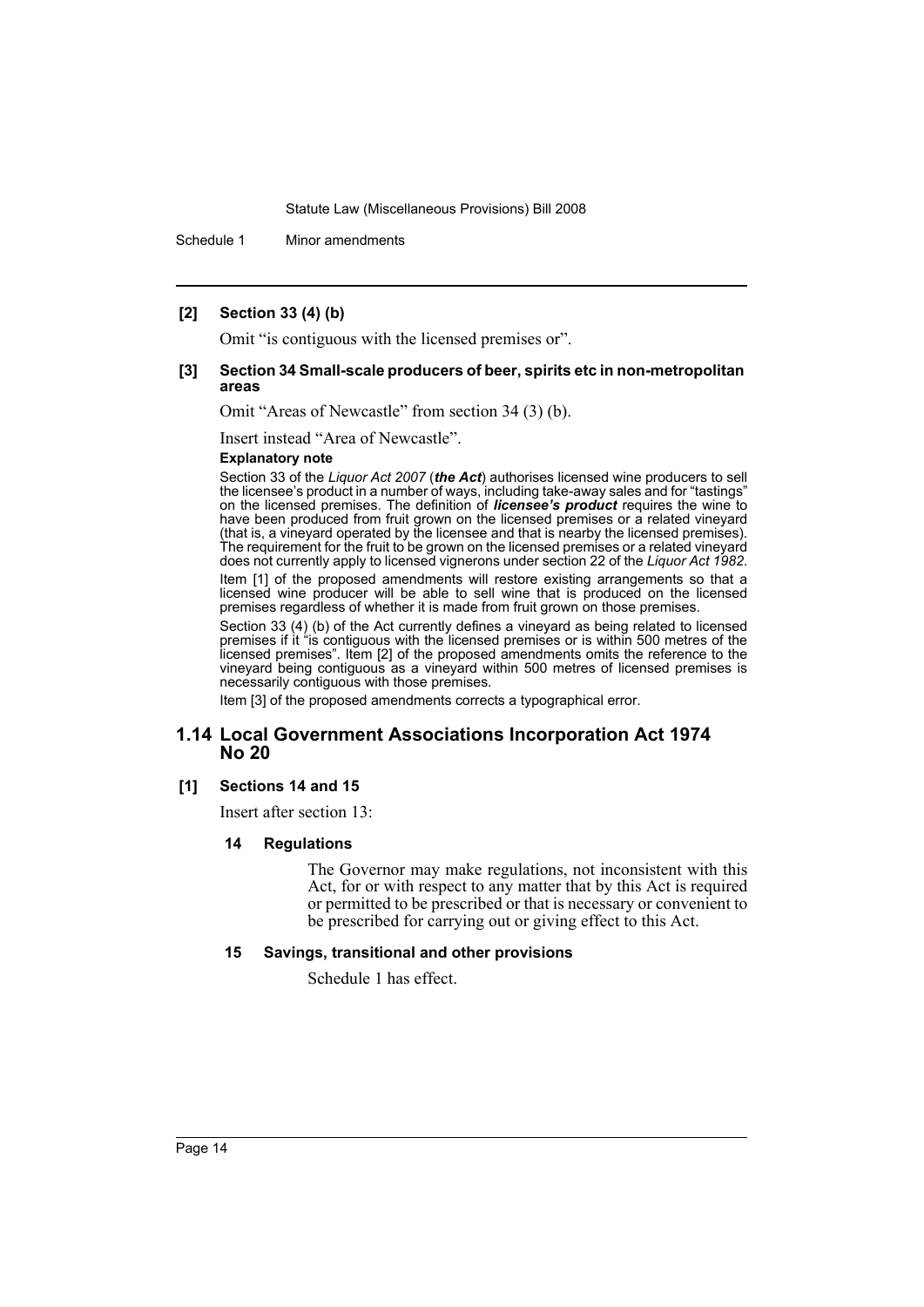Minor amendments **Schedule 1** and the state of the state 1 and the state of the Schedule 1

### **[2] Schedule 1**

Insert at the end of the Act:

# **Schedule 1 Savings, transitional and other provisions**

(Section 15)

# **Part 1 General**

# **1 Regulations**

(1) The regulations may contain provisions of a savings or transitional nature consequent on the enactment of the following Acts:

*Statute Law (Miscellaneous Provisions) Act 2008*, to the extent that it amends this Act

- (2) Any such provision may, if the regulations so provide, take effect from the date of assent to the Act concerned or a later date.
- (3) To the extent to which any such provision takes effect from a date that is earlier than the date of its publication in the Gazette, the provision does not operate so as:
	- (a) to affect, in a manner prejudicial to any person (other than the State or an authority of the State), the rights of that person existing before the date of its publication, or
	- (b) to impose liabilities on any person (other than the State or an authority of the State) in respect of anything done or omitted to be done before the date of its publication.

# **Part 2 Abolition of Electricity Association of New South Wales**

**2 Definitions**

In this Part:

*abolition order*—see clause 3 (1).

*assets* means any legal or equitable estate or interest (whether present or future, whether vested or contingent and whether personal or assignable) in real or personal property of any description (including money), and includes securities, choses in action and documents.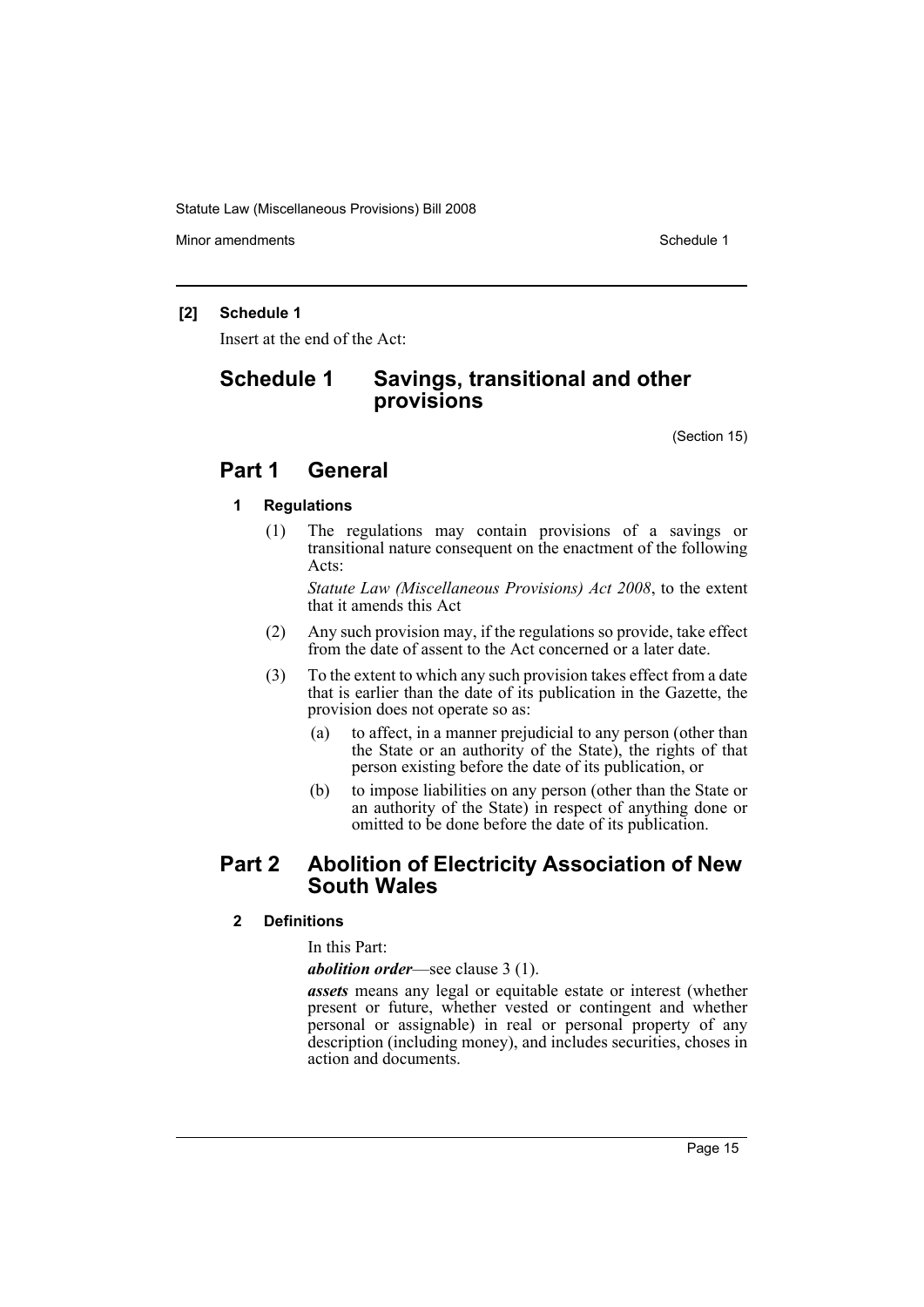Schedule 1 Minor amendments

*Electricity Association* means the Electricity Association of New South Wales.

*liabilities* means any liabilities, debts or obligations (whether present or future, whether vested or contingent and whether personal or assignable).

*rights* means any rights, powers, privileges or immunities (whether present or future, whether vested or contingent and whether personal or assignable).

#### **3 Minister may abolish Electricity Association**

- (1) The Minister may, by order published in the Gazette (an *abolition order*), abolish the Electricity Association.
- (2) The Minister may make an abolition order only if:
	- (a) the Electricity Association has requested, in writing, that the Minister make the order, and
	- (b) the Minister for Energy has consented to the making of the order.
- (3) An abolition order has effect from the day that the order is published in the Gazette or on such later day as may be specified in the order.

#### **4 Provisions consequent on abolition of Electricity Association**

- (1) A person who immediately before the abolition of the Electricity Association held office as a member of the Electricity Association:
	- (a) ceases to hold that office on the abolition of the Association, and
	- (b) is not entitled to any remuneration or compensation because of the loss of that office.
- (2) On the day on which an abolition order has effect the assets, rights and liabilities of the Electricity Association become the assets, rights and liabilities of the Crown.

#### **5 Amendment of this Act consequent on abolition of Electricity Association**

On the day on which an abolition order has effect, this Act is amended by:

(a) inserting "and" after "New South Wales," in section 2  $(a)$  (ii), and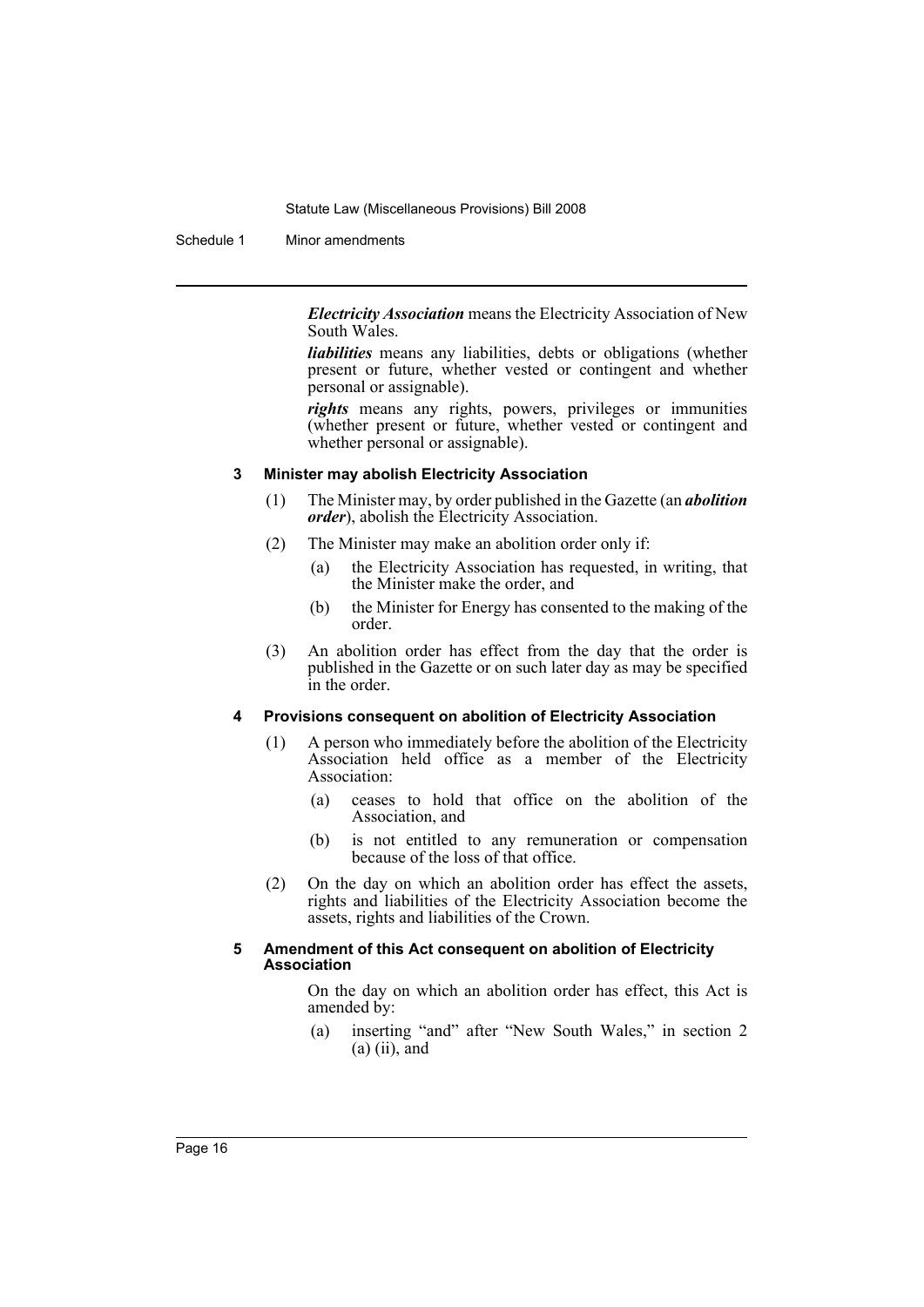Minor amendments **Schedule 1** and the state of the state 1 and the state of the Schedule 1

(b) omitting sections 2 (a) (iii) and 4 (3)–(9).

#### **Explanatory note**

The Electricity Association of New South Wales (*the Association*) was formed when councils joined together to exercise certain powers in relation to electricity distribution. In 2001 the Association wound back its operations and now the Association does not have an office or any staff. The Association's executive has decided to wind up the Association.

Currently, the *Local Government Associations Incorporation Act 1974* (*the Act*) does not provide a mechanism for the abolition of the Association. The purpose of the proposed amendments is to provide such a mechanism.

Item [2] inserts proposed Schedule 1 into the Act. Proposed clause 3 of that Schedule provides a mechanism for abolishing the Association by enabling the Minister to make an order abolishing the Association if the Association has requested that the Minister make such an order and the Minister for Energy consents to the making of the order. The proposed Schedule also contains consequential savings and transitional provisions (proposed clauses 2, 4 and 5) and allows for the making of transitional regulations (proposed clause 1).

Item [1] inserts a regulation-making power into the Act and a machinery provision to give effect to proposed Schedule 1.

# **1.15 Medical Practice Act 1992 No 94**

#### **Section 142 Staff of the Board**

Omit "the Health Administration Corporation" from section 142 (2).

Insert instead "the Director-General".

#### **Explanatory note**

Section 142 of the *Medical Practice Act 1992* (*the Act*) allows the New South Wales Medical Board (*the Board*) to employ such staff as may be required to enable the Board to exercise its functions. The section requires the Board to concur with the Health Administration Corporation (*the HAC*) (whose functions, before 17 March 2006, included employer functions) in fixing the salary, wages, allowances and conditions of employment of such staff in so far as they are not fixed by any other Act or law.

On 17 March 2006, the employer functions of the HAC were removed and are currently exercised (in relation to staff who are members of the NSW Health Service) by the Director-General of the Department of Health.

Accordingly, the proposed amendment to the Act substitutes the Director-General for the HAC as the entity with whom the Board must concur for the purposes of section 142 of the Act.

# **1.16 National Parks and Wildlife Act 1974 No 80**

#### **[1] Section 21**

Omit the section. Insert instead:

#### **21 Delegation**

(1) The Minister may delegate the exercise of any function of the Minister under this Act (other than this power of delegation) to: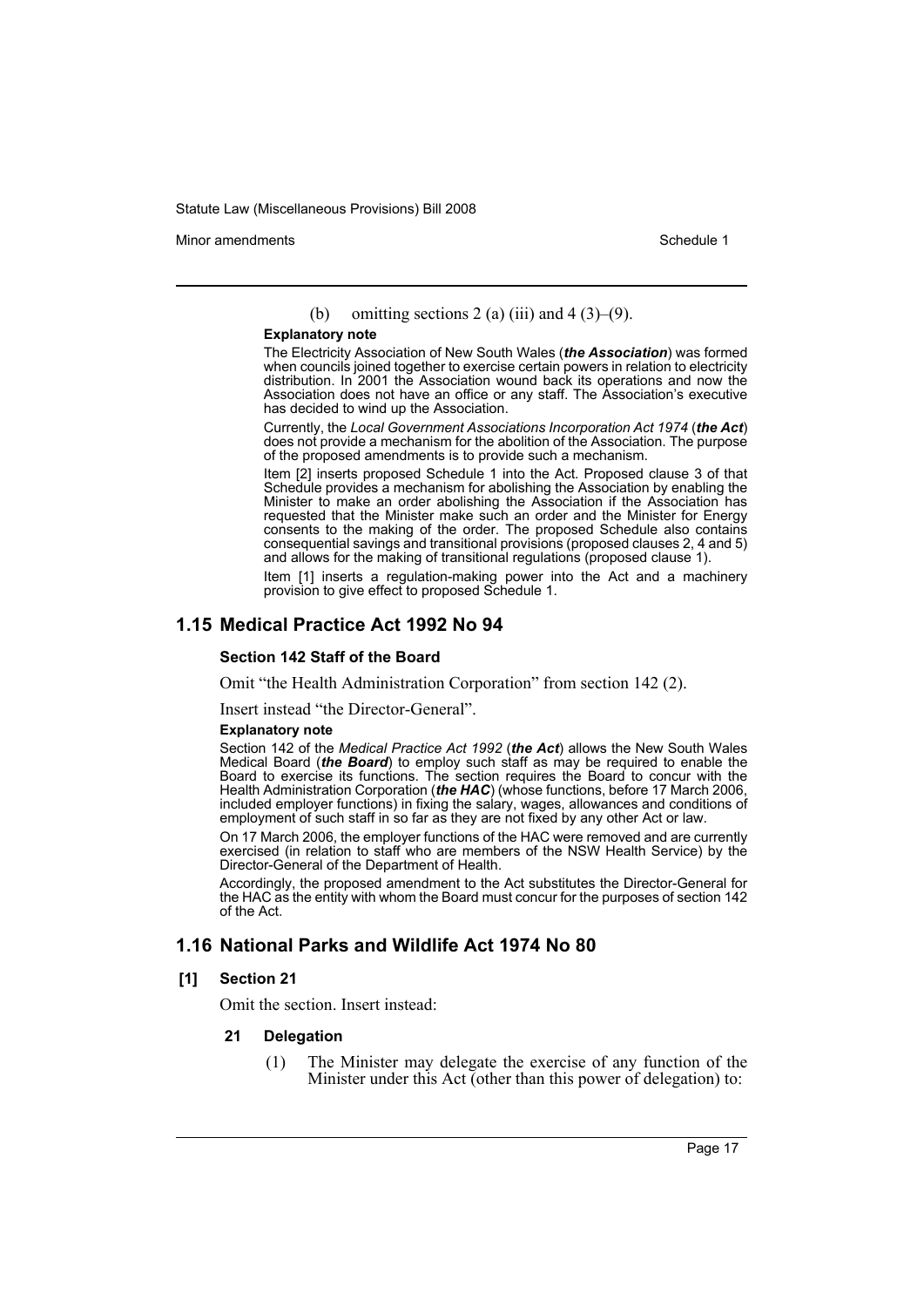Schedule 1 Minor amendments

- (a) the Director-General, or
- (b) a member of staff of the Department of Environment and Climate Change, or
- (c) a board of management, or
- (d) any person, or any class of persons, authorised for the purposes of this subsection by the regulations.
- (2) The Director-General may delegate the exercise of any function of the Director-General under this Act (other than this power of delegation) to:
	- (a) a member of staff of the Department of Environment and Climate Change, or
	- (b) a board of management, or
	- (c) any person, or any class of persons, authorised for the purposes of this subsection by the regulations.

#### **[2] Sections 45 (3) (a), 56 (3) (a), 58Q (3) (a), 70 (3) (a), 98 (3) (a), 103 (2), 121 (1) (b) and 129 (a) and (b)**

Omit "trapper's licence" wherever occurring.

Insert instead "commercial fauna harvester's licence".

#### **[3] Section 69A Definitions**

Omit the definition of *Trust* from section 69A (1).

#### **[4] Section 69B Conservation agreements**

Omit ", or the Minister and the Trust (but not the Trust alone)," from section 69B (1).

### **[5] Section 69B (1A) and (1B)**

Omit the subsections.

#### **[6] Section 69C Purpose and content of agreements**

Omit "or the Trust, or both the Minister and the Trust" from section 69C (3) where firstly occurring.

### **[7] Section 69C (3)**

Omit "or the Trust, or both the Minister and the Trust severally," wherever occurring.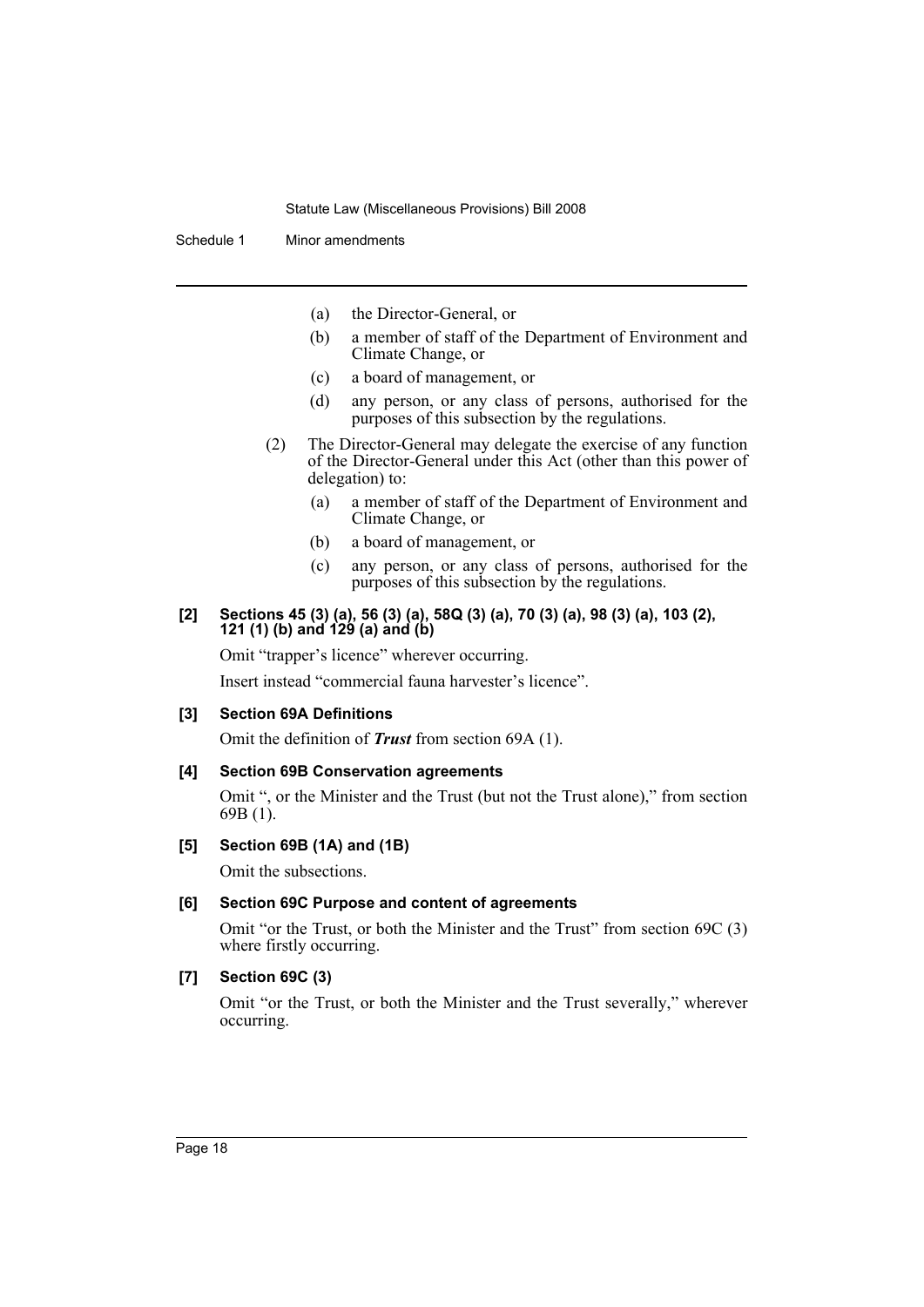Minor amendments **Schedule 1** and the state of the state of the Schedule 1

#### **[8] Section 69I Proposals by statutory authorities affecting conservation areas**

Omit ", or both the Minister and the Trust, as appropriate" from section 69I (5).

**[9] Section 119 Definition**

Omit the definition of *authorised officer*.

**[10] Sections 120 (1), 121 (1), 123 (1), 124 (1) and (3), 125 (1) and (3), 125A, 126 (1) and (2), 127, 128 (1), 131 (1), 132, 132A (1) and (2), 132C (1) and 133 (2) and (3)**

Omit "An authorised officer" wherever occurring.

Insert instead "The Director-General".

# **[11] Section 123 Commercial fauna harvester's licence**

Omit "*trapper's licence*" from section 123 (1). Insert instead "*commercial fauna harvester's licence*".

# **[12] Section 123 (2) and (3)**

Omit "trapper's licence" wherever occurring. Insert instead "commercial fauna harvester's licence".

### **[13] Section 133 Conditions and restrictions attaching to licences and certificates and variation of licences and certificates**

Omit "the authorised officer" from section 133 (2). Insert instead "the Director-General".

# **[14] Section 133 (3) (b)**

Omit "by any authorised officer".

# **[15] Section 135 Appeal**

Omit "an authorised officer" from section 135 (1). Insert instead "the Director-General".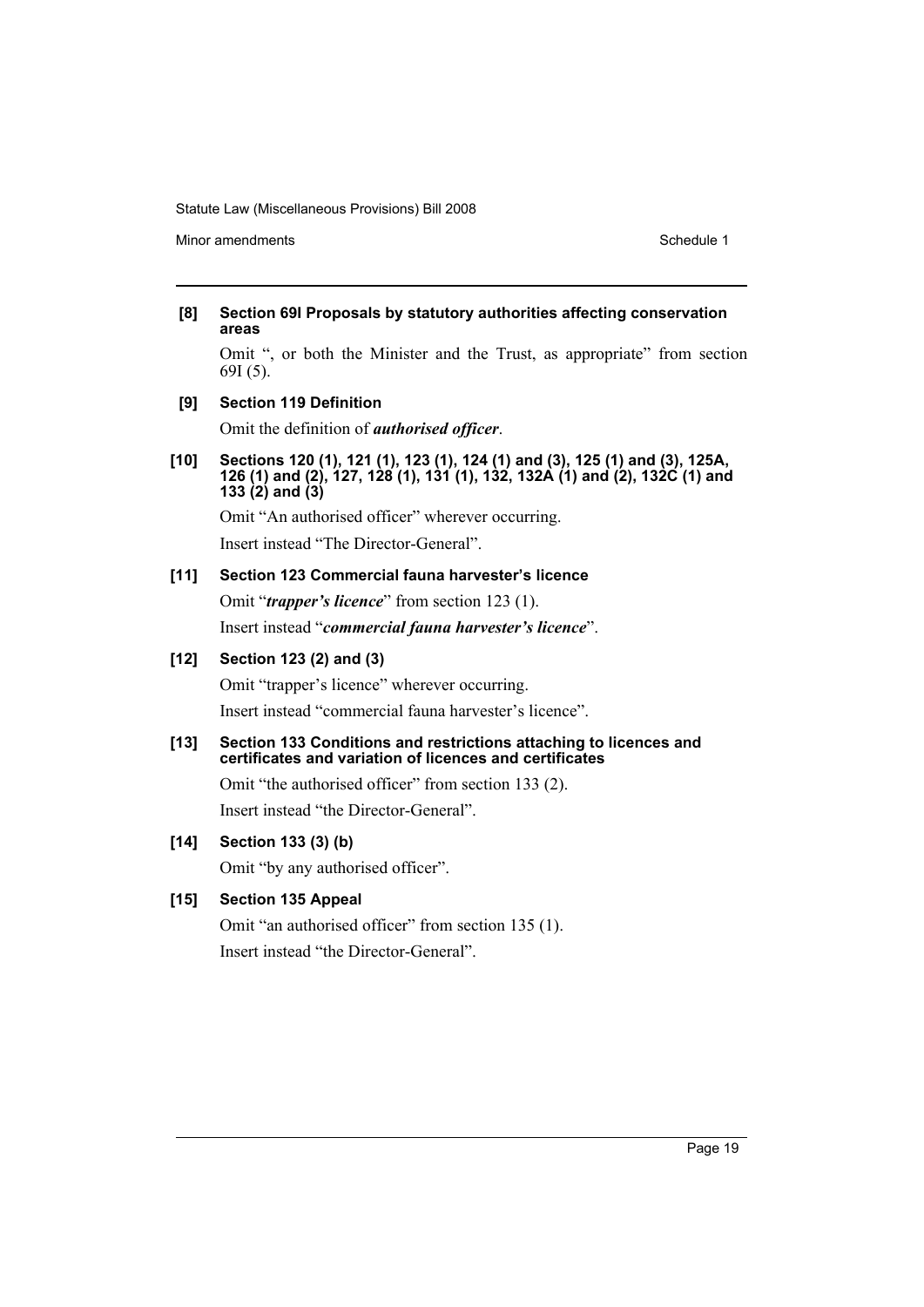Schedule 1 Minor amendments

#### **[16] Schedule 3 Savings, transitional and other provisions**

Insert at the end of the Schedule with appropriate Part and clause numbers:

# **Part Provisions consequent on enactment of Statute Law (Miscellaneous Provisions) Act 2008**

#### **Definition**

In this Part, *amending Act* means the *Statute Law (Miscellaneous Provisions) Act 2008*.

### **Saving of delegations**

Any delegation made under section 21 by the Minister or the Director-General and in force immediately before the substitution of that section by the amending Act continues to have effect as if it were a delegation made by the Minister or the Director-General under section 21 as substituted, but may be revoked at any time by the Minister or the Director-General, as appropriate.

#### **Saving of trapper's licences**

Any trapper's licence in force immediately before the commencement of the amending Act is taken to be a commercial fauna harvester's licence in force under section 123.

#### **Saving of certain licences and certificates issued by authorised officers under Part 9**

A licence or certificate issued by an authorised officer under Part 9 of the Act, and a condition or restriction attached to such a licence or certificate, that was in force immediately before that Part was amended by the amending Act is taken to have been issued or attached by the Director-General.

#### **Explanatory note**

Item [1] of the proposed amendments to the *National Parks and Wildlife Act 1974* (*the Act*) substitutes section 21 of the Act to clarify to whom the Minister for Climate Change and the Environment and the Director-General of the Department of Environment and Climate Change (*DECC*) may delegate their functions under the Act (by replacing references to an officer of or an office holder in the now dissolved National Parks and Wildlife Service with a reference to a member of staff of DECC) and to expand their delegation powers by allowing delegation to a board of management established for Aboriginal land under Part 4A of the Act.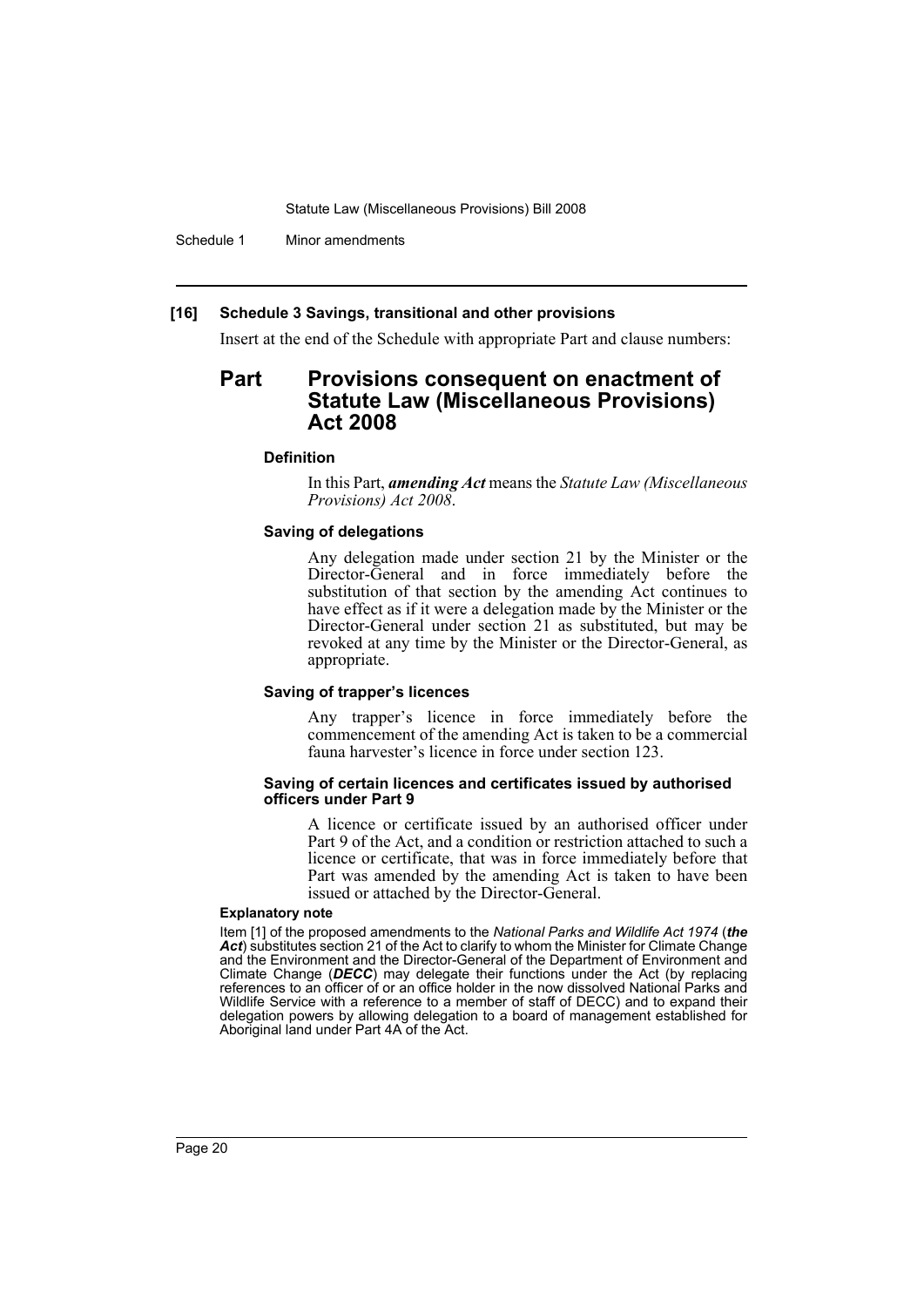#### Minor amendments **Schedule 1** and the state of the state 1 and the state of the Schedule 1

Items [3]–[8] amend sections 69A, 69B, 69C and 69I of the Act to remove references to, and the role of, the Nature Conservation Trust in relation to the making of conservation agreements under the Act. These amendments arise from recommendations contained in the 5 year statutory review of the *Nature Conservation Trust Act 2001*.

Item [10] amends various provisions in Part 9 (Licensing in respect of fauna, native plants and threatened species) of the Act to provide that it is the Director-General, and not an authorised officer, who is to issue licences and certificates under that Part. Items [9] and [13]–[15] make consequential amendments.

Items [11] and [12] of the proposed amendments amend section 123 of the Act to change the name of the trapper's licence to the commercial fauna harvester's licence to more accurately reflect the activities authorised by the licence. Item [2] makes consequential amendments.

Item [16] inserts savings provisions into Schedule 3 (Savings, transitional and other provisions) to the Act.

# **1.17 Native Vegetation Act 2003 No 103**

#### **Section 4 Definitions**

Omit the definition of *Director-General* in section 4 (1). Insert instead:

*Director-General* means the Director-General of the Department of Environment and Climate Change.

#### **Commencement**

The amendment to the *Native Vegetation Act 2003* is taken to have commenced on 27 April 2007.

#### **Explanatory note**

On 27 April 2007, the *Public Sector Employment and Management (General) Order 2007* abolished the Department of Natural Resources. Clause 17 of that Order provided that in any document a reference to the Department of Natural Resources is to be construed as a reference to the Department of Environment and Climate Change (except in the limited circumstances set out in that clause). A previous Order, the *Public Sector Employment and Management (Planning and Natural Resources) Order 2005*, had abolished the Department of Infrastructure, Planning and Natural Resources and established the Department of Natural Resources. That Order also provided as to how references to the abolished Department were to be construed. The combined effect of these Orders means that the definition of *Director-General* in section 4 (1) of the *Native Vegetation Act 2003* is to be construed as a reference to the Director-General of the Department of Environment and Climate Change.

The proposed amendment to the *Native Vegetation Act 2003* updates the definition of *Director-General* in section 4 (1) of the Act in accordance with those Orders. The amendment is taken to have effect on 27 April 2007, the date of commencement of Part 3 of the *Public Sector Employment and Management (General) Order 2007*.

# **1.18 Nature Conservation Trust Act 2001 No 10**

#### **[1] Section 3 Definitions**

Omit the definitions of *conservation agreement* and *property agreement*.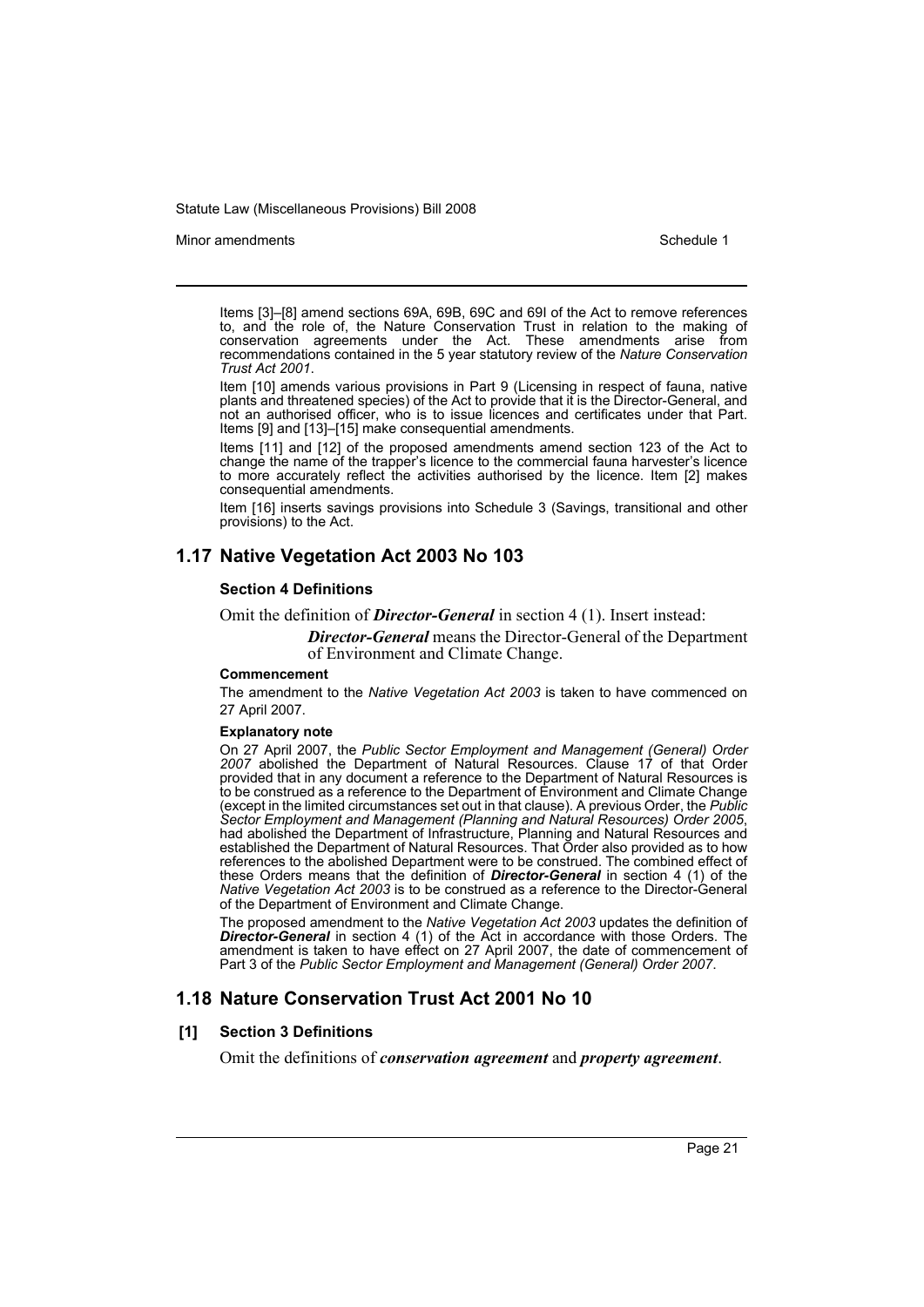Schedule 1 Minor amendments

# **[2] Section 6 Meaning of "conservation priorities"**

Omit "conservation agreement, property agreement or" from section 6 (1) (a).

### **[3] Section 6 (2)**

Omit the subsection. Insert instead:

(2) Any conservation priorities of the Trust must be consistent with this Act (in relation to Trust agreements).

# **[4] Section 7 Meaning of "Revolving Fund Scheme"**

Omit "(which may, but need not, take the form of a conservation agreement or a property agreement)" from section 7 (b).

### **[5] Section 11 Functions of Trust**

Omit section 11 (2) (d)–(g) and (3).

### **[6] Section 13**

Omit the section. Insert instead:

### **13 Seal of Trust**

- (1) The seal of the Trust is to be kept by the Chief Executive Officer of the Trust or a member of the Board authorised by the Board to keep it.
- (2) The seal of the Trust is to be affixed to a document only:
	- (a) in the presence of the Chief Executive Officer or a member of the Board who is authorised to do so by the Board generally or in a particular case or class of cases, and
	- (b) with an attestation by the signature of the Chief Executive Officer or member, as the case may be, of the fact of the affixing of the seal.

# **[7] Section 18 Members of Board**

Omit "10" from section 18 (1). Insert instead "9".

# **[8] Section 18 (1) (a)**

Omit section 18 (1) (a) and (b). Insert instead:

(a) one is to be an officer of the Department of Environment and Climate Change, and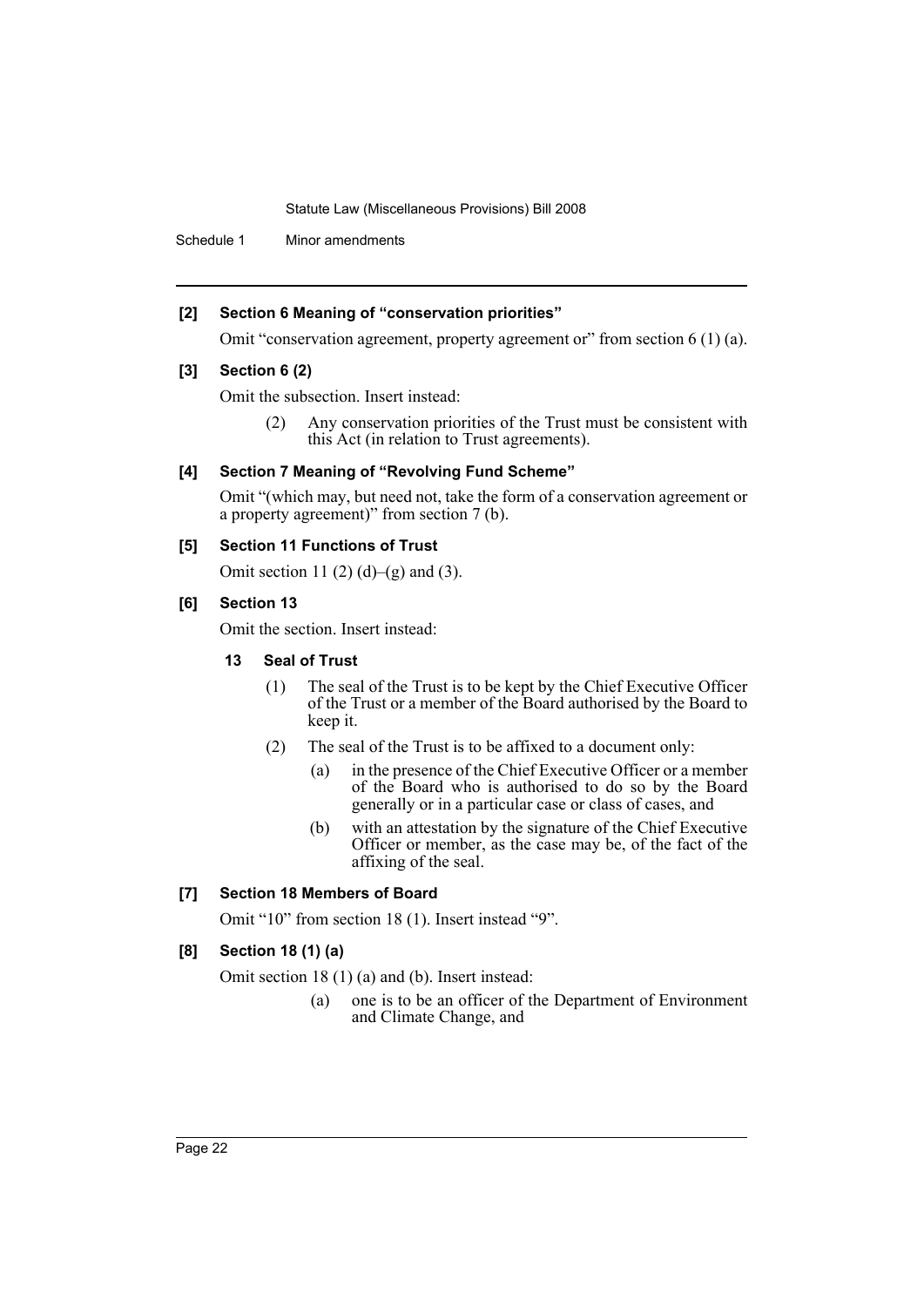Minor amendments **Schedule 1** and the state of the state of the Schedule 1

# **[9] Section 18 (1A)**

Insert after section 18 (1):

(1A) The Chief Executive Officer of the Trust is not to be appointed as a member of the Board.

# **[10] Section 18 (2) (d)**

Omit "conservation agreements, property agreements and".

# **[11] Section 22 Trust to submit draft business plan to Minister**

Omit section 22 (2). Insert instead:

(2) The conservation priorities of the Trust must be consistent with any regulations made under section 46 (2) (a).

# **[12] Section 23 Consideration of plan**

Omit section 23 (1). Insert instead:

(1) The Minister is to determine whether the conservation priorities of the Trust specified in the draft business plan delivered to the Minister under section 22 are consistent with any regulations made under section 46 (2) (a).

# **[13] Section 23 (2)**

Omit "(having regard to the views of the Minister for Land and Water Conservation)".

# **[14] Section 25 Amendment of plan**

Omit ", in consultation with the Minister for Land and Water Conservation,".

# **[15] Section 34**

Omit the section. Insert instead:

# **34 Duration of agreement**

(1) A Trust agreement:

- (a) takes effect from a day specified in the agreement, and
- (b) remains in force for such period as is specified in the agreement or, if no period is specified, until it is terminated under subsection  $(2)$ .
- (2) Despite subsection (1), a Trust agreement may be terminated at any time by consent of all parties to the agreement.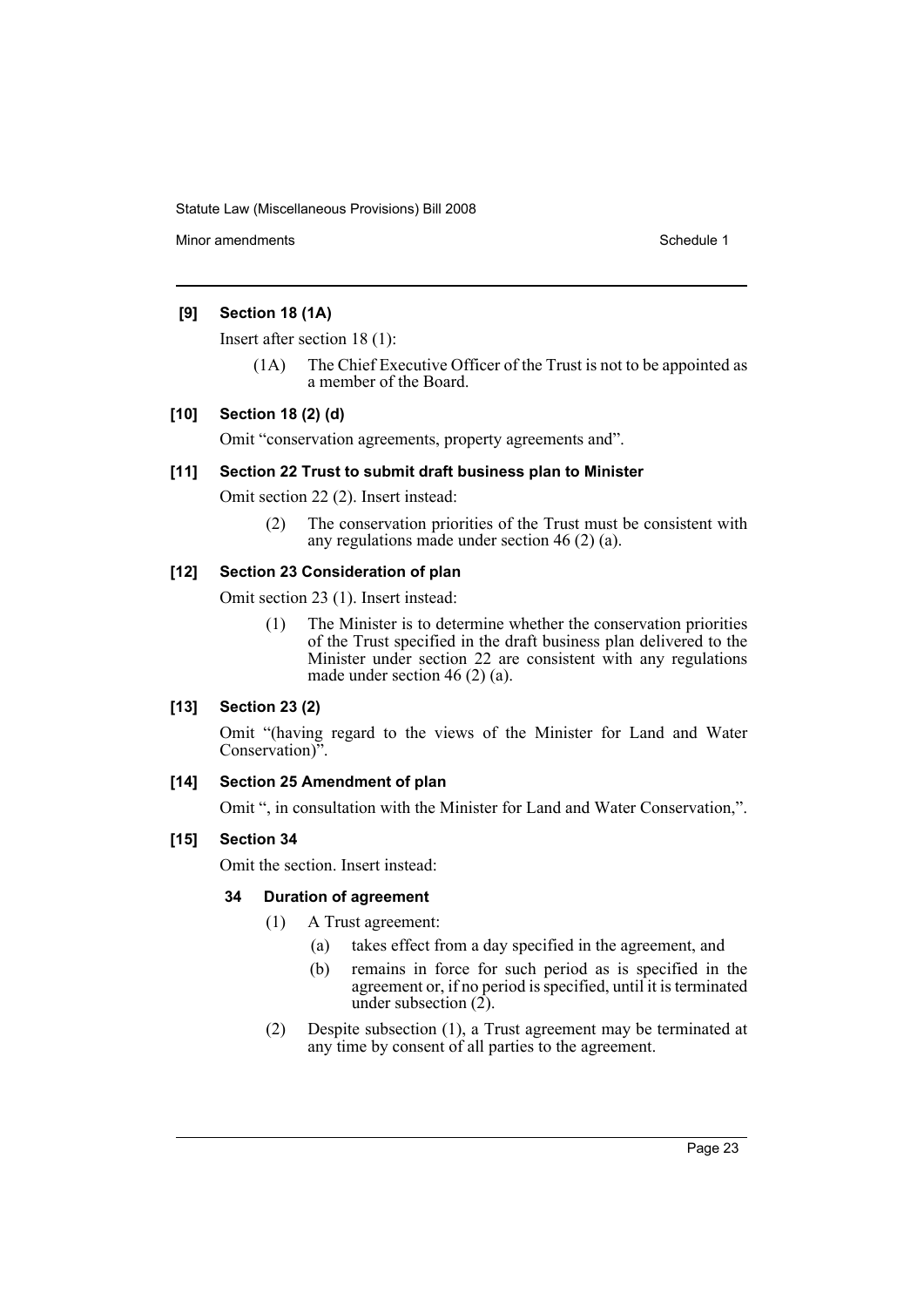Schedule 1 Minor amendments

#### **[16] Section 39 Register of agreements**

Omit section 39 (1). Insert instead:

The Trust must keep a written register of all Trust agreements.

#### **[17] Section 45**

Omit the section. Insert instead:

#### **45 Landholders may seek assistance**

Nothing in this Act prevents a landholder who is a party to a Trust agreement from seeking financial or other assistance from any Government source in meeting his or her obligations under the agreement concerned.

#### **[18] Schedule 1 Members and procedure of the Board**

Insert after clause 2 (2) of Schedule 1:

- (3) Section 19 does not apply to the re-appointment of a member that is for a period of 12 months or less, but only in respect of the first re-appointment of that member.
- **[19] Schedule 1, clause 5 (1) (i)**

Omit "or (b)".

### **[20] Schedule 1, clause 12**

Omit "7". Insert instead "5".

#### **Commencement**

Items [7], [8], [19] and [20] of the amendments to the *Nature Conservation Trust Act 2001* commence on 1 August 2008.

#### **Explanatory note**

The proposed amendments to the *Nature Conservation Trust Act 2001* (*the Act*) outlined below arise from recommendations contained in the report of the NSW Government Review Group on the statutory review of the *Nature Conservation Trust Act 2001* which was tabled in Parliament in 2007.

At present under the Act, the Nature Conservation Trust of New South Wales (*the Trust*) is able to negotiate, and be a party to:

- (a) conservation agreements under the *National Parks and Wildlife Act 1974*, to be entered into by a landholder and the Minister administering that Act for conservation purposes associated with the land concerned, and
- (b) property agreements under the now repealed *Native Vegetation Conservation Act 1997*, to be entered into by a landholder and the Director-General of the former Department of Land and Water Conservation for the purpose of the conservation and management of vegetation on the land concerned.

The Trust currently has the functions of monitoring and enforcing compliance with such agreements to which it is a party, as well as providing ongoing managerial, technical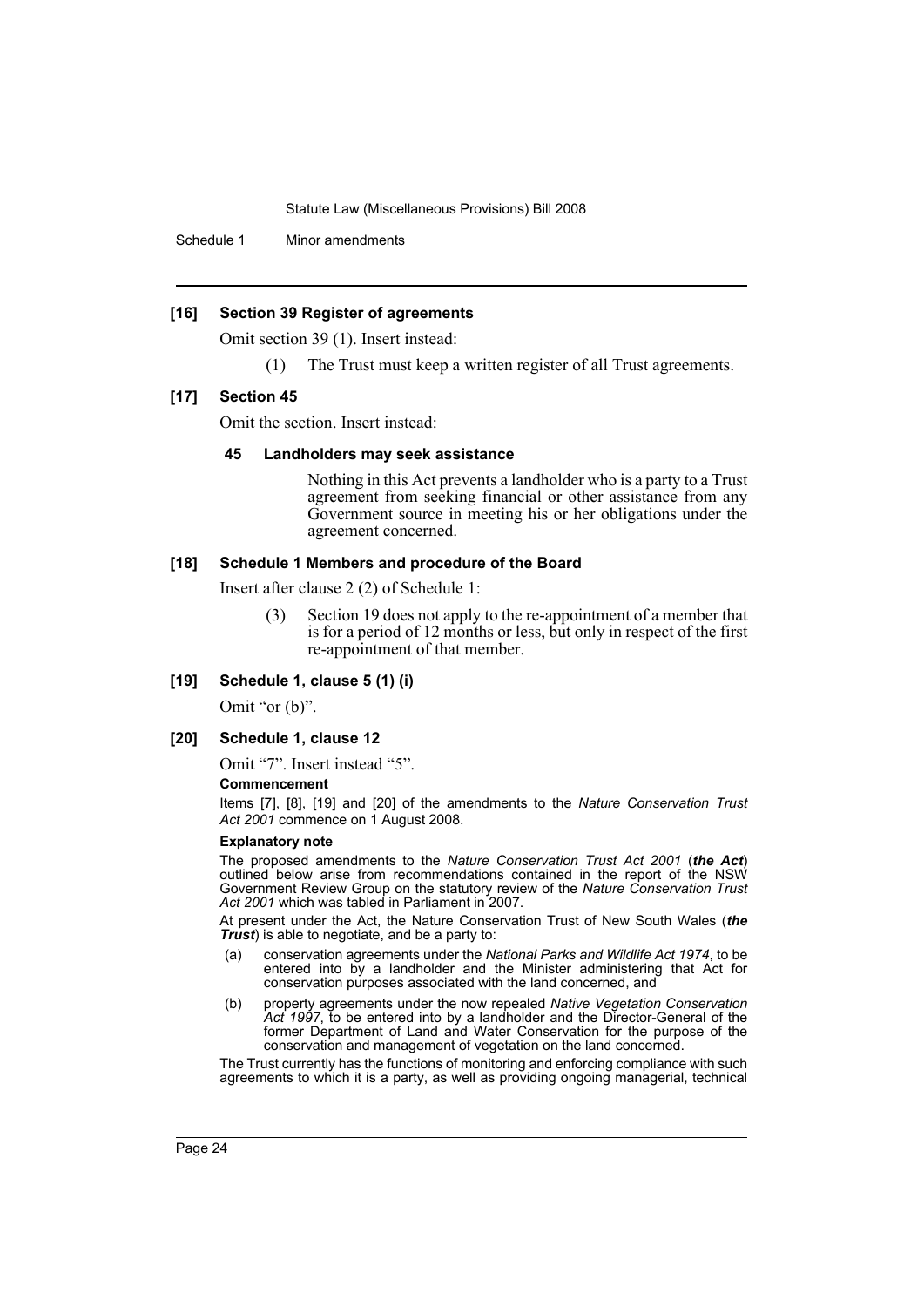#### Minor amendments **Schedule 1** and the state of the state 1 and the state of the Schedule 1

and financial assistance to the landholders concerned. The NSW Government Review Group found that these functions had not yet been exercised by the Trust and that it was inappropriate for the Trust to exercise the functions. The Group recommended that functions of the Trust in respect of conservation agreements and property agreements be removed from the Act so that there is a clear differentiation between the activities of the Trust and the work of certain government agencies. Items [1]–[5], [10], [11], [16] and [17] of the proposed amendments therefore remove references in the Act to conservation agreements and property agreements. Items [12]–[14] make consequential amendments by removing the requirement for the Trust to consult with the Minister for Land and Water Conservation when considering or amending a business plan under the Act.

Item [6] of the proposed amendments provides that the seal of the Trust is to be kept by the Chief Executive Officer of the Trust (*the CEO*) or a member of the Board of the Trust authorised by the Board (currently, the seal is to be kept by the Chairperson of the Board). The item also provides that the seal is to be affixed to a document only in the presence of the CEO or a member of the Board authorised by the Board to do so (instead of 2 members as is currently the case) and with an attestation by the signature of the relevant person.

Currently, the Board of the Trust is required to have 10 members, with a quorum of 7 members for Board meetings. The NSW Government Review Group noted that it has sometimes been difficult to achieve a quorum of 7 members and so recommended that the Board membership requirement be reduced to 9 members and that the quorum requirement be reduced to 5 members. Items [7], [19] and [20] of the proposed amendments implement this recommendation.

The Act also currently provides that of the 10 members of the Board, one is to be an officer of the National Parks and Wildlife Service (now part of the Department of Environment and Climate Change (*DECC*)) and one is to be an officer of the former Department of Land and Water Conservation. That Department previously administered functions relating to property agreements under the repealed *Native Vegetation Conservation Act 1997*, but, as a consequence of administrative changes, these functions are now carried out by DECC. This means there are currently two members of the Board who are officers of DECC. As the Trust's functions in respect of property agreements are to be removed from the Act, and as the Board's membership is to be reduced from 10 to 9 members, item [8] of the proposed amendments provides for just one member of the Board to be appointed from DECC.

Item [9] of the proposed amendments provides that the CEO of the Trust is not to be appointed as a member of the Board.

Item [15] of the proposed amendments allows for the Trust to enter into Trust agreements for a fixed period or until terminated at any time by consent of all parties to an agreement (currently such agreements may only be entered into for a fixed period).

Item [18] of the proposed amendments provides that a non-government member of the Board may be re-appointed without the requirement for advertising for nominations for an appointment under section 19 of the Act, but only in respect of a re-appointment that is for a period of 12 months or less and only in respect of that member's first re-appointment.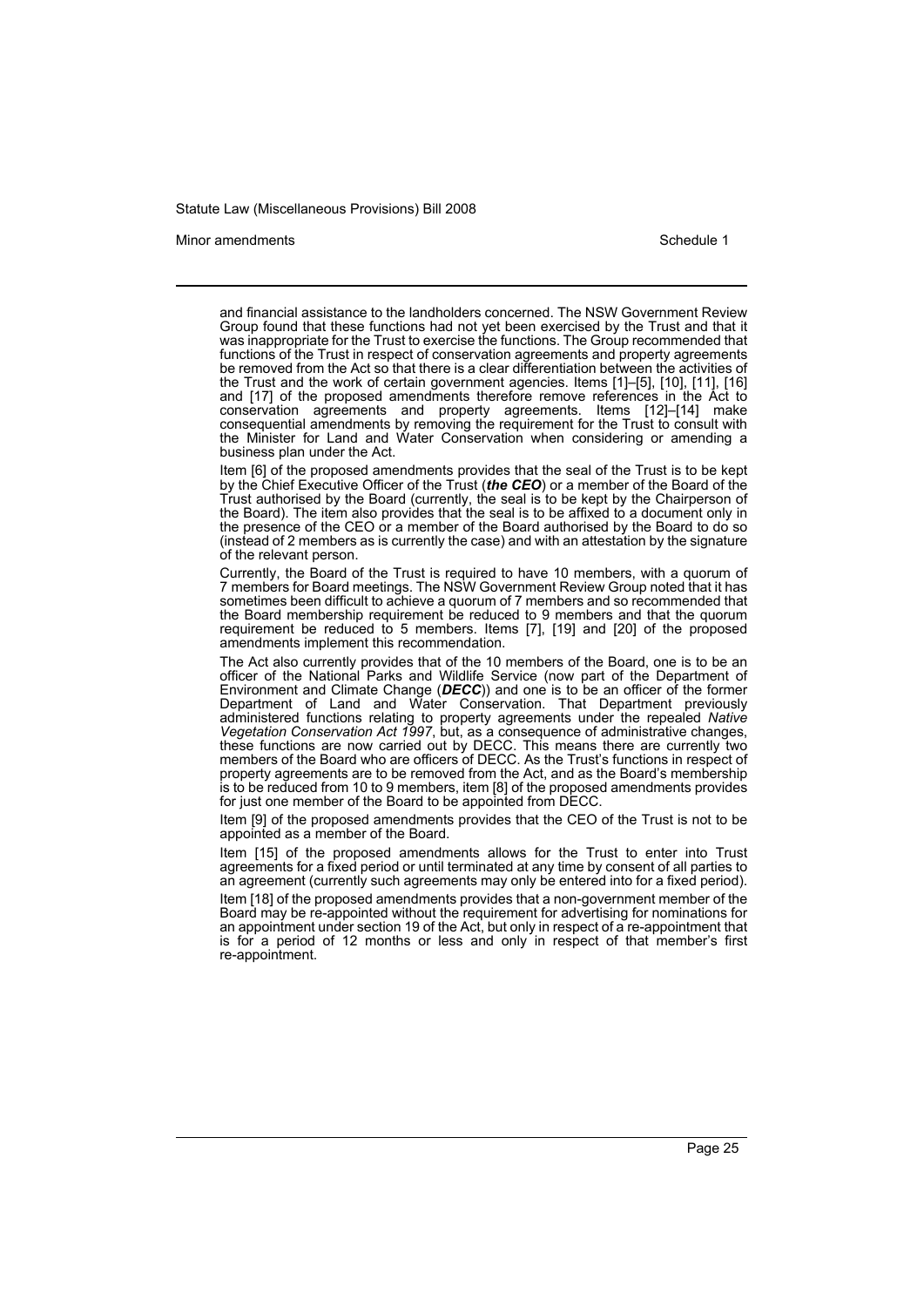Schedule 1 Minor amendments

### **1.19 Occupational Health and Safety Act 2000 No 40**

#### **[1] Sections 86 and 87**

Omit "mining workplace" from sections 86 (5) and 87 (6) (as amended by the *Mine Health and Safety Act 2004*), wherever occurring.

Insert instead "mine to which the *Mine Health and Safety Act 2004* applies".

#### **[2] Section 107A Time for instituting proceedings—special provision for work incident notification**

Omit "*Mines Inspection Act 1901* applies—to section 47" from section 107A (6) (a).

Insert instead "*Mine Health and Safety Act 2004* applies—to section 88". **Commencement**

The amendments made to the *Occupational Health and Safety Act 2000* commence on 1 September 2008 (being, in relation to the amendment made by item [1], the date on which Schedule 2 [15] to the *Mine Health and Safety Act 2004* commences and, in relation to the amendment made by item [2], the date on which section 191 of that Act (which repeals the *Mines Inspection Act 1901*) commences).

#### **Explanatory note**

Schedule 2 to the *Mine Health and Safety Act 2004* (*the Amending Act*) makes various amendments to the *Occupational Heath and Safety Act 2000* (*the Principal* Act) which are due to commence on 1 September 2008. These include replacing the definition of *mine* in the Principal Act with a definition of *mining workplace*. The definition of *mining workplace* (unlike the definition of *mine*) includes places of work at which activities under the *Petroleum (Onshore) Act 1991* or the *Petroleum (Submerged Lands) Act 1982* (*the Petroleum Acts*) are carried out.

The effect of the amendment made by Schedule 2 [15] to the Amending Act to sections 86 and 87 of the Principal Act (which provide for notification procedures in the event of a notifiable incident occurring at a workplace and measures to be taken to ensure that plant is not disturbed in the event of a serious incident occurring at a workplace) is to disapply those sections in relation to mining workplaces. The Amending Act makes alternative provision for those procedures and measures in relation to mines (as defined) but not in relation to workplaces at which activities under the Petroleum Acts are carried out.

To the extent to which sections 86 and 87 are disapplied in relation to workplaces at which activities under the Petroleum Acts are carried out, the effect of the amendment made by Schedule 2 [15] is unintended. Item [1] of the proposed amendments allows sections 86 and 87 to continue to apply in relation to those workplaces.

The Amending Act also repeals the *Mines Inspection Act 1901*, with effect from 1 September 2008. Item [2] of the proposed amendments replaces a reference to a section of the *Mines Inspection Act 1901* with the section of the Amending Act that replaces it.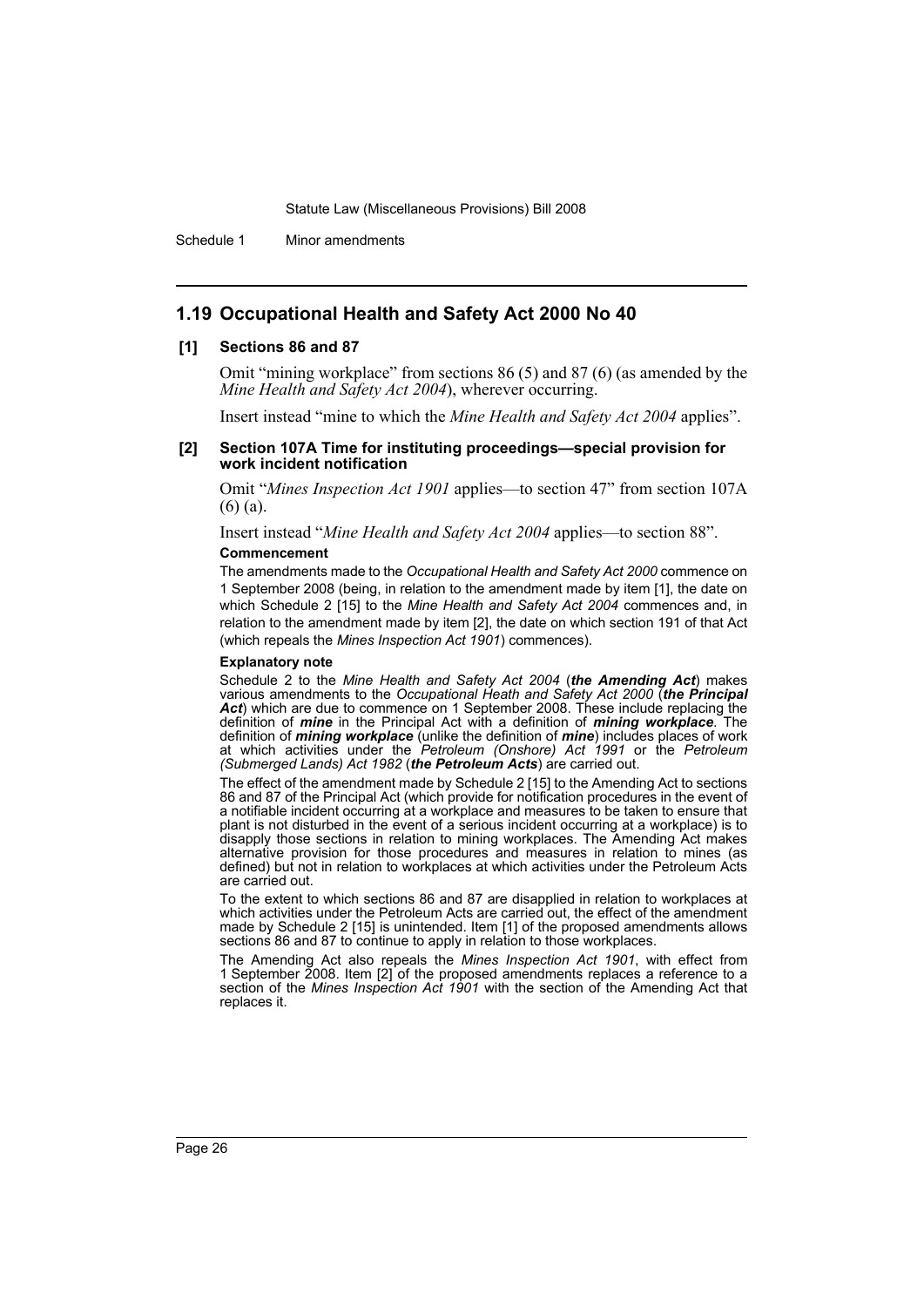Minor amendments **Schedule 1** and the state of the state 1 and the state of the Schedule 1

# **1.20 Ombudsman Act 1974 No 68**

#### **Section 10 Delegation**

Insert "or 29 (1) (a) or (2) (a)" after "section  $28$ " in section 10 (2A) (b).

#### **Explanatory note**

Section 29 (1) (a) and (2) (a) of the *Ombudsman Act 1974* (*the Act*) provide for the Ombudsman to keep complainants informed of the progress of investigations made by the Ombudsman in relation to their complaints. Currently, the Ombudsman may delegate these largely administrative reporting functions only to an Assistant Ombudsman. The proposed amendment to the Act allows delegation of these functions also to a special officer of the Ombudsman. (The Ombudsman may currently delegate another of the Ombudsman's reporting functions to special officers, namely, the function of reporting the Ombudsman's opinion that a public authority is or may be guilty of serious misconduct, to Ministers and heads of public authorities.)

# **1.21 Payroll Tax Act 2007 No 21**

#### **Schedule 1 Calculation of payroll tax liability for financial year commencing 1 July 2007 and subsequent financial years**

Omit "2006" from the definition of *B* in clause 1A (2).

Insert instead "2007".

#### **Commencement**

The amendment to the *Payroll Tax Act 2007* commences or is taken to have commenced on 1 July 2008.

#### **Explanatory note**

The proposed amendment to the *Payroll Tax Act 2007* corrects a reference to the base year to be used in the indexation of the payroll tax threshold amount.

# **1.22 Pharmacy Practice Act 2006 No 59**

#### **Section 101 Staff**

Omit "the Health Administration Corporation" from section 101 (3).

Insert instead "the Director-General".

#### **Explanatory note**

Section 101 of the *Pharmacy Practice Act 2006* (*the Act*) allows the Pharmacy Board (*the Board*) to employ such staff as are necessary to enable the Board to exercise its functions. The section requires the Board to concur with the Health Administration Corporation (*the HAC*) (whose functions, before 17 March 2006, included employer functions) in fixing the salary, wages, allowances and conditions of employment of such staff in so far as they are not fixed by any other Act or law.

On 17 March 2006, the employer functions of the HAC were removed and are currently exercised (in relation to staff who are members of the NSW Health Service) by the Director-General of the Department of Health.

Accordingly, the proposed amendment to the Act substitutes the Director-General for the HAC as the entity with whom the Board must concur for the purposes of section 101 of the Act.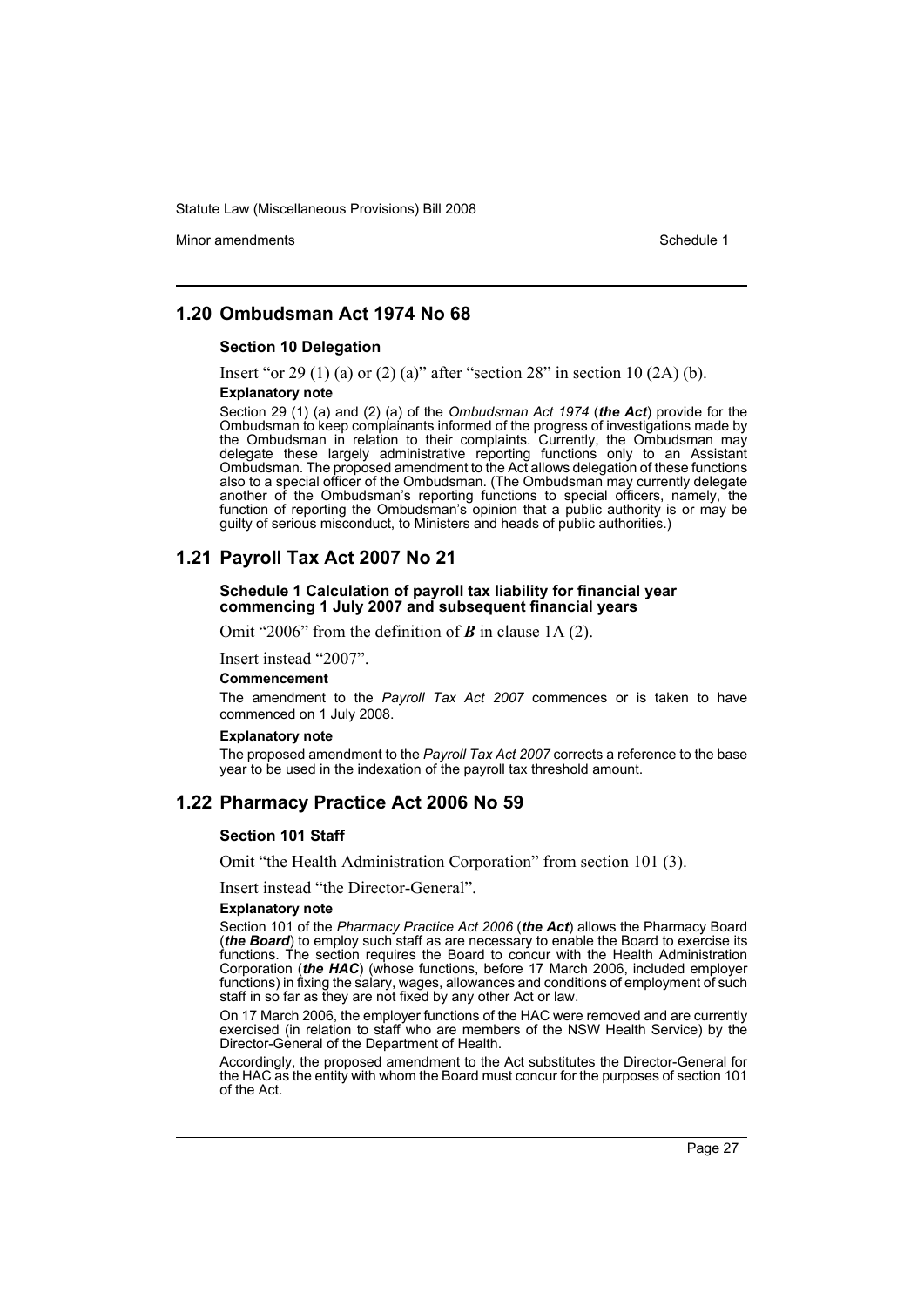Schedule 1 Minor amendments

# **1.23 Police Act 1990 No 47**

### **Section 141 Factors affecting decision as to investigation of complaint**

Insert after section 141 (1):

- (1A) Additional information from the person making the complaint, and any existing information relevant to the complaint to which the Commissioner or Ombudsman can readily obtain access, may be used in making a decision under subsection (1).
- (1B) The making of a decision under subsection (1) is not an investigation of the complaint to which the decision relates.

#### **Explanatory note**

The proposed amendment to the *Police Act 1990* permits the Commissioner of Police or the Ombudsman, when deciding whether a complaint against a police officer needs to be investigated, to use additional information from the complainant and any existing relevant information to which they can readily gain access. The proposed amendment also clarifies that the preliminary assessment of whether a complaint is to be investigated is not an investigation of the complaint.

# **1.24 Poultry Meat Industry Act 1986 No 101**

#### **[1] Section 6A Establishment of Advisory Group**

Omit "elected" from section 6A (3) (c). Insert instead "nominated".

#### **[2] Schedule 1 Provisions relating to the members of the Committee and the Advisory Group**

Omit clause 5.

#### **[3] Schedule 1, clause 6 (2)**

Omit the subclause.

#### **[4] Schedule 3 Savings, transitional and other provisions**

Insert after Part 3:

# **Part 4 Provisions consequent on enactment of Statute Law (Miscellaneous Provisions) Act 2008**

# **16 Transitional provision**

A person appointed as a member of the Advisory Group under section  $6A(3)$  (c) and holding office as such immediately before the commencement of the amendment made to that provision by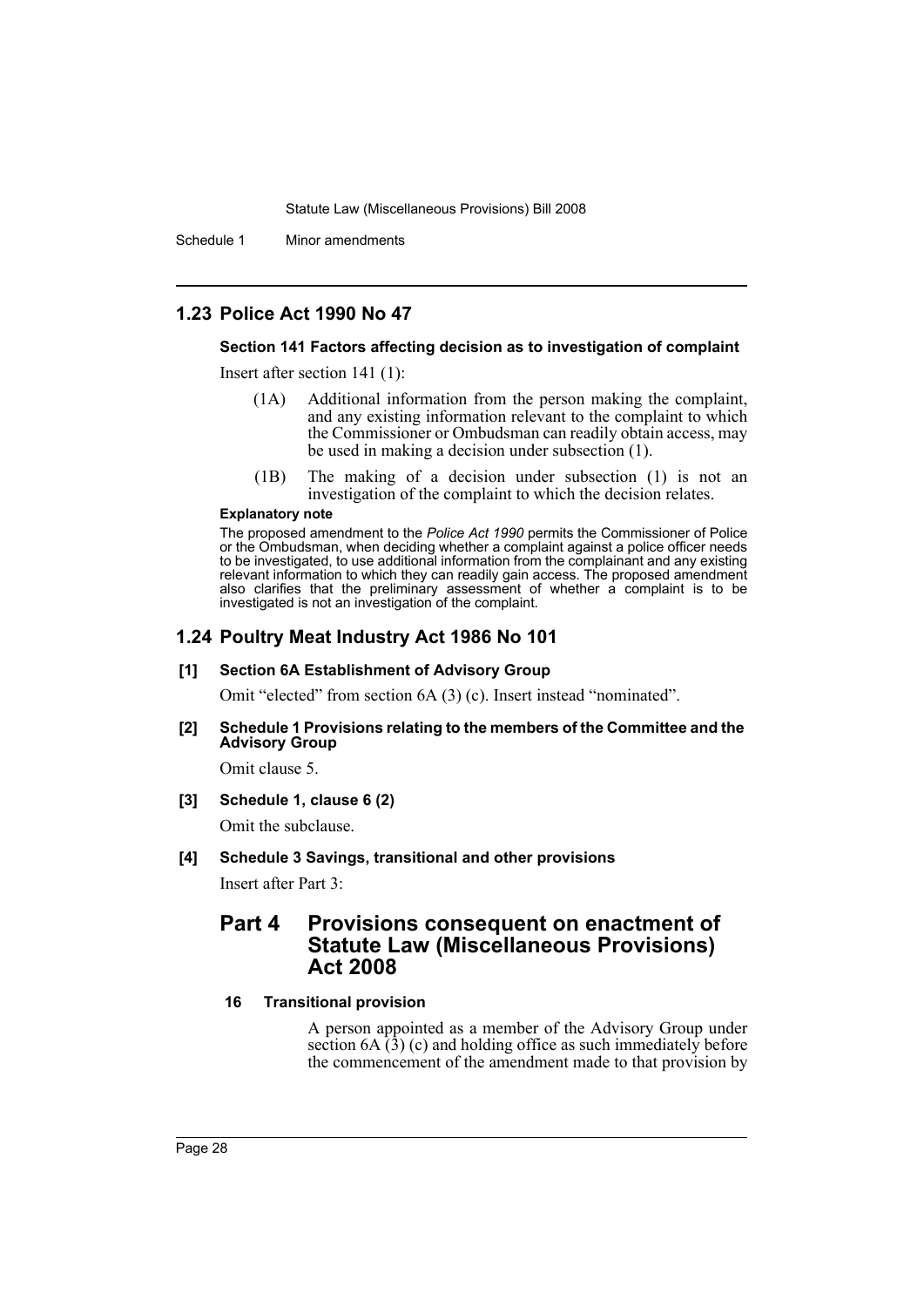Minor amendments **Schedule 1** and the state of the state 1 and the state of the Schedule 1

the *Statute Law (Miscellaneous Provisions) Act 2008* is taken to have been appointed under that provision as so amended.

#### **Commencement**

The amendments to the *Poultry Meat Industry Act 1986* commence on 30 September 2008.

#### **Explanatory note**

The Poultry Meat Industry Advisory Group (*the Advisory Group*) established under the *Poultry Meat Industry Act 1986* (*the Act*) advises the Poultry Meat Industry Committee constituted under the Act on various matters with respect to the poultry meat industry.

The Advisory Group consists of 7 members appointed by the Minister, of whom 1 is an independent person chosen by the Minister, 3 are nominated in accordance with the regulations to represent poultry processors, and 3 are elected in accordance with the regulations to represent poultry growers.

Item [1] of the proposed amendments provides for the 3 members who are to represent poultry growers to be appointed from persons nominated (rather than elected) in accordance with the regulations. Items [2] and [3] make consequential amendments. Item [4] of the proposed amendments inserts a transitional provision.

### **1.25 Probate and Administration Act 1898 No 13**

#### **[1] Section 61A Application and interpretation**

Omit "\$50,000" from paragraph (a) of the definition of *prescribed amount* in section  $61A(2)$ .

Insert instead "\$200,000".

#### **[2] Section 84A Interest on legacies and annuities**

Omit "at such rate" from section 84A (1).

Insert instead "at 6 per cent per year or such other rate".

#### **Explanatory note**

Section 61A (2) of the *Probate and Administration Act 1898* (*the Act*) provides for a prescribed amount that is used to determine the distribution of an estate where a person dies intestate and leaves a spouse and also leaves issue. The prescribed amount is set at \$50,000 or such other amount as may be prescribed by regulations in force at the death of the intestate. The *Probate and Administration Regulation 2003* (*the Regulation*) currently prescribes an amount of \$200,000.

Section 84A (1) of the Act provides that the rate at which interest is payable on any legacy or on any arrears of an annuity is the rate prescribed by the regulations unless the will or instrument pursuant to which the legacy or annuity is payable or the Court provides otherwise. The Regulation currently prescribes a rate of 6 per cent per year.

Items [1] and [2] of the proposed amendments incorporate into the Act the amount and rate currently prescribed by the Regulation. Regulations can continue to be made should it be necessary to amend the amount or rate in the future.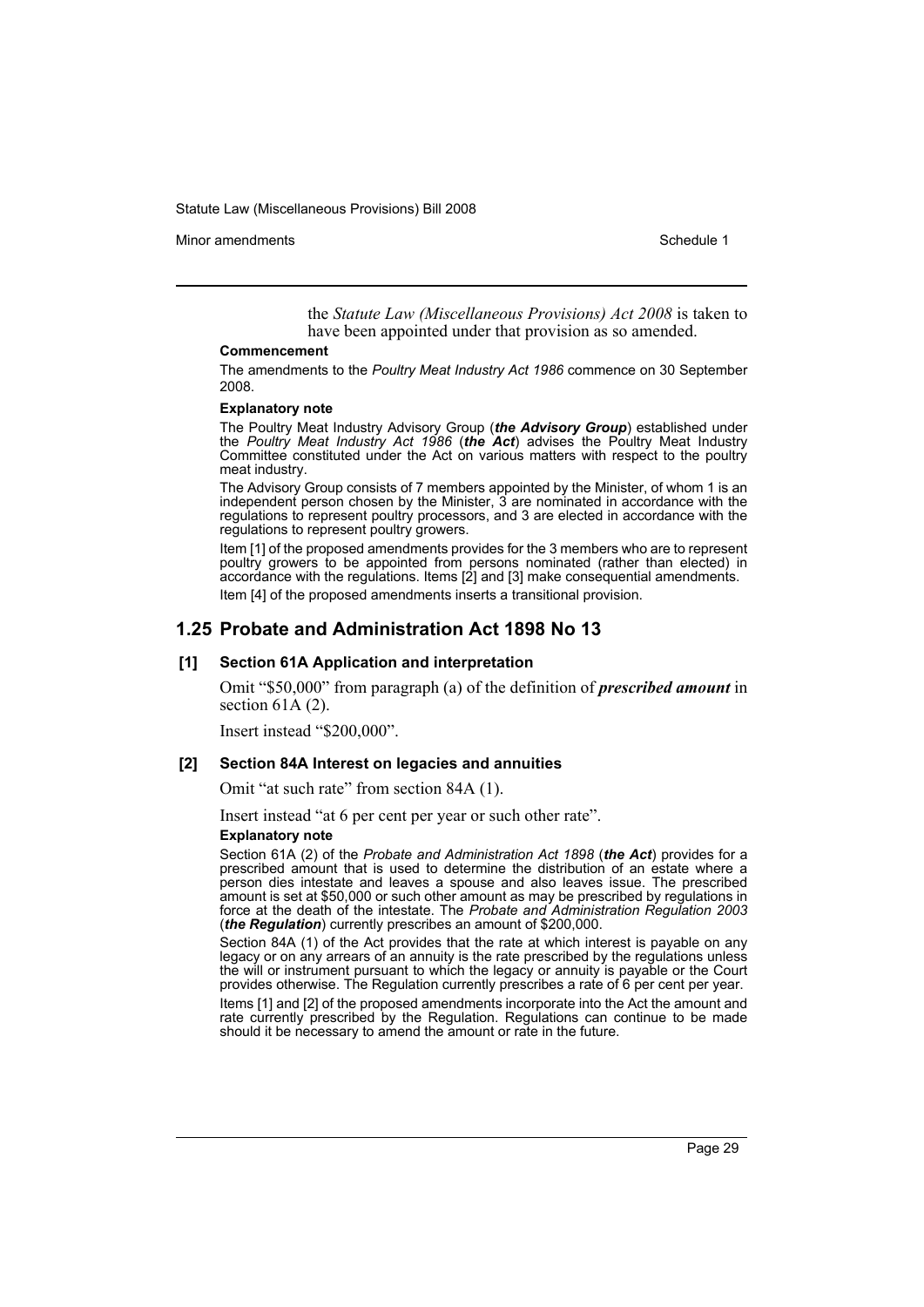Schedule 1 Minor amendments

# **1.26 Property, Stock and Business Agents Act 2002 No 66**

#### **[1] Section 128 Powers of manager**

Insert after section 128 (1) (c):

(c1) wind up the affairs of the business, and

#### **[2] Section 128 (1) (e)**

Insert "or winding up" after "conduct".

#### **Explanatory note**

Section 128 of the *Property, Stock and Business Agents Act 2002* (*the Act*) sets out the powers of a manager (appointed by the Director-General under the Act) to operate a licensee's business if the licensee is no longer able to operate the business. These powers include the power to carry out work on behalf of existing or new clients of the business and to dispose of property in relation to the business. The amendments specify that a manager also has the power to wind up the affairs of the business and incur expenses that are reasonably related to the winding up of the business.

# **1.27 Protection of the Environment Operations Act 1997 No 156**

#### **[1] Section 88 Contributions by licensee of waste facility**

Omit section 88 (8). Insert instead:

(8) In this section, *liquid waste* has the same meaning as it has in Schedule 1.

#### **[2] Section 189 Identification**

Omit section 189 (1) and (2). Insert instead:

- (1) Every authorised officer or enforcement officer, who is not a police officer, is to be provided with an identification card as an authorised officer or enforcement officer by the regulatory or other authority that appointed the officer.
- (2) In the course of exercising the functions of an authorised officer or enforcement officer under this Act, the officer must, if requested to do so by any person affected by the exercise of any such function, produce to the person the officer's identification card, issued in accordance with this section, or, in the case of a police officer, the officer's police identification.

#### **Explanatory note**

Section 88 of the *Protection of the Environment Operations Act 1997* (*the Act*) requires occupiers of waste facilities to pay contributions for waste received including liquid waste. The *Protection of the Environment Operations Amendment (Scheduled Activities and Waste) Regulation 2008* inserted a new definition of *liquid waste* into Schedule 1 to the Act. Item [1] of the proposed amendments updates the definition of *liquid waste* in section 88 of the Act accordingly.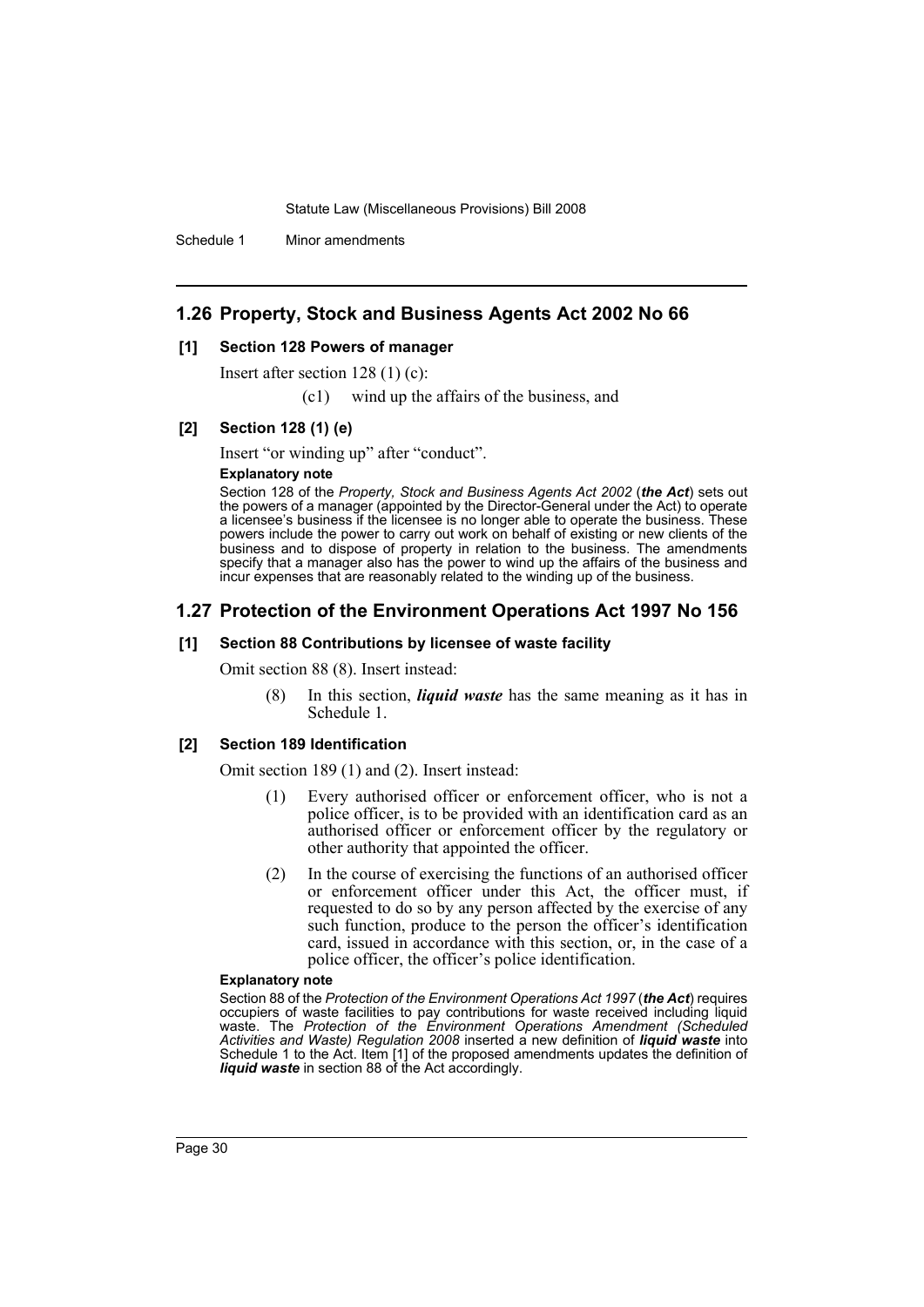Minor amendments **Schedule 1** and the state of the state 1 and the state of the Schedule 1

Section 189 of the Act currently requires all authorised and enforcement officers to be provided with an identification card and to produce that identification card on request. Item [2] of the proposed amendments removes the requirement for the Environment Protection Authority to provide identification cards to police officers, who are appointed as authorised officers, and requires them to produce their police identification on request.

# **1.28 Registered Clubs Amendment Act 2006 No 103**

#### **Schedule 1 Amendments**

Omit Schedule 1 [11].

#### **Explanatory note**

Under section 17AH of the *Registered Clubs Act 1976*, registered clubs may amalgamate only if they are situated in the same area (that is, within a 50km radius). However, an amalgamation with a club outside of the same area may be approved if the club that would be dissolved as a result of the amalgamation is not able to amalgamate with another club in the same area. The uncommenced amendment to be made by Schedule 1 [11] to the *Registered Clubs Amendment Act 2006* requires the dissolved club, before it is allowed to amalgamate with a club outside its area, to call for expressions of interest in accordance with the regulations from clubs in the same area. However, the amendment is no longer necessary because it is now a general requirement under the *Registered Clubs Regulation 1996* for any club that is seeking to amalgamate to call for expressions of interest from other clubs in the same area.

# **1.29 Road Transport Legislation Amendment (Car Hoons) Act 2008 No 4**

#### **[1] Schedule 1 Amendment of Road Transport (General) Act 2005**

Omit "place specified in the notice within 10 days after the notice is given" from proposed section 218  $(1A)$  (c) in Schedule 1 [7].

Insert instead "place, on a date (not being later than 10 days after the notice is given) and within a time period, specified in the notice".

# **[2] Schedule 1 [11]**

Omit "specified in the notice within 10 days after being given the notice" from proposed section 218 (7) (b).

Insert instead ", on the date and within the time period, specified in the notice".

### **[3] Schedule 1 [12]**

Insert "(if appropriate in view of any restrictions imposed under section 219C (4))" after  $\epsilon$ <sup>r</sup>may" in proposed section 219 (3).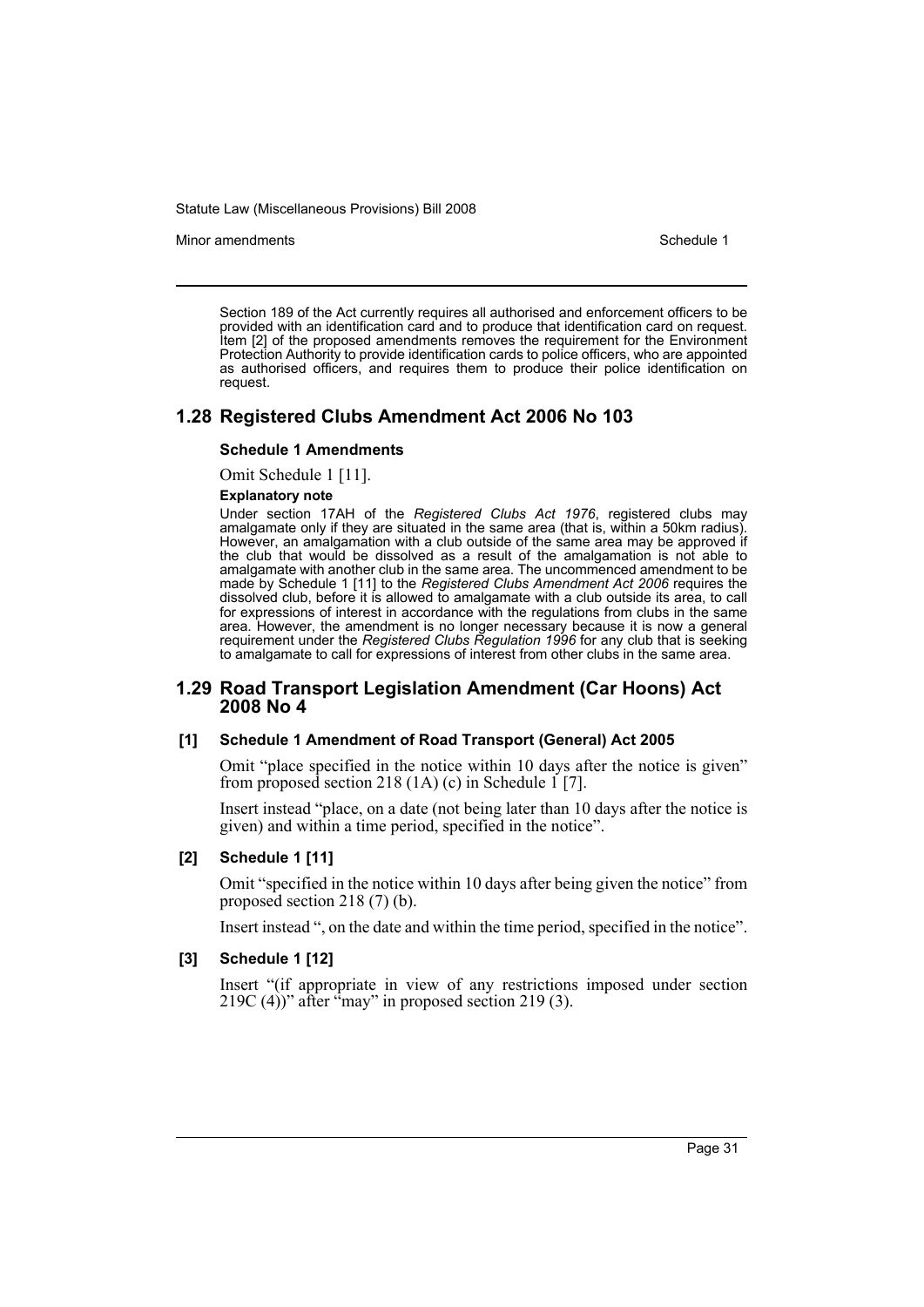Schedule 1 Minor amendments

### **[4] Schedule 1 [19]**

Insert after proposed section 223 (1):

The regulations may prescribe the fees (if any) payable in respect of storage of an impounded vehicle.

#### **Explanatory note**

The proposed amendments amend uncommenced provisions of the *Road Transport (General) Act 2005* (*the 2005 Act*) inserted by the *Road Transport Legislation Amendment (Car Hoons) Act 2008* (*the amending Act*).

Proposed section 218 (1A) (c) and (7) of the 2005 Act require a driver or operator of a vehicle that is operated on a road so as to commit a street racing, burnout or aggravated burnout offence to remove the vehicle to, or produce it at, a specified place within 10 days after a production notice is given. Items [1] and [2] of the proposed amendments amend the uncommenced provisions to instead require such a vehicle to be produced at the place on a date (not being later than 10 days after the notice is given) and within a time period specified in the notice. This will ensure that an appropriate person is available to receive the vehicle when it is removed to, or produced at, the place.

Schedule 1 [12] to the amending Act amends the 2005 Act to make provision with respect to the clamping of motor vehicles. Proposed section 219C effectively enables the application of the proposed clamping provisions to be restricted to a trial period or area. Item [3] of the proposed amendments amends proposed section 219 (3) of the 2005 Act (which enables a court to order that a vehicle be clamped instead of being impounded) to make it clear that such an order can only be made if the vehicle is able to be clamped in accordance with any restrictions imposed relating to such trial periods or areas.

Item [4] of the proposed amendments reinstates a regulation-making power relating to fees for storage of impounded vehicles inadvertently omitted from section 223 of the 2005 Act by Schedule 1 [19] to the amending Act.

# **1.30 Soil Conservation Act 1938 No 10**

#### **[1] Section 3 Definitions**

Omit the definition of *Deputy Commissioner* from section 3 (1).

Insert instead:

*Deputy Commissioner* means a Deputy Soil Conservation Commissioner holding office as such under Chapter 1A of the *Public Sector Employment and Management Act 2002*.

#### **[2] Section 4A Deputy Commissioners**

Omit section 4A (1) and (2).

### **[3] Section 4A (3)**

Omit "The Deputy". Insert instead "A Deputy".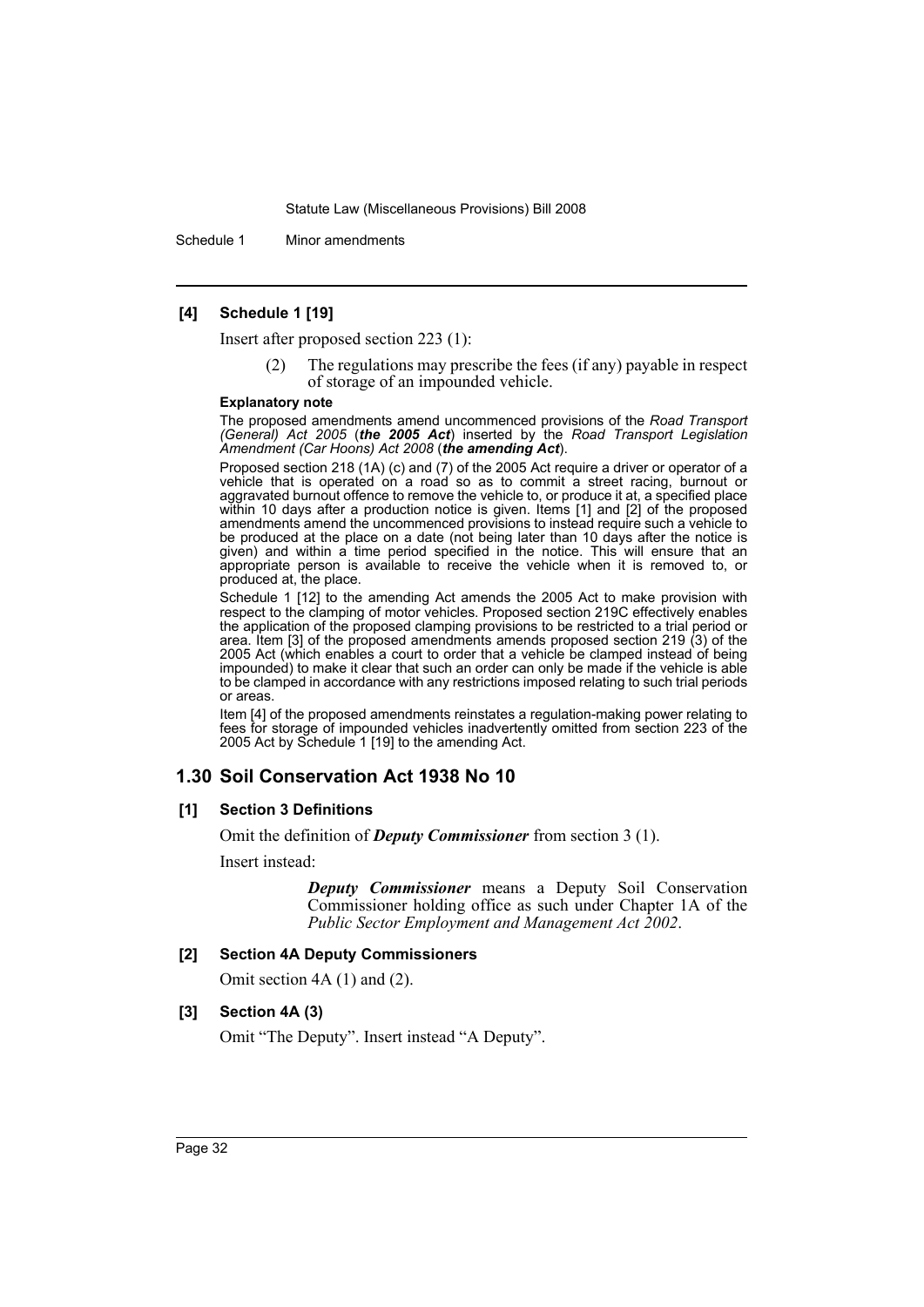Minor amendments **Schedule 1** and the state of the state 1 and the state of the Schedule 1

# **[4] Sections 4A (3) (c), (4) and (5) and 30A (1) and (2)**

Omit "the Deputy" wherever occurring. Insert instead "a Deputy".

**[5] First Schedule Savings, transitional and other provisions**

Insert after Part 3:

# **Part 4 Provisions consequent on enactment of Statute Law (Miscellaneous Provisions) Act 2008**

# **8 Deputy Commissioners**

- (1) On and from the commencement of the amendments made to this Act by the *Statute Law (Miscellaneous Provisions) Act 2008* (the *relevant commencement*), a reference in any other Act, in any instrument made under any Act or in any other instrument of any kind (including any instrument of appointment) to the Deputy Commissioner of the Soil Conservation Service is to be construed as a reference to a Deputy Soil Conservation Commissioner.
- (2) Without limiting the operation of subclause (1), any person appointed (or purported to have been appointed) as Deputy Commissioner of the Soil Conservation Service and holding office as such immediately before the relevant commencement is taken to have been appointed as a Deputy Soil Conservation Commissioner holding office as such under Chapter 1A of the *Public Sector Employment and Management Act 2002*.

### **Explanatory note**

The proposed amendments to the *Soil Conservation Act 1938* provide for the appointment of more than one person to hold office under Chapter 1A of the *Public Sector Employment and Management Act 2002* as Deputy Soil Conservation Commissioner and provide for the continuation of any existing appointments to the position of Deputy Commissioner.

# **1.31 State Authorities Non-contributory Superannuation Act 1987 No 212**

#### **Schedule 1 Employers**

Omit the matter relating to the Electricity Association of New South Wales from Part 1 of the Schedule.

#### **Commencement**

The amendment to the *State Authorities Non-contributory Superannuation Act 1987* commences on the date on which an order made under clause 3 of Schedule 1 to the *Local Government Associations Incorporation Act 1974*, as inserted by this Schedule, takes effect.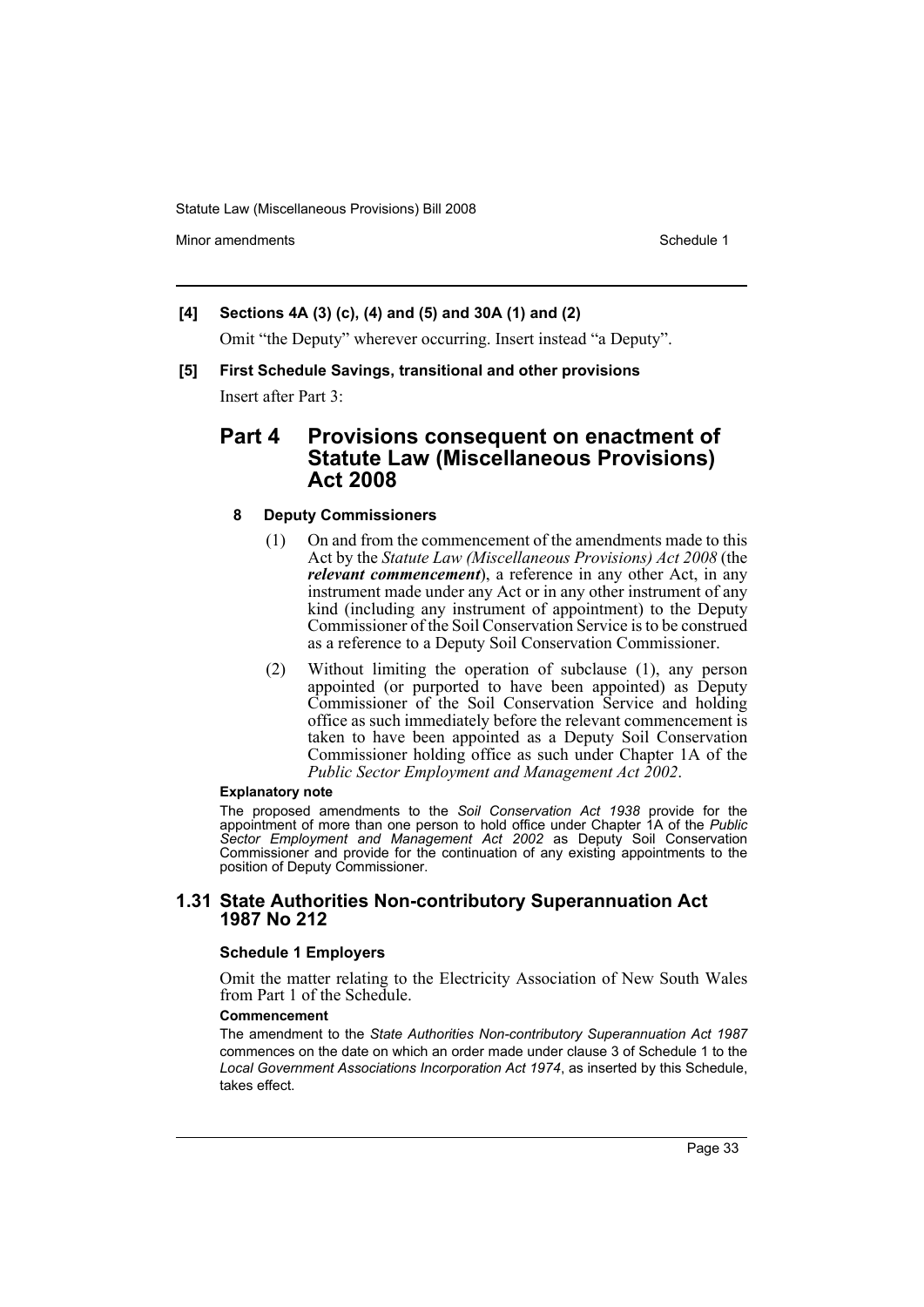Schedule 1 Minor amendments

#### **Explanatory note**

The proposed amendment to the *State Authorities Non-contributory Superannuation Act 1987* is consequential on the proposed amendments to the *Local Government Associations Incorporation Act 1974* referred to elsewhere in this Schedule.

# **1.32 State Authorities Superannuation Act 1987 No 211**

#### **Schedule 1 Employers**

Omit the matter relating to the Electricity Association of New South Wales from Part 1 of the Schedule.

#### **Commencement**

The proposed amendment to the *State Authorities Superannuation Act 1987* commences on the date on which an order made under clause 3 of Schedule 1 to the *Local Government Associations Incorporation Act 1974*, as inserted by this Schedule, takes effect.

#### **Explanatory note**

The proposed amendment to the *State Authorities Superannuation Act 1987* is consequential on the proposed amendments to the *Local Government Associations Incorporation Act 1974* referred to elsewhere in this Schedule.

# **1.33 State Property Authority Act 2006 No 40**

#### **[1] Section 3 Definitions**

Omit paragraph (b) of the definition of *property* in section 3 (1).

Insert instead:

(b) an interest in land, being an interest that is vested in or held by the government agency.

#### **[2] Section 20 Effect of transfer of property under this Part**

Omit "section" from section 20 (5). Insert instead "Part".

#### **[3] Schedule 2 Savings, transitional and other provisions**

Insert after clause 1:

#### **2 Operation of amendments made by Statute Law (Miscellaneous Provisions) Act 2008**

Any thing that was done before the commencement of this clause that could have been validly done under this Act if the amendments made to this Act by the *Statute Law (Miscellaneous Provisions) Act 2008* had been in force when it was done is taken to have been validly done on and from the time when it was done.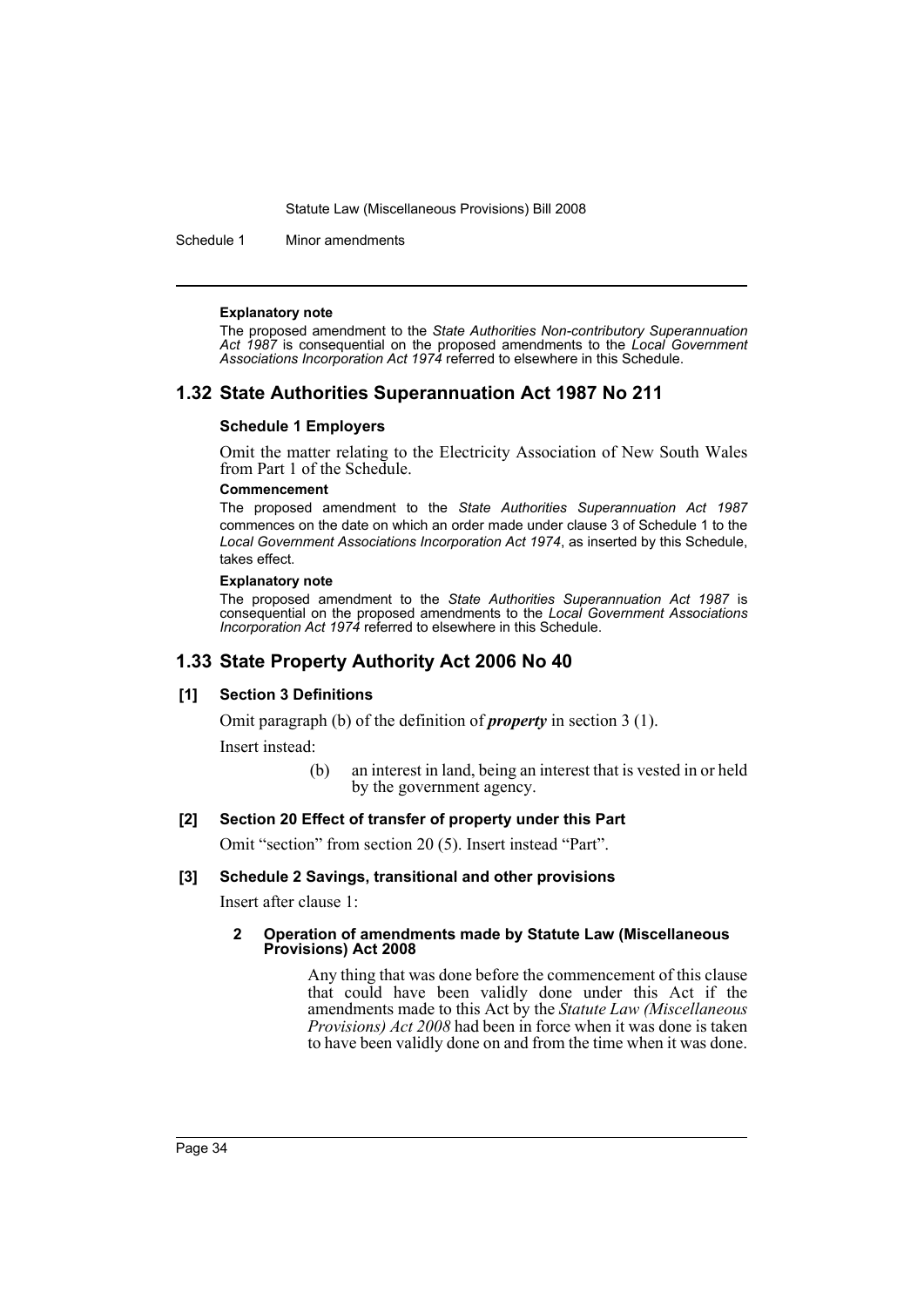Minor amendments **Schedule 1** and the state of the state 1 and the state of the Schedule 1

#### **Explanatory note**

Item [1] of the proposed amendments to the *State Property Authority Act 2006* (*the* Act) makes it clear that an interest in land such as a lease held by a government agency (in addition to a freehold interest in land) can be property of the agency for the purposes of that Act even though it is not an interest in government owned land. Item [3] of the proposed amendments ensures the validity of anything done before the commencement of item [1] that could be done after that commencement. Item [2] of the proposed amendments corrects a cross-reference.

# **1.34 State Records Act 1998 No 17**

#### **Section 36A**

Insert after section 36:

#### **36A Arrangements to facilitate copying, publication and access to State archives**

- (1) The Authority may enter into arrangements (*access arrangements*) under which the Authority is to provide a person (including a public office) with access to State archives for the purpose of enabling the person to make copies of State archives or publish or provide other persons with access to copies of State archives. Access arrangements can only relate to State archives that are open to public access under this Act.
- (2) Access arrangements can be commercial arrangements (entitling the Authority to payment in connection with the operation of the arrangements) and can provide for the arrangements under which the person to whom the Authority gives access to State archives may make copies of State archives or publish or provide other persons with access to copies of State archives and arrangements under which the person may charge for publishing or providing access to copies of State archives.
- (3) Access arrangements can include arrangements with a person outside the State and arrangements that provide for the publishing of and provision of access to copies of State archives outside the State.
- (4) This section does not give the Authority power to override any right in the nature of copyright and does not give the Authority or any party to an access arrangement power to do anything that would be an infringement of copyright.
- (5) If an access arrangement provides for the provision of access to copies of State archives to other persons by the person to whom access is provided by the Authority under the arrangement, section 62 (Protection from liability when access given) extends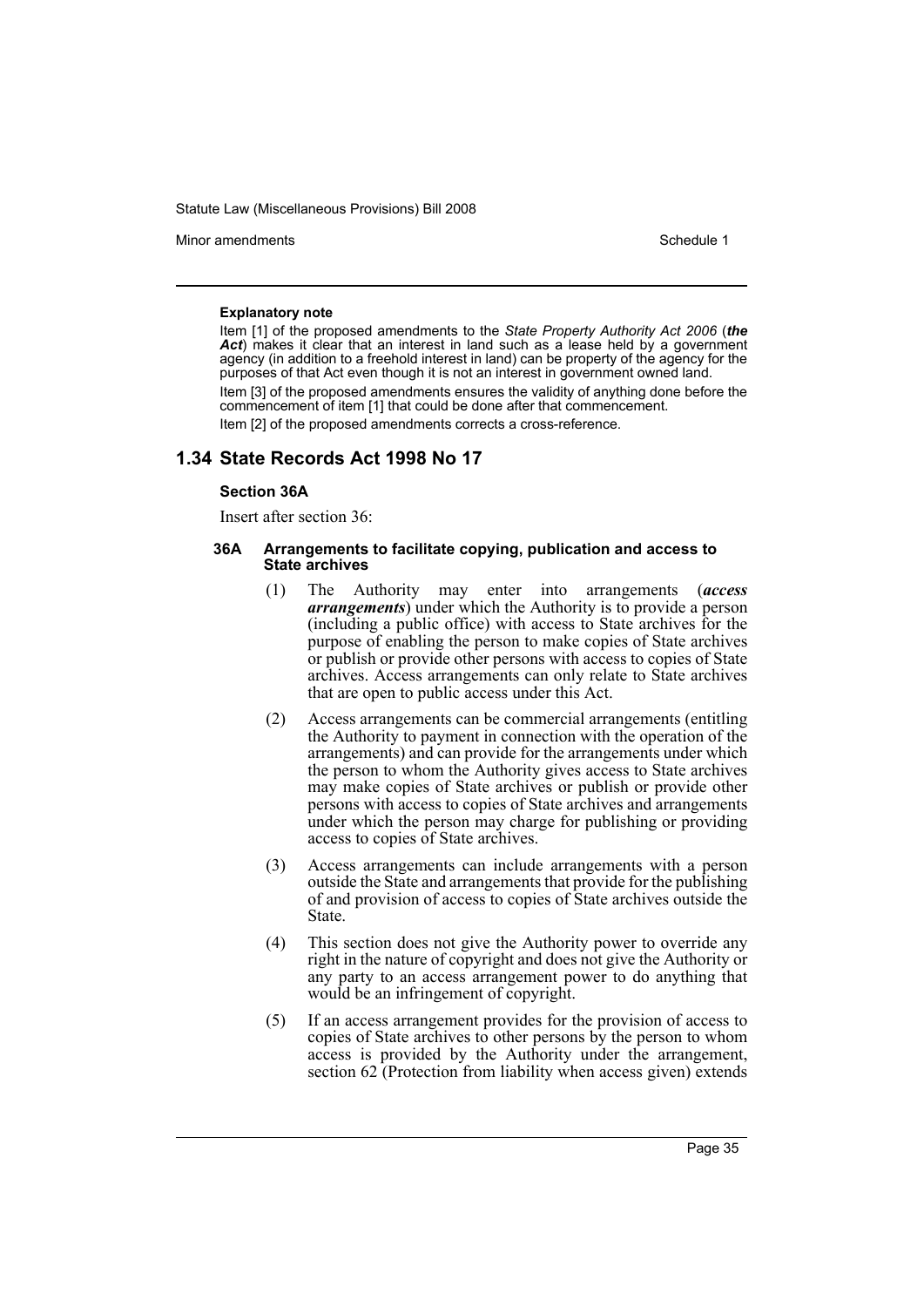Schedule 1 Minor amendments

to the provision of access by that person pursuant to the arrangement in the same way as it applies to the giving of access to a record under this Act by an access provider.

(6) The Authority is taken to have always had the power conferred by this section.

#### **Explanatory note**

The proposed amendment confirms the power of the State Records Authority to enter into arrangements for providing access to State archives for the purpose of enabling a party to the arrangement to make copies of those archives or to publish or provide other persons with access to copies of those archives.

## **1.35 Subordinate Legislation Act 1989 No 146**

#### **[1] Section 10 Staged repeal of statutory rules**

Omit "2008" from section 10 (4). Insert instead "2009".

#### **[2] Section 10 (4) (e)**

Insert after section 10 (4) (d):

#### (e) the *Road and Rail Transport (Dangerous Goods) (Road) Regulation 1998*.

#### **Explanatory note**

The *Subordinate Legislation Act 1989* (*the Act*) provides for the automatic repeal of statutory rules. The repeal takes effect on the fifth anniversary of the date on which the statutory rule was published (in the case of a statutory rule published on 1 September in any year) or on 1 September following the fifth anniversary of the date on which it was published (in any other case)—see section 10 (2) of the Act. Unless it is intended to allow the statutory rule to lapse, a statutory rule that is due for repeal under the Act is usually remade in advance of the repeal date.

Section 11 of the Act permits the repeal of a statutory rule to be postponed, by order of the Governor, for a period of one year. However, the repeal of a particular statutory rule cannot be postponed on more than five occasions.

The proposed amendments to the Act have the effect of keeping the *Day Procedure Centres Regulation 1996*, the *Liquor Regulation 1996*, the *Parking Space Levy Regulation 1997*, the *Private Hospitals Regulation 1996*, the *Registered Clubs Regulation 1996* and the *Road and Rail Transport (Dangerous Goods) (Road) Regulation 1998* in force for a further period of one year after the date on which they would otherwise be repealed by the Act. However, any of the Regulations may be sooner repealed by other legislation.

This is necessary as the Regulations have each been postponed on five occasions, and are now due to be repealed on 1 September 2008. However, proposed legislative reforms involving the repeal and re-enactment of the *Private Hospitals and Day Procedure Centres Act 1988* and the *Liquor Act 1982*, and extensive amendments to the *Registered Clubs Act 1976*, will have a substantial impact on the matters dealt with by the Regulations made under those 3 Acts. In addition, a National Transport Commission review of the Commonwealth's national scheme for transport of dangerous goods by road and rail has resulted in the recent development of Commonwealth model legislation (which itself is currently being reviewed), the implementation of which will have a substantial impact on the content of the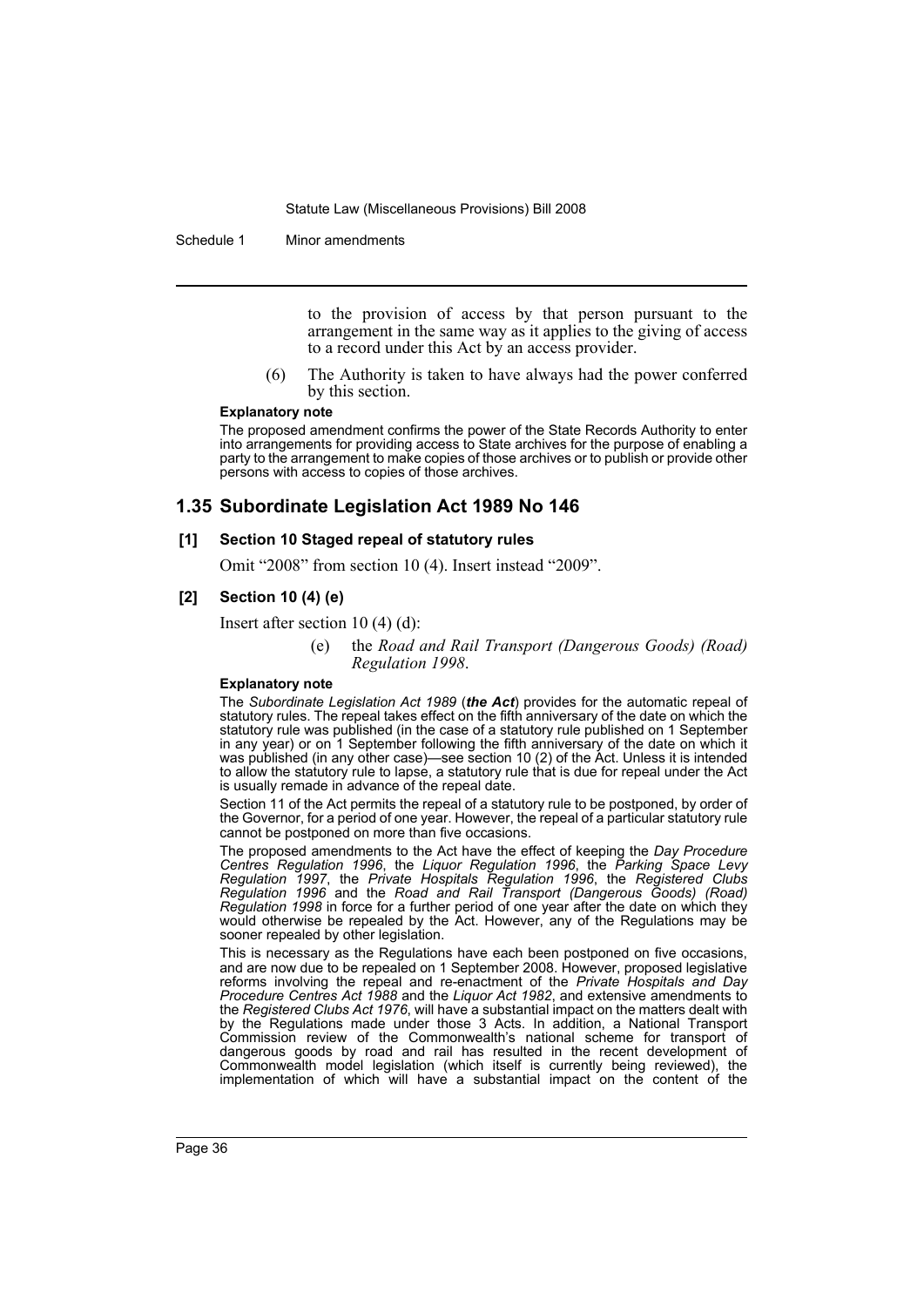Minor amendments **Schedule 1** and the state of the state 1 and the state of the Schedule 1

Regulations made under the *Road and Rail Transport (Dangerous Goods) Act 1997*. Extensive amendments to the *Parking Space Levy Act 1992* are also likely as a result of a recent review of that Act.

The proposed amendments will keep the current regulatory schemes of the Regulations in place until such time as replacement provisions come into force under new or revised legislation.

## **1.36 Superannuation Act 1916 No 28**

#### **Schedule 3 List of employers**

Omit the matter relating to the Electricity Association of New South Wales from Part 1 of the Schedule.

#### **Commencement**

The amendment to the *Superannuation Act 1916* commences on the date on which an order made under clause 3 of Schedule 1 to the *Local Government Associations Incorporation Act 1974*, as inserted by this Schedule, takes effect.

#### **Explanatory note**

The proposed amendment to the *Superannuation Act 1916* is consequential on the proposed amendments to the *Local Government Associations Incorporation Act 1974* referred to elsewhere in this Schedule.

## **1.37 Sydney Water Catchment Management Act 1998 No 171**

#### **[1] Sections 11 (12), 14 (1) (d), 16 (1) (c3) and (f), 24C (a) and (d), 31 (3) (b), 44 (2) (b) and 55 (1) (b)**

Omit "the Authority's" wherever occurring. Insert instead "the SCA's".

## **[2] Section 57 Exercise of powers of entry**

Omit section 57 (2) (a). Insert instead:

(a) is in possession of the identification he or she is required to produce on request under section 69H, and

#### **[3] Section 57 (2) (c)**

Omit the paragraph. Insert instead:

(c) produces the person's identification if required to do so by the occupier of the land, and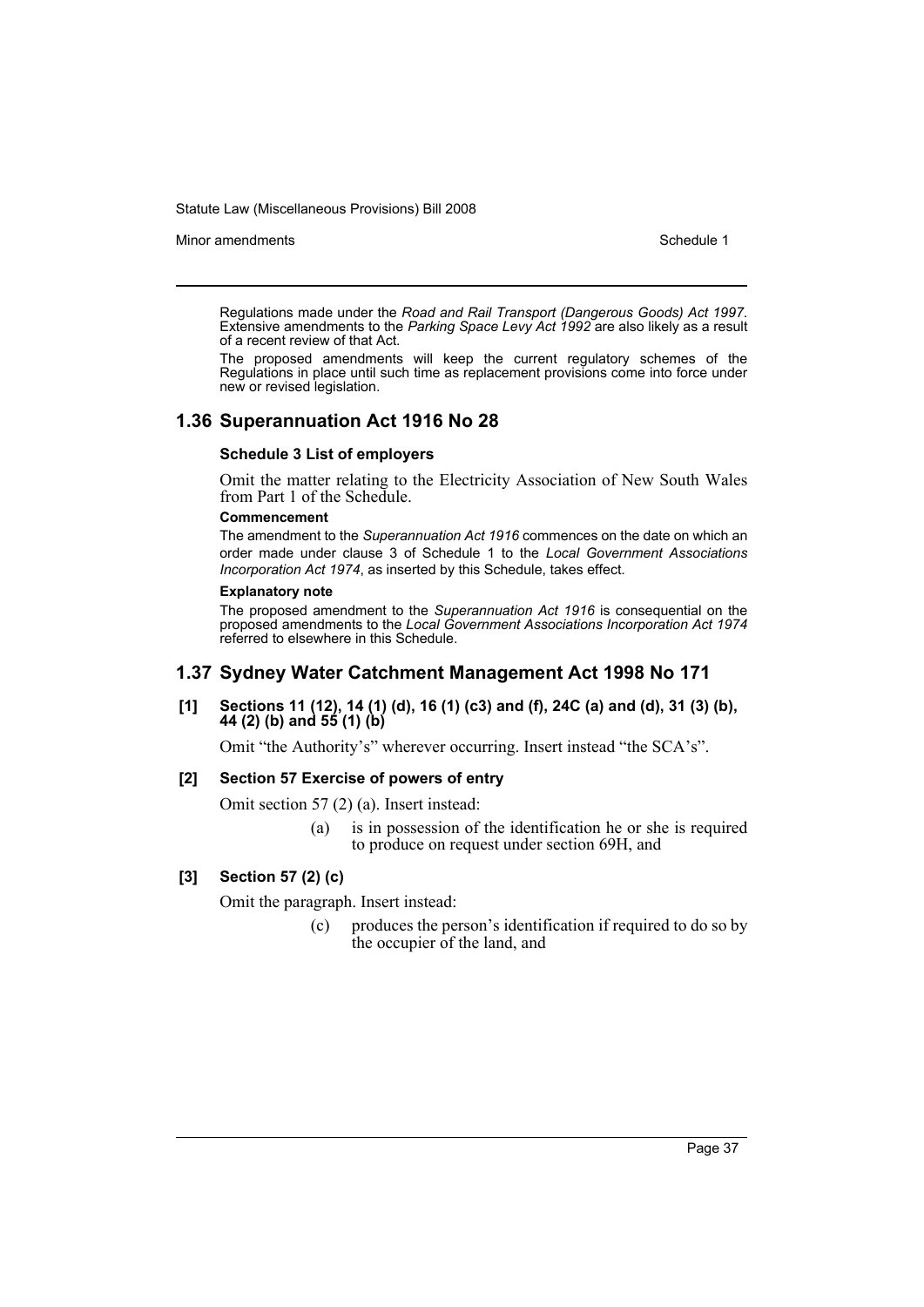Schedule 1 Minor amendments

#### **[4] Section 69H**

Omit the section. Insert instead:

#### **69H Identification**

- (1) Every authorised officer, who is not a police officer or an authorised officer under the *National Parks and Wildlife Act 1974*, is to be provided with an identification card as an authorised officer by the SCA.
- (2) In the course of exercising the functions of an authorised officer under this Act, the officer must, if requested to do so by any person affected by the exercise of any such function, produce to the person:
	- (a) in the case of a police officer, the officer's police identification, or
	- (b) in the case of an authorised officer under the *National Parks and Wildlife Act 1974*, the officer's identification card as an authorised officer under that Act, or
	- (c) in any other case, the authorised officer's identification card issued in accordance with this section.

#### **[5] Schedule 5 Amendment of other Acts**

Omit the Schedule.

#### **Explanatory note**

Item [1] of the proposed amendments changes references in the *Sydney Water Catchment Management Act 1998* (*the Act*) to the Sydney Catchment Authority (*the* **SCA**) from "the Authority" to "the SCA".

Authorised officers appointed by the SCA have, among other functions, certain powers of entry under the Act, including the power to enter and occupy a building or land for purposes such as finding a source of water pollution or investigating breaches of the Act. Prior to the commencement of the *Sydney Water Catchment Management Amendment Act 2007* (*the amending Act*) a certificate of authority was required for the powers of entry to be exercised. The amending Act replaced certificates of authority with identification cards issued by the SCA. Items [2] and [3] of the proposed amendments remove outdated references to the certificates of authority.

Section 69H of the Act currently requires all authorised officers to be provided with an identification card by the SCA and requires them to produce that identification card on request. Item [4] of the proposed amendments removes the requirement for the SCA to provide identification cards to police officers and authorised officers under the *National Parks and Wildlife Act 1974* who are appointed as authorised officers. Instead, those officers will be required, when exercising powers under the Act, to produce their police identification or identification card as an authorised officer under the *National Parks and Wildlife Act 1974*.

Item [5] of the proposed amendments removes a redundant Schedule.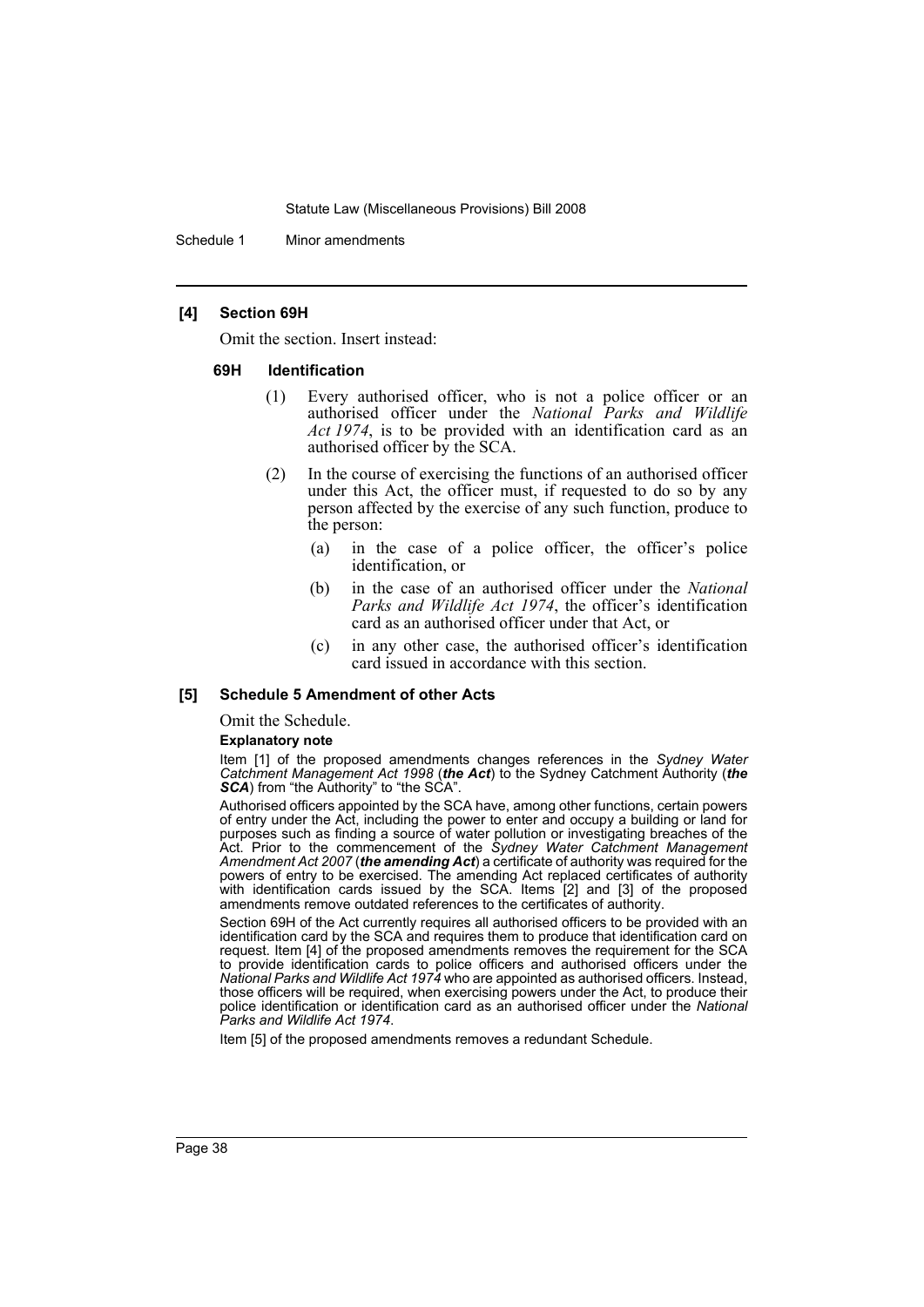Minor amendments **Schedule 1** and the state of the state 1 and the state of the Schedule 1

## **1.38 Threatened Species Conservation Act 1995 No 101**

#### **Section 128A Functions of Scientific Committee**

Omit "or critically endangered" from section 128A (2) (c).

Insert instead ", critically endangered or vulnerable".

#### **Explanatory note**

The proposed amendment to the *Threatened Species Conservation Act 1995* (*the Act*) includes as a principal function of the Scientific Committee its current function under Part 2 of the Act of determining which ecological communities are to be listed under the Act as vulnerable ecological communities. (Like functions of the Scientific Committee under Part 2 of the Act are currently included as principal functions of the Committee in section 128A of the Act.)

## **1.39 Valuation of Land Act 1916 No 2**

#### **Section 4 Definitions**

Omit paragraph (d1) from the definition of *Land improvements* in section 4 (1).

Insert instead:

- (d1) without limiting paragraph (d), any excavation, filling, grading or levelling of land (otherwise than for the purpose of irrigation or conservation) that is associated with:
	- (i) the erection of any building or structure, or
	- (ii) the carrying out of any work, or
	- (iii) the operations of any mine or extractive industry,

#### **Explanatory note**

The proposed amendment to the *Valuation of Land Act 1916* clarifies the definition of *Land improvements*. Currently, it is unclear if certain works (particularly underground works) undertaken in the preparation of land for mining or the extraction of raw materials are to be included in the definition of *Land improvements*. The proposed amendment makes it clear that certain work done to the land in association with mining or extractive industry is to be included in the definition.

## **1.40 Waste Avoidance and Resource Recovery Act 2001 No 58**

#### **[1] Section 12 Development of waste strategies**

Omit "2 years" from section 12 (5). Insert instead "5 years".

#### **[2] Section 12 (7) (b)**

Omit "each of the offices". Insert instead "the head office".

#### **Explanatory note**

Item [1] of the proposed amendments to the *Waste Avoidance and Resource Recovery Act 2001* (*the Act*) increases from 2 years to 5 years the interval at which waste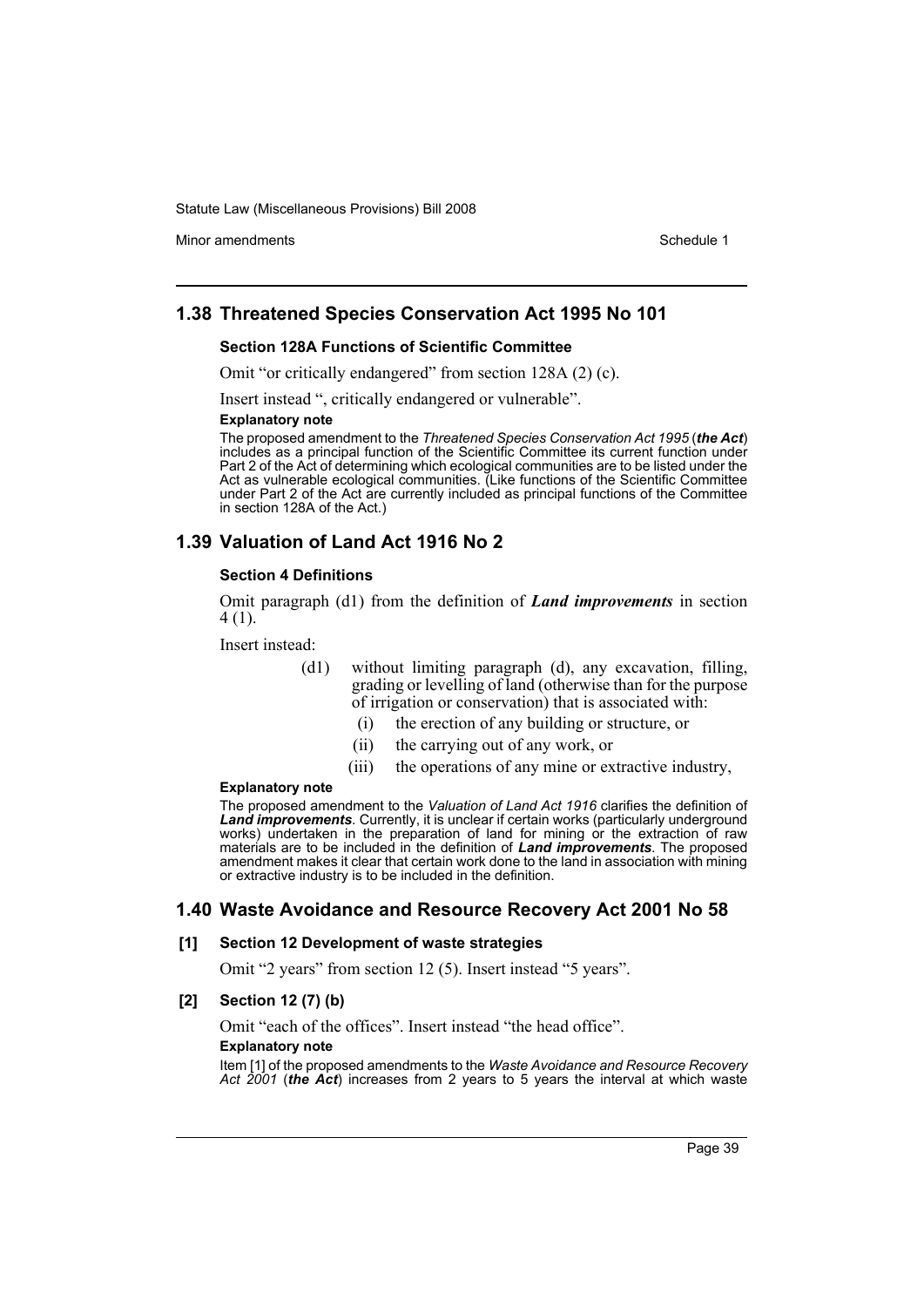Schedule 1 Minor amendments

strategies for the State, to replace existing waste strategies, are to be developed by the Director-General of the Department of Environment and Climate Change (*the Department*). (The requirement under section 24 of the Act for the Director-General to report to the Minister every 2 years on a description of the strategies being implemented by the Director-General and the degree of success achieved by them remains unchanged.)

The effect of item [2] of the proposed amendments is to require the Director-General, before adopting a waste strategy, to cause copies of the proposed strategy to be made available for public inspection at the head office of the Department (rather than at each office of the Department, as is currently the case) and on the Internet.

Both of the proposed amendments implement recommendations contained in a statutory review of the Act (required under section 32 of the Act), a report on which was tabled in Parliament in 2007.

## **1.41 Wesley College Incorporation Act 1910**

## **[1] Section 2**

Omit the section. Insert instead:

#### **2 Definitions**

In this Act:

*by-laws* means the by-laws made by the council under section 16 and in force for the time being.

*college* means Wesley College, University of Sydney.

*corporation* means the body corporate constituted by section 3.

*council* means the Council of Wesley College constituted by section 9.

*councillor* means a member of the corporation.

*Moderator* means the Moderator for the time being of the Synod, and includes any person for the time being authorised by the Synod to perform or carry out the functions or duties of Moderator.

*Principal* means the Principal of the college appointed under section 5.

*Synod* means the Synod of The Uniting Church in Australia in New South Wales.

*the church* means the Uniting Church in Australia.

## **[2] Section 3 Constitution of corporation**

Omit section 3 (2). Insert instead:

- (2) The corporation consists of:
	- (a) the Principal, and
	- (b) 12 other councillors.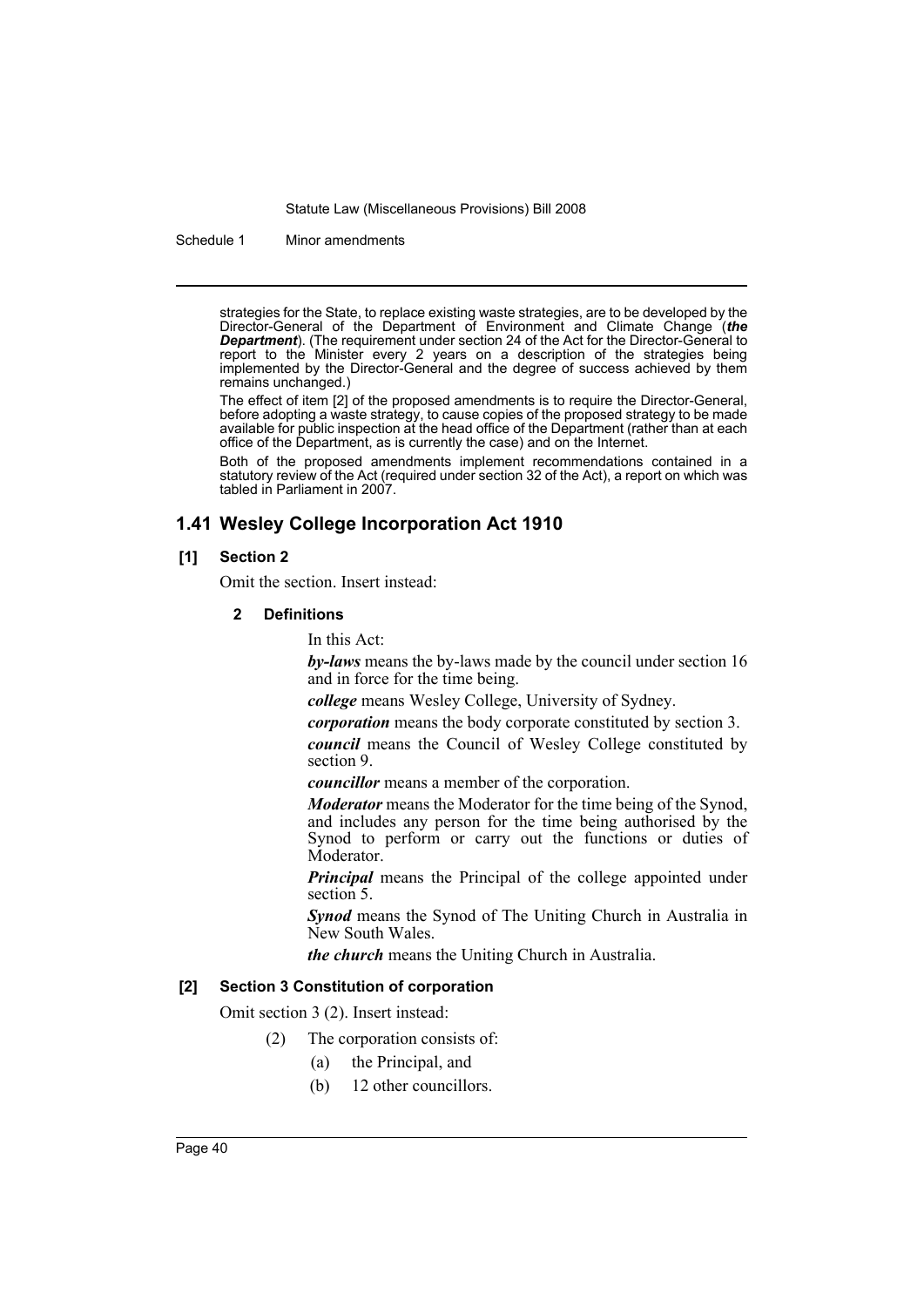Minor amendments **Schedule 1** and the state of the state of the Schedule 1

- (3) The councillors (other than the Principal) are to be elected or appointed in accordance with the by-laws.
- (4) The councillors (other than the Principal) hold office for the term provided by the by-laws.
- (5) The procedure at meetings of the corporation is to be as provided by the by-laws.

## **[3] Section 5**

Omit the section. Insert instead:

#### **5 Principal of the college**

- (1) The Principal of the college is to be appointed by the council in accordance with the by-laws.
- (2) The Principal must accept the Basis of Union set out in Schedule 2 to the *Uniting Church in Australia Act 1977* and agree to uphold the values and ethos of the church.
- (3) The council may from time to time determine the terms and conditions on which the Principal holds office.
- (4) If the person holding office as Principal is not an ordained minister of the church, the council must use its best endeavours to appoint an ordained minister of the church as Chaplain to the college.

## **[4] Sections 6, 7, 10, 11, 11A and 12**

Omit the sections.

#### **[5] Section 9 Constitution of council**

Omit "At any meeting of such council 10 members shall form a quorum.".

## **[6] Section 9 (2)**

Insert at the end of section 9:

(2) The number of members at a council meeting that constitute a quorum is to be as provided by the by-laws.

## **[7] Section 14 Removal or suspension of Principal**

Insert "if the Principal is a minister of the church and" after "Provided that,".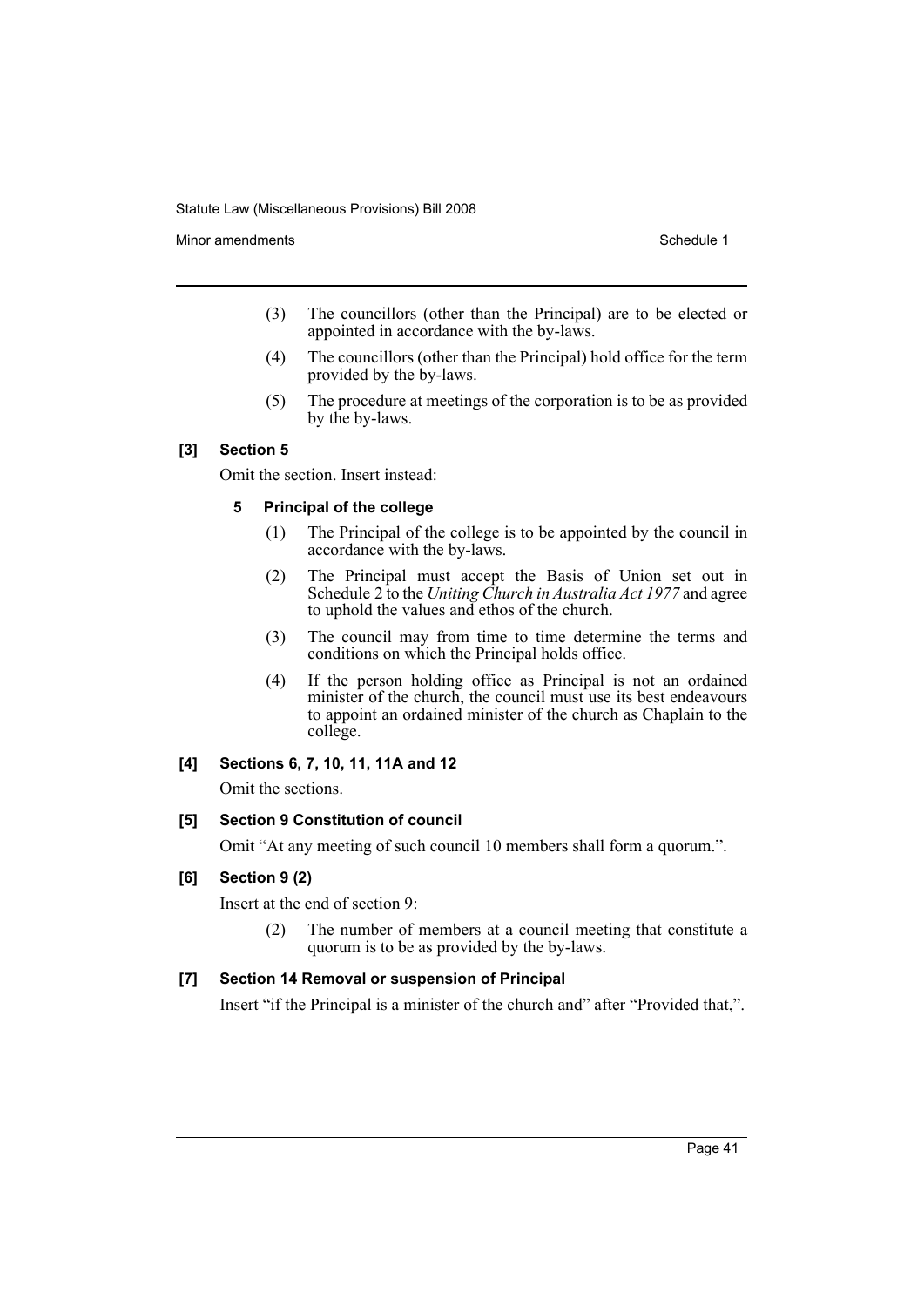Schedule 1 Minor amendments

#### **[8] Section 20**

Insert after section 19:

#### **20 Savings and transitional provisions**

- (1) Until the first election or appointment of all councillors under the by-laws after the commencement of this section, the corporation comprises those persons who constituted the corporation immediately before the commencement of this section.
- (2) The person who held office as Principal immediately before the commencement of this section is taken to have been appointed as Principal in accordance with this Act as amended by the *Statute Law (Miscellaneous Provisions) Act 2008*, and is taken to have been appointed subject to the same terms and conditions as those on which the person was appointed, and for the remainder of the person's term of office as Principal.

#### **Commencement**

The amendments to the *Wesley College Incorporation Act 1910* commence on a day or days to be appointed by proclamation.

#### **Explanatory note**

The *Wesley College Incorporation Act 1910* is a private Act that incorporates Wesley College as the Uniting Church college within the University of Sydney.

Item [1] of the proposed amendments updates the definitions section of the Act, to include new terms used in the other proposed amendments, and to omit terms that will no longer be used.

Item [2] reduces the number of councillors who form the corporation constituted by the Act from 26 to 13. The councillors (other than the Principal) are to be elected or appointed in accordance with the by-laws. The proposed provisions also provide for the term of office of councillors and the procedure of the corporation at its meetings to be determined by the by-laws.

Item [3] provides that the Principal is to be appointed by the council in accordance with the by-laws. The Principal is no longer required to be an ordained minister of the church, but is required to accept the Basis of Union and to agree to uphold the values and ethos of the church. It also provides that if the Principal is not an ordained minister of the church, the council must use its best endeavours to appoint an ordained minister of the church as Chaplain to the college.

Item [4] omits redundant provisions about presiding officers, the election and appointment of councillors, the tenure of office of councillors and casual vacancies (which will instead all be dealt with by the by-laws).

Item [5] omits a reference to the quorum at meetings of the council. Item [6] instead provides for the by-laws to specify the quorum.

Item [7] makes it clear that the procedure for removal or suspension of the Principal that involves a trial by the courts of the church applies only when the Principal is an ordained minister of the church.

Item [8] allows existing councillors to continue to constitute the corporation until all elections can be held under the amended provisions and allows the existing Principal to continue to hold office under the amended Act.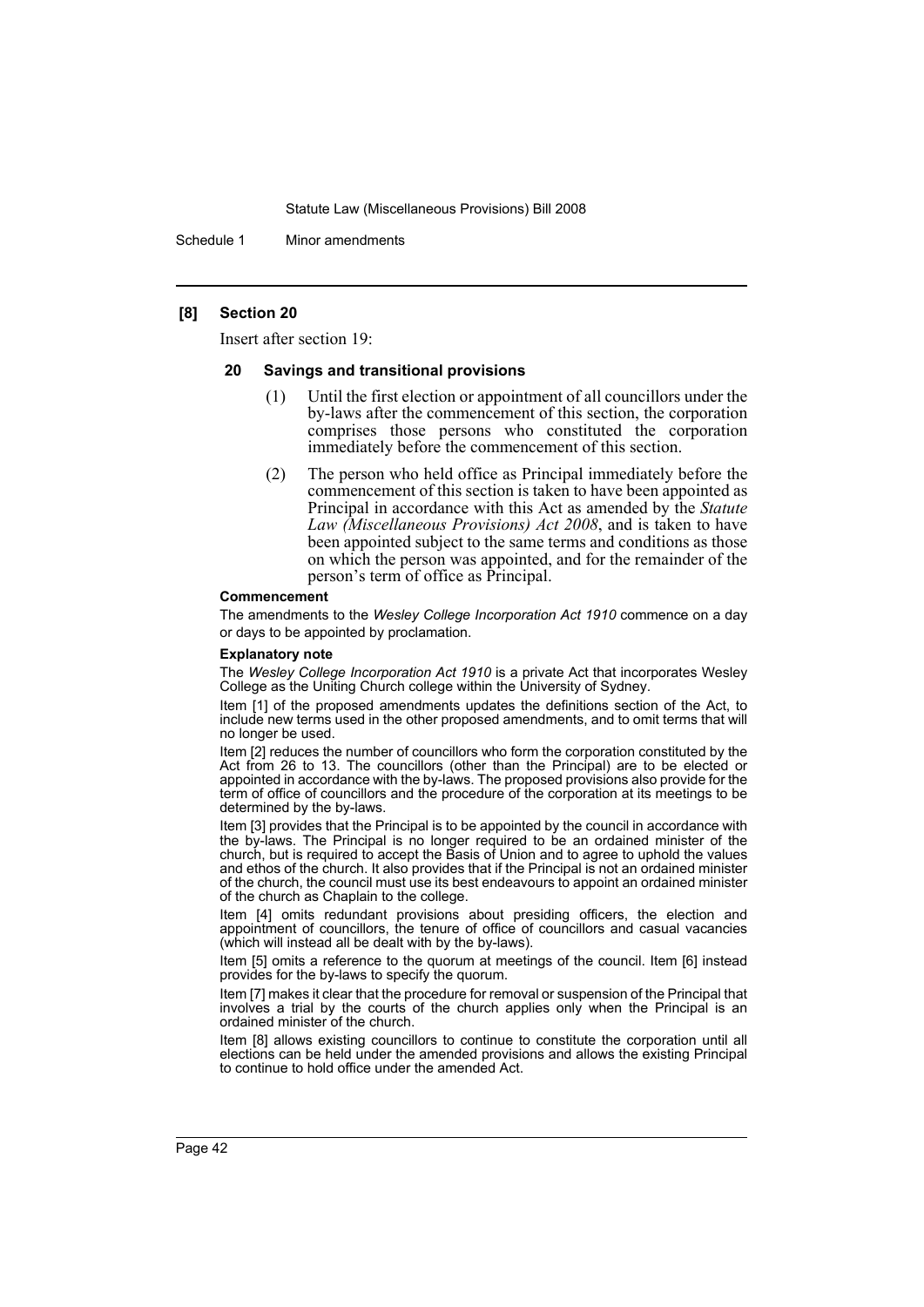Minor amendments **Schedule 1** and the state of the state of the state of the Schedule 1

# **1.42 Zoological Parks Board Act 1973 No 34**

#### **Section 5 Constitution of Board**

Insert after section 5 (1):

(1A) The Board may also be called the Taronga Conservation Society Australia and the use of that name has the same effect for all purposes as the use of its corporate name.

#### **Explanatory note**

The proposed amendment to the *Zoological Parks Board Act 1973* gives statutory authority for the use of the name "Taronga Conservation Society Australia" by or in relation to the Zoological Parks Board of New South Wales.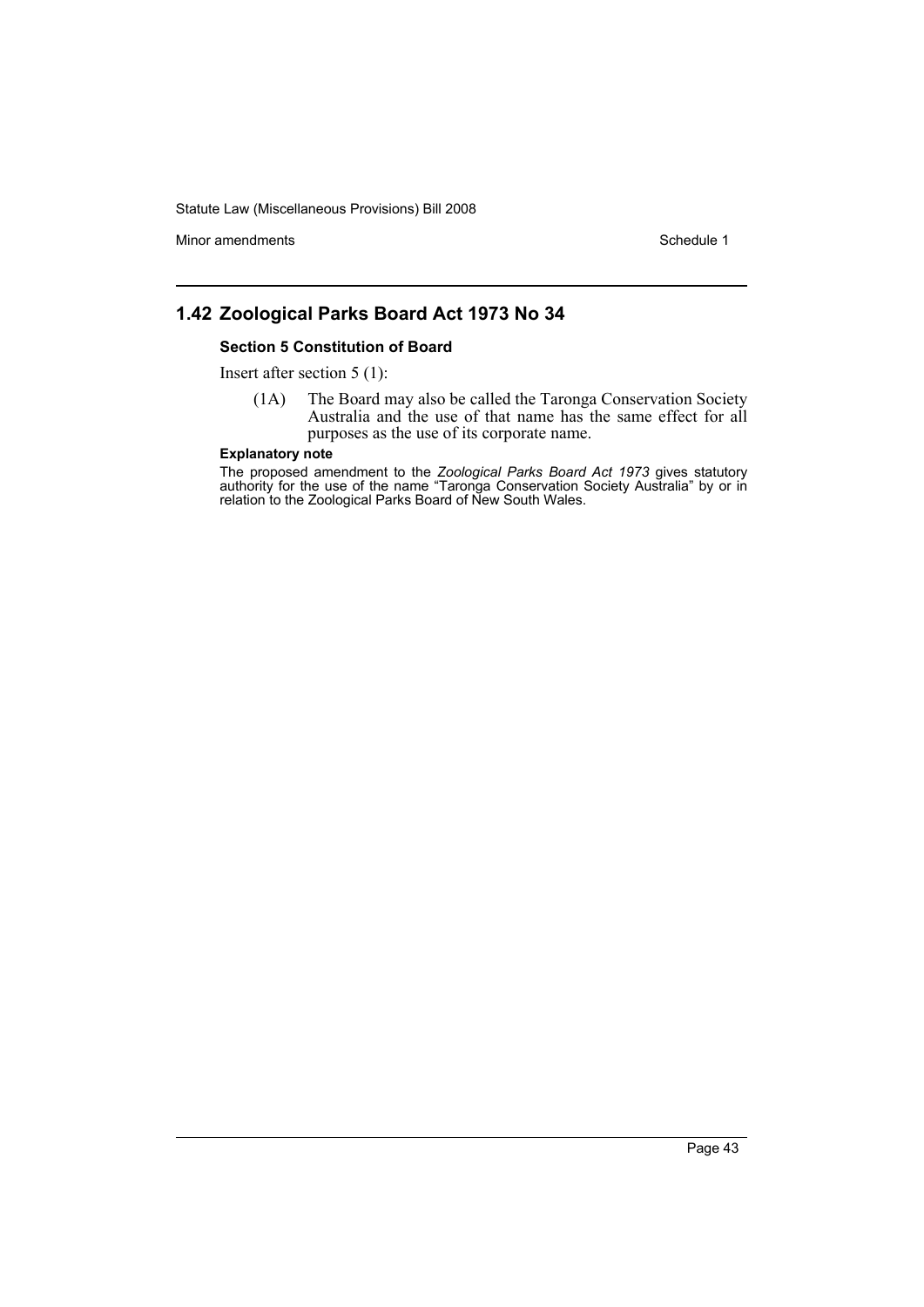Schedule 2 Amendments by way of statute law revision

# **Schedule 2 Amendments by way of statute law revision**

(Section 3)

## **2.1 Armidale Dumaresq Local Environmental Plan 2008**

## **Clauses 15 (7) (c) and 16 (7) (c)**

Insert "*and*" before "*Miscellaneous*" wherever occurring. **Explanatory note** The proposed amendment corrects citations.

## **2.2 Betting Tax Act 2001 No 43**

### **[1] Section 3**

Omit the definitions of *backer*, *bet*, *bet back*, *betting auditorium*, *bookmaker*, *money* and *sports betting event*.

## **[2] Sections 4, 5A, 6, 7, 11 and 17 and Part 4**

Omit the provisions. **Explanatory note** The proposed amendments omit redundant provisions that relate to betting tax payable by bookmakers which was abolished on 31 March 2002.

## **2.3 Bombala Local Environmental Plan 1990**

### **Clause 5 (3)**

Insert at the end of clause 5:

(3) Notes in this plan do not form part of this plan.

#### **Explanatory note**

The proposed amendment clarifies the status of notes.

## **2.4 Building and Construction Industry Security of Payment Act 1999 No 46**

#### **Section 11 (2) (a)**

Omit the paragraph. Insert instead:

(a) prescribed under section 101 of the *Civil Procedure Act 2005*, or

#### **Explanatory note**

The proposed amendment updates a redundant reference.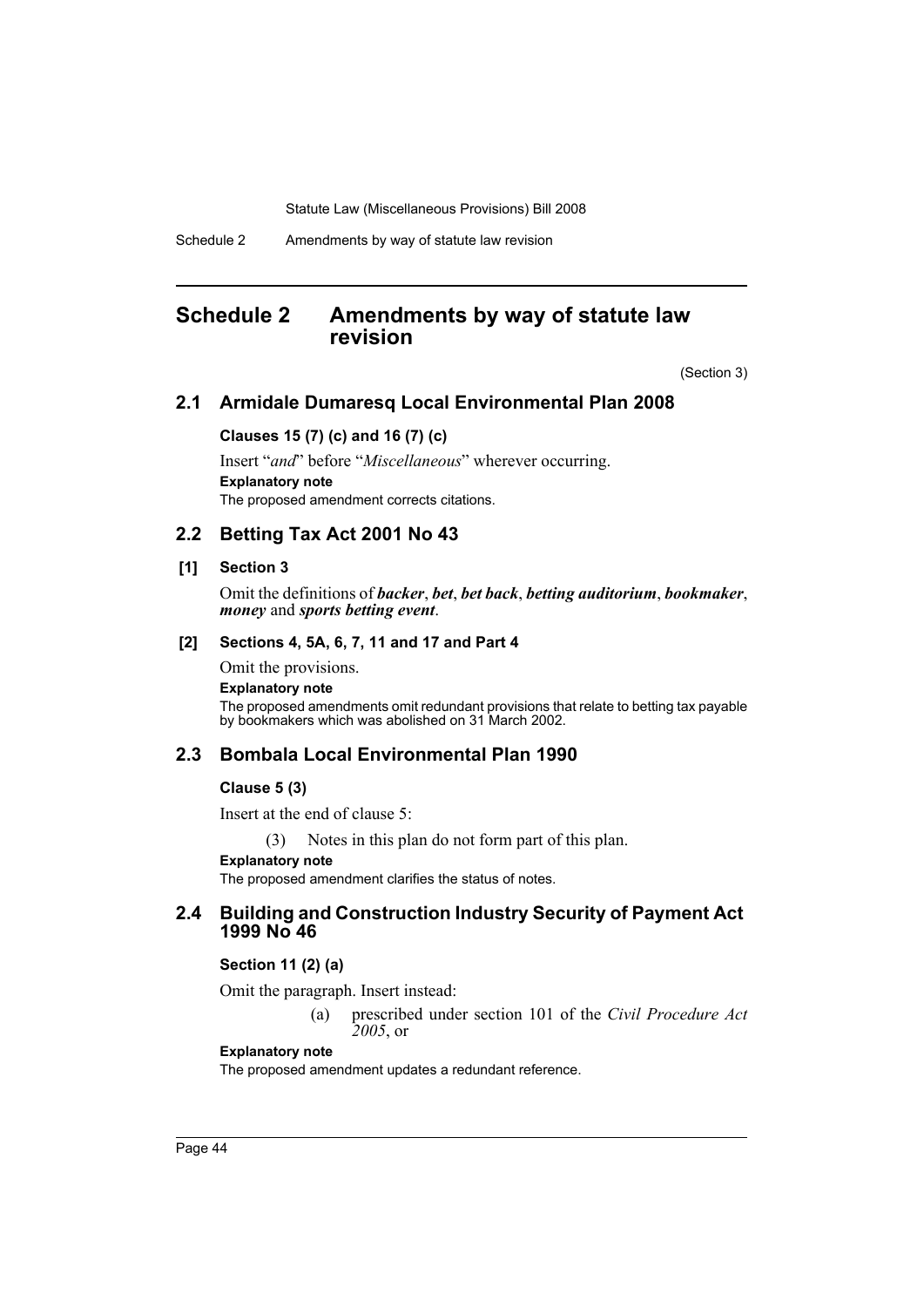## **2.5 Cabonne Local Environmental Plan 1991**

### **Schedule 1**

Omit "Hhuse" from the matter relating to Molong. Insert instead "House". **Explanatory note** The proposed amendment corrects a typographical error.

## **2.6 Casino, Liquor and Gaming Control Authority Act 2007 No 91**

**Section 30 (1)**

Insert "is" after "which information". **Explanatory note** The proposed amendment inserts a missing word.

## **2.7 Children and Young Persons (Care and Protection) Act 1998 No 157**

#### **[1] Section 106**

Omit "(b)".

## **[2] Section 106**

Omit "(c)". Insert instead "(b)". **Explanatory note** Item [1] of the proposed amendments removes unintentional numbering. Item [2] of the proposed amendments renumbers a provision as a result of item [1].

## **2.8 Coal Acquisition (Compensation) Arrangements 1985**

### **Schedule 2, clause 8 (6)**

Omit "summmons". Insert instead "summons". **Explanatory note** The proposed amendment corrects a typographical error.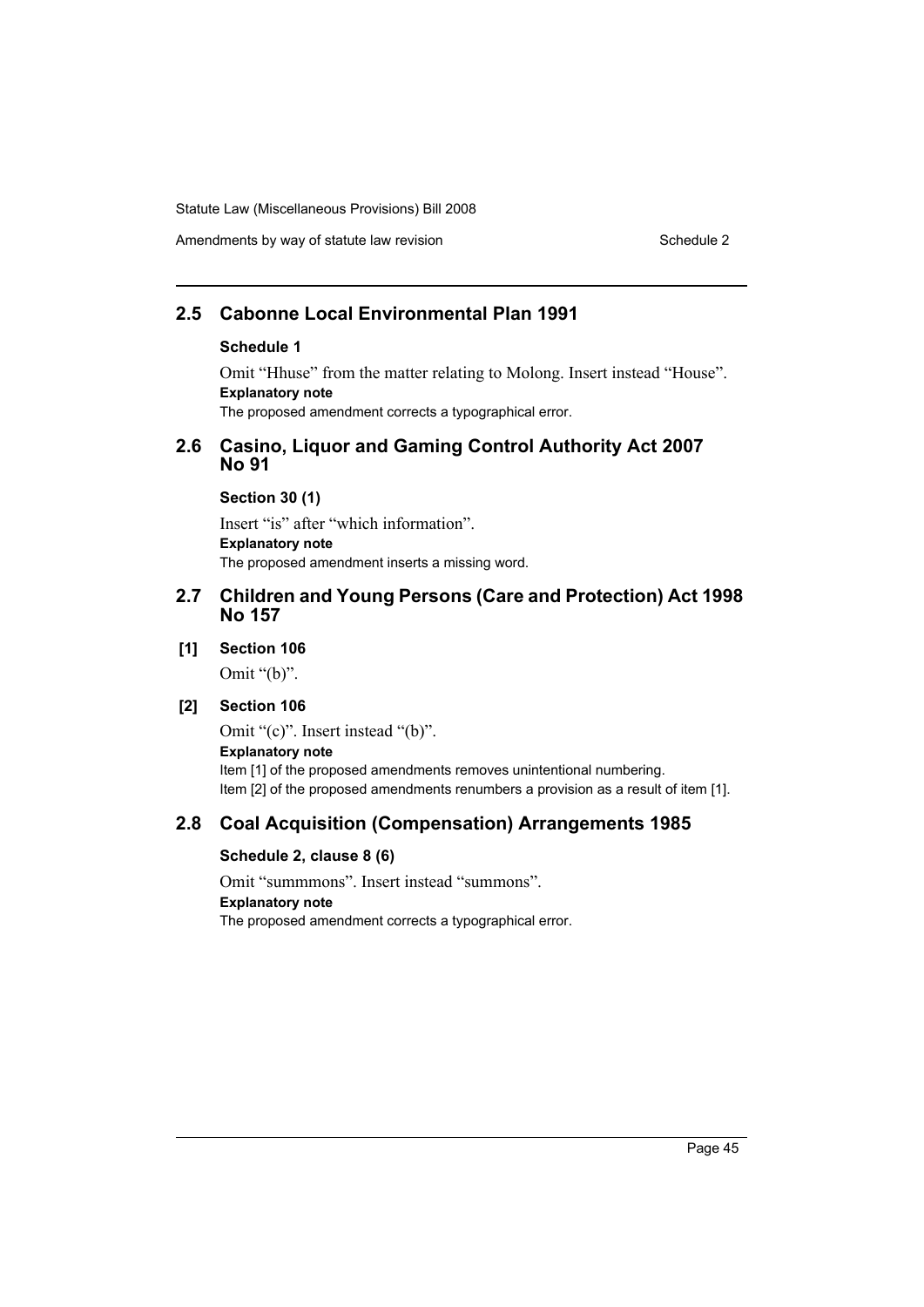## **2.9 Commercial Fishing Environmental Impact Statement Arrangements 2001**

#### **Clause 5 (5)**

Omit "for the time being payable on unpaid judgments of the Supreme Court".

Insert instead "prescribed under section 101 of the *Civil Procedure Act 2005* in respect of unpaid judgments". **Explanatory note**

The proposed amendment updates a redundant reference.

## **2.10 Conargo Local Environmental Plan 1987**

## **[1] Clause 4 (1)**

Omit "grandaughter" from the definition of *immediate family*. Insert instead "granddaughter".

## **[2] Clause 11 (2), definition of "existing holding"**

Omit "apointed" from paragraph (b). Insert instead "appointed". **Explanatory note** The proposed amendments correct typographical errors.

## **2.11 Consumer Credit Administration Regulation 2002**

### **Clause 2F**

Omit "section 95 (1) of the *Supreme Court Act 1970*".

Insert instead "section 101 of the *Civil Procedure Act 2005*". **Explanatory note** The proposed amendment updates a redundant reference.

## **2.12 Conveyancing Act 1919 No 6**

#### **Section 131**

Omit "registered real estate valuer (within the meaning of the *Valuers Registration Act 1975*)".

Insert instead "registered valuer (within the meaning of the *Valuers Act 2003*)".

#### **Explanatory note**

The proposed amendment updates a reference to a repealed Act.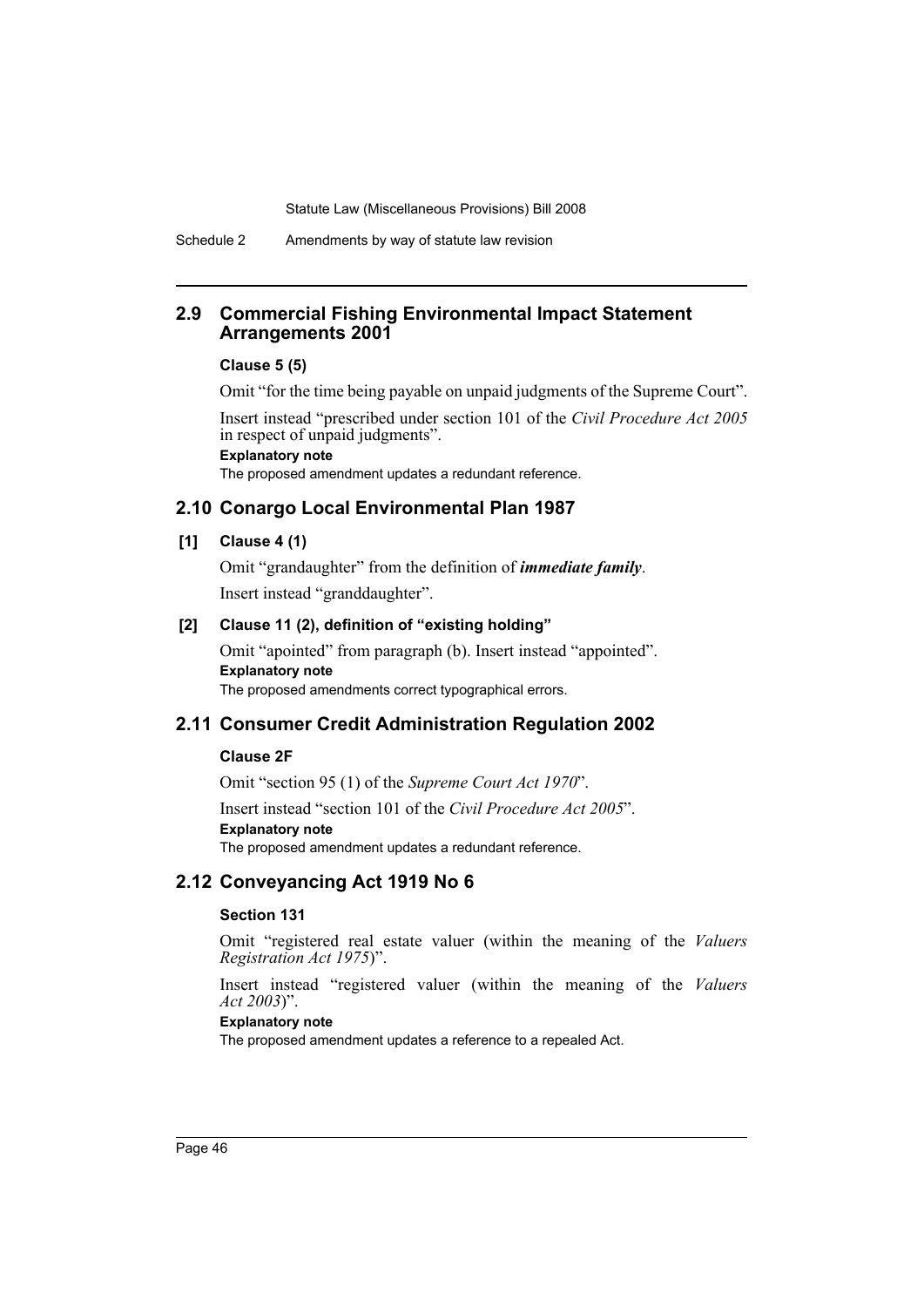## **2.13 Coonabarabran Local Environmental Plan 1990**

## **[1] Clause 5 (1), definition of "existing holding"**

Omit "provied" from paragraph (a). Insert instead "provided".

## **[2] Clause 8**

Omit "Pakrs" wherever occurring. Insert instead "Parks".

**[3] Clause 29 (1) (a)**

Omit "repsect". Insert instead "respect".

## **[4] Clause 33 (1) (d) (ii)**

Omit "prupose". Insert instead "purpose". **Explanatory note** The proposed amendments correct typographical errors.

#### **2.14 Co-operatives Act 1992 No 18**

#### **Part 3, Division 4**

Omit the Division. **Explanatory note** The proposed amendment removes a redundant heading.

## **2.15 Court Security Act 2005 No 1**

#### **Section 4 (1), definition of "court"**

Omit "Parole Board" from paragraph (m).

Insert instead "State Parole Authority". **Explanatory note** The proposed amendment updates a reference to a body.

## **2.16 Credit (Savings and Transitional) Regulation 1984**

## **[1] Clauses 14A (1) (h) and 27 (1) (g)**

Omit "registered real estate valuer within the meaning of the *Valuers Registration Act 1975*" wherever occurring.

Insert instead "registered valuer within the meaning of the *Valuers Act 2003*".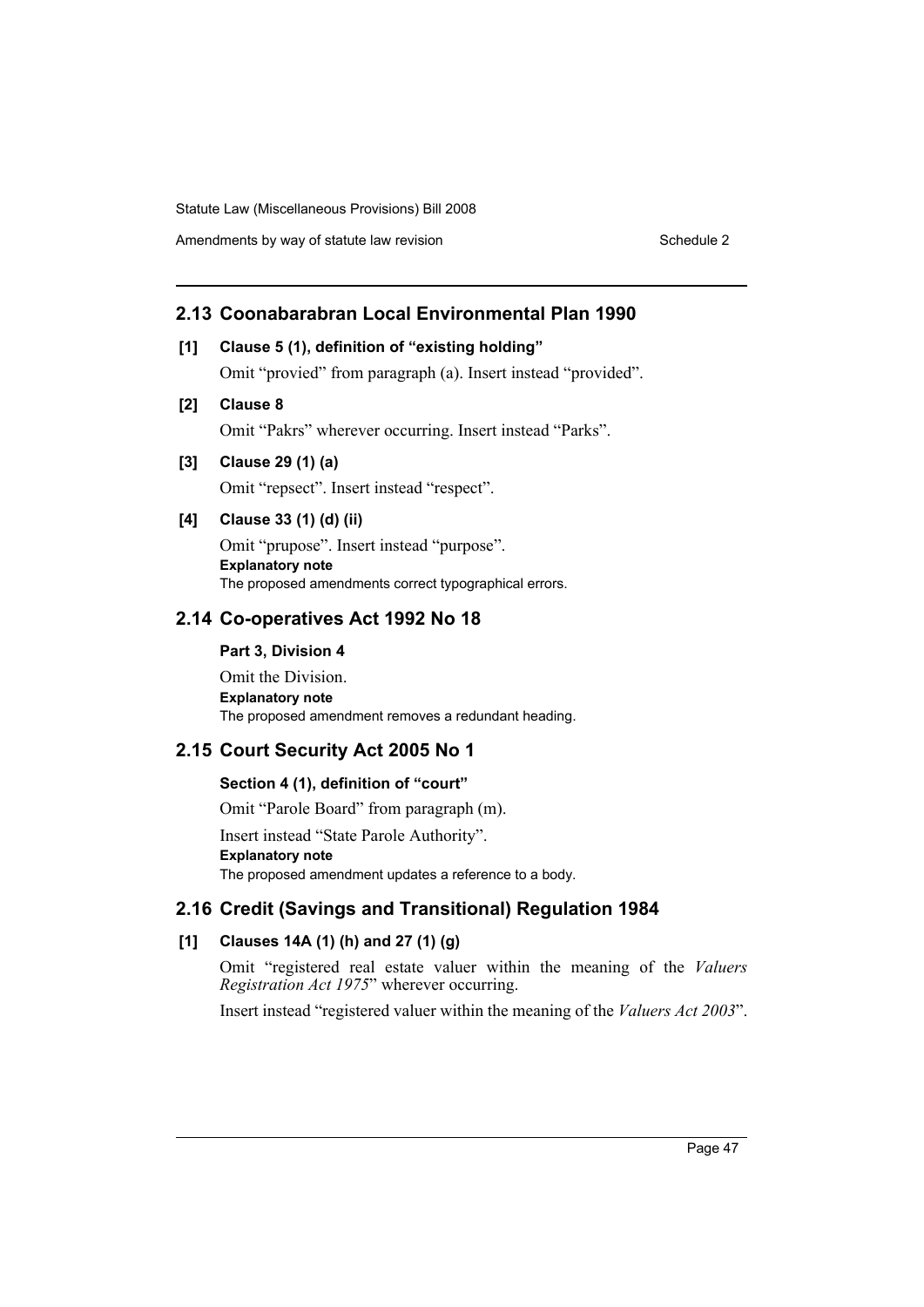Schedule 2 Amendments by way of statute law revision

## **[2] Schedule 1, Form 12**

Omit "(ie 4 times the rate of interest prescribed under section 95 (1) of the *Supreme Court Act 1970* at the time the regulated contract is entered into)".

Insert instead "as set out in section 170 of the *Credit Act 1984*". **Explanatory note** Item [1] of the proposed amendments updates references to a repealed Act.

Item [2] of the proposed amendments updates a redundant reference.

## **2.17 Culcairn Local Environmental Plan 1998**

## **Clause 5 (1), definition of "parcel"**

Omit "Portions ing". Insert instead "portions in". **Explanatory note** The proposed amendment corrects typographical errors.

## **2.18 Election Funding Regulation 2004**

## **Clause 30 (1) (a)**

Omit "practising real estate valuers under section 15 (1) of the *Valuers Registration Act 1975*".

Insert instead "valuers under the *Valuers Act 2003*". **Explanatory note**

The proposed amendment updates a reference to a repealed Act.

## **2.19 Electricity Supply (General) Regulation 2001**

## **Clause 27 (2) (d) and Schedule 1, clause 2 (3)**

Omit "section 95 (1) of the *Supreme Court Act 1970*" wherever occurring.

Insert instead "section 101 of the *Civil Procedure Act 2005*".

## **Explanatory note**

The proposed amendment updates redundant references.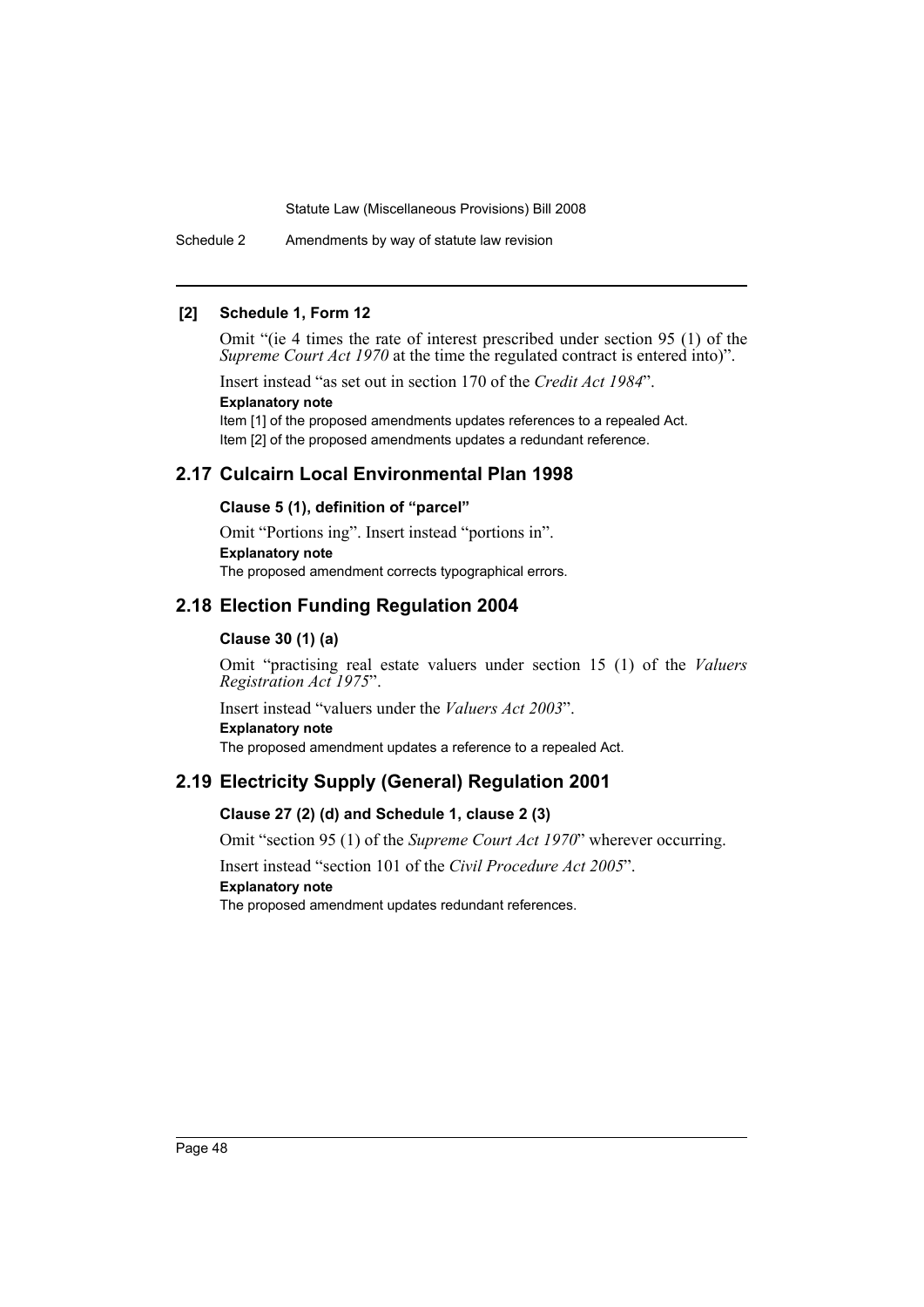## Amendments by way of statute law revision Schedule 2 Schedule 2

## **2.20 Encroachment of Buildings Act 1922 No 23**

#### **Section 3 (4)**

Omit "registered real estate valuer (within the meaning of the *Valuers Registration Act 1975*)".

Insert instead "registered valuer (within the meaning of the *Valuers Act 2003*)".

**Explanatory note**

The proposed amendment updates a reference to a repealed Act.

## **2.21 Environmental Planning and Assessment Act 1979 No 203**

#### **Section 33A (4)**

Insert "or by an Act" after "subsection (1)".

**Commencement**

The amendment to the *Environmental Planning and Assessment Act 1979* is taken to have commenced on 1 January 2008.

#### **Explanatory note**

The proposed amendment clarifies that amendments made by an Act to the *Standard Instrument (Local Environmental Plans) Order 2006* can automatically apply to existing instruments that adopt the standard instrument set out in that Order.

## **2.22 Environmental Planning and Assessment Regulation 2000**

## **Clause 265 (1)**

Insert "application for a" after "for each". **Explanatory note** The proposed amendment inserts missing words.

## **2.23 Eurobodalla Rural Local Environmental Plan 1987**

## **Clause 9 (3)**

Insert at the end of clause 9:

(3) Notes in this plan do not form part of this plan.

**Explanatory note**

The proposed amendment clarifies the status of notes.

## **2.24 Firearms Act 1996 No 46**

## **[1] Sections 6 (3) (c), 34 (5) and 81 (3) (a)**

Omit "Police Service" wherever occurring. Insert instead "Police Force".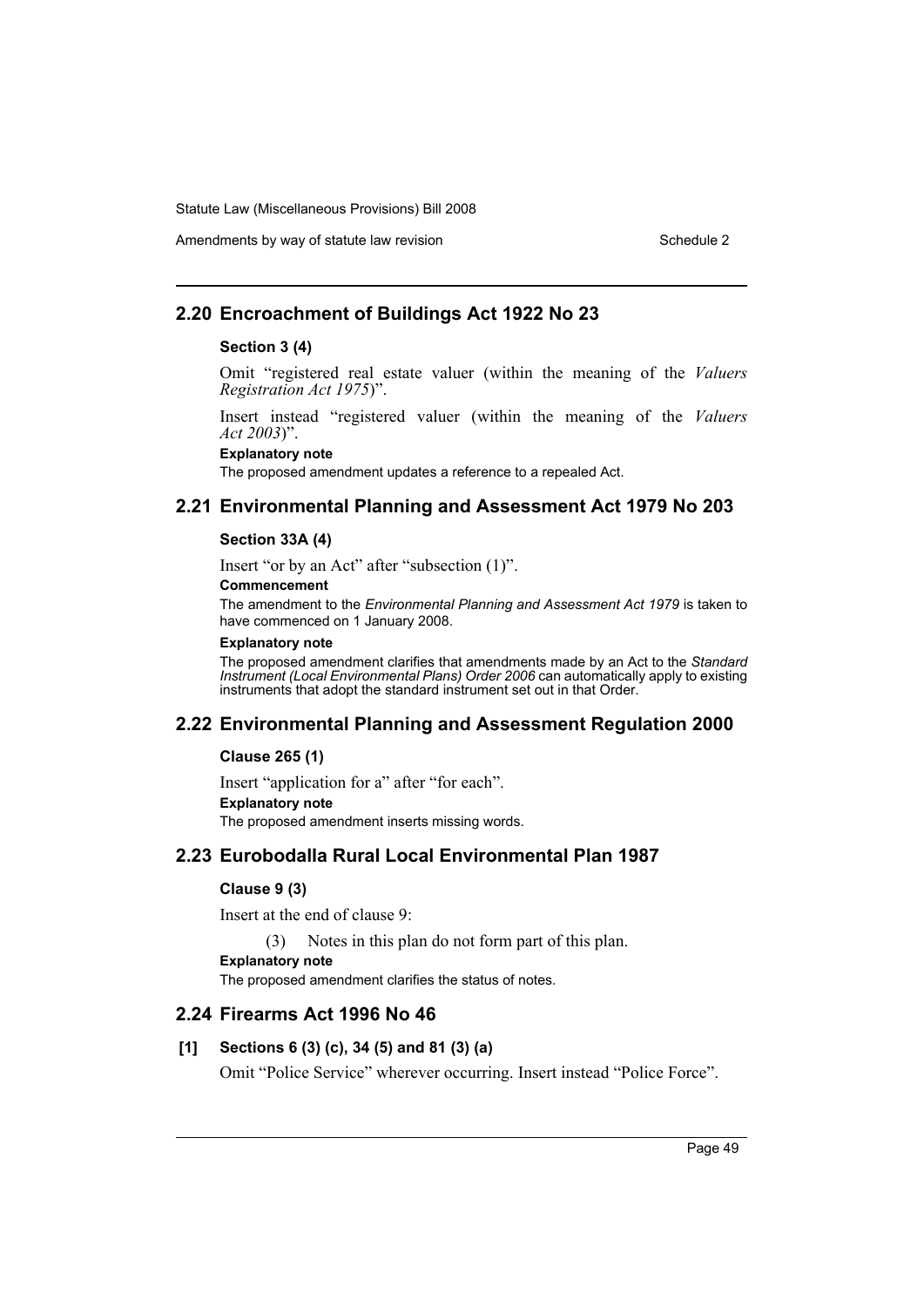Schedule 2 Amendments by way of statute law revision

## **[2] Section 6 (4)**

Omit "Naval Reserve Cadets". Insert instead "Australian Navy Cadets". **Explanatory note** The proposed amendments update references to organisations.

## **2.25 Freedom of Information Regulation 2005**

#### **Schedule 3, Part 3**

Omit the matter relating to the Parole Board.

Insert in alphabetical order of bodies:

State Parole Authority Department of Corrective Services

#### **Explanatory note**

The proposed amendment updates a reference to a body.

## **2.26 Health Services Act 1997 No 154**

#### **Schedule 1**

Omit "Sydney West Area Health service" from column 1. Insert instead "Sydney West Area Health Service". **Explanatory note** The proposed amendment corrects a typographical error.

## **2.27 Holroyd Local Environmental Plan 1991**

## **Clause 40 (1)–(4)**

Omit "Part 1" wherever occurring. Insert instead "Part I". **Explanatory note** The proposed amendment corrects typographical errors.

## **2.28 Home Building Act 1989 No 147**

#### **Section 40 (2F) (c)**

Omit "*Valuers Registration Act 1975*". Insert instead "*Valuers Act 2003*". **Explanatory note** The proposed amendment updates a reference to a repealed Act.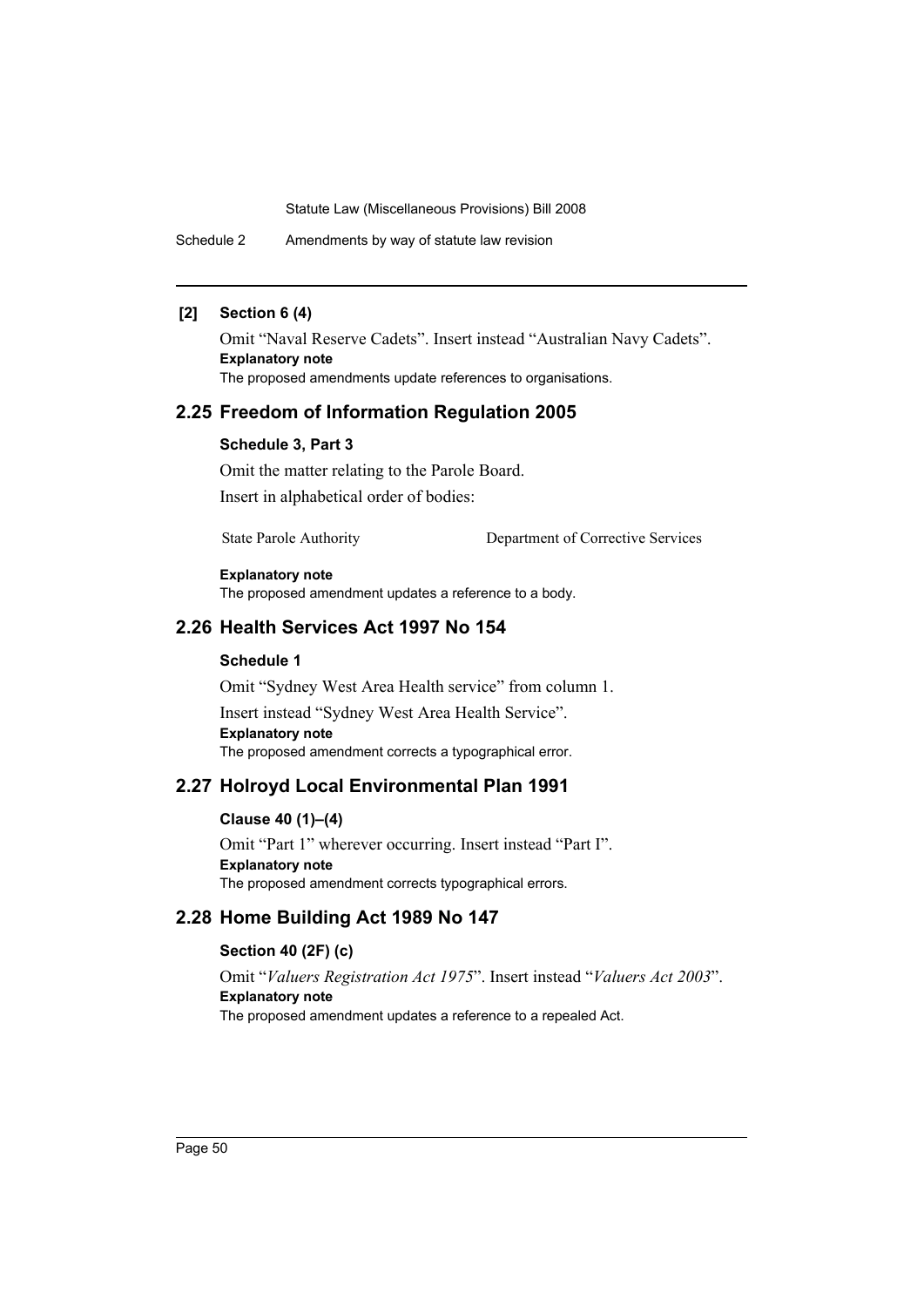Amendments by way of statute law revision Schedule 2 Schedule 2

## **2.29 Housing Act 2001 No 52**

#### **Section 57 (4) (b)**

Omit "payable on unpaid judgments of the Supreme Court".

Insert instead "prescribed under section 101 of the *Civil Procedure Act 2005* in respect of unpaid judgments". **Explanatory note** The proposed amendment updates a redundant reference.

## **2.30 Interpretation Act 1987 No 15**

#### **Section 68 (4) (a) (viia)**

Omit "*Law*,". Insert instead "*Law*, and". **Explanatory note**

The proposed amendment inserts a missing conjunction.

## **2.31 Land and Environment Court Regulation 2005**

#### **Clause 3 (1), definition of "the Act"**

Omit the definition. Insert instead:

*the Act* means the *Civil Procedure Act 2005*.

**Note.** This Regulation was originally made under the *Land and Environment Court Act 1979* but on and from 28 January 2008 is taken to be made under the *Civil Procedure Act 2005* (see clause 14 of Schedule 6 to that Act).

#### **Explanatory note**

The proposed amendment updates a reference.

## **2.32 Legal Aid Commission Act 1979 No 78**

## **[1] Sections 4 (1), definition of "legal aid" and 11 (2)**

Omit "*Mental Health Act 1990*" wherever occurring.

Insert instead "*Mental Health Act 2007*".

#### **[2] Section 16 (3)**

Omit "Part 2A of the *Public Sector Management Act 1988*, but is not subject to Part 2 of that Act".

Insert instead "Part 3.1 of the *Public Sector Employment and Management Act 2002*, but is not subject to Chapter 1A or 2 of that Act".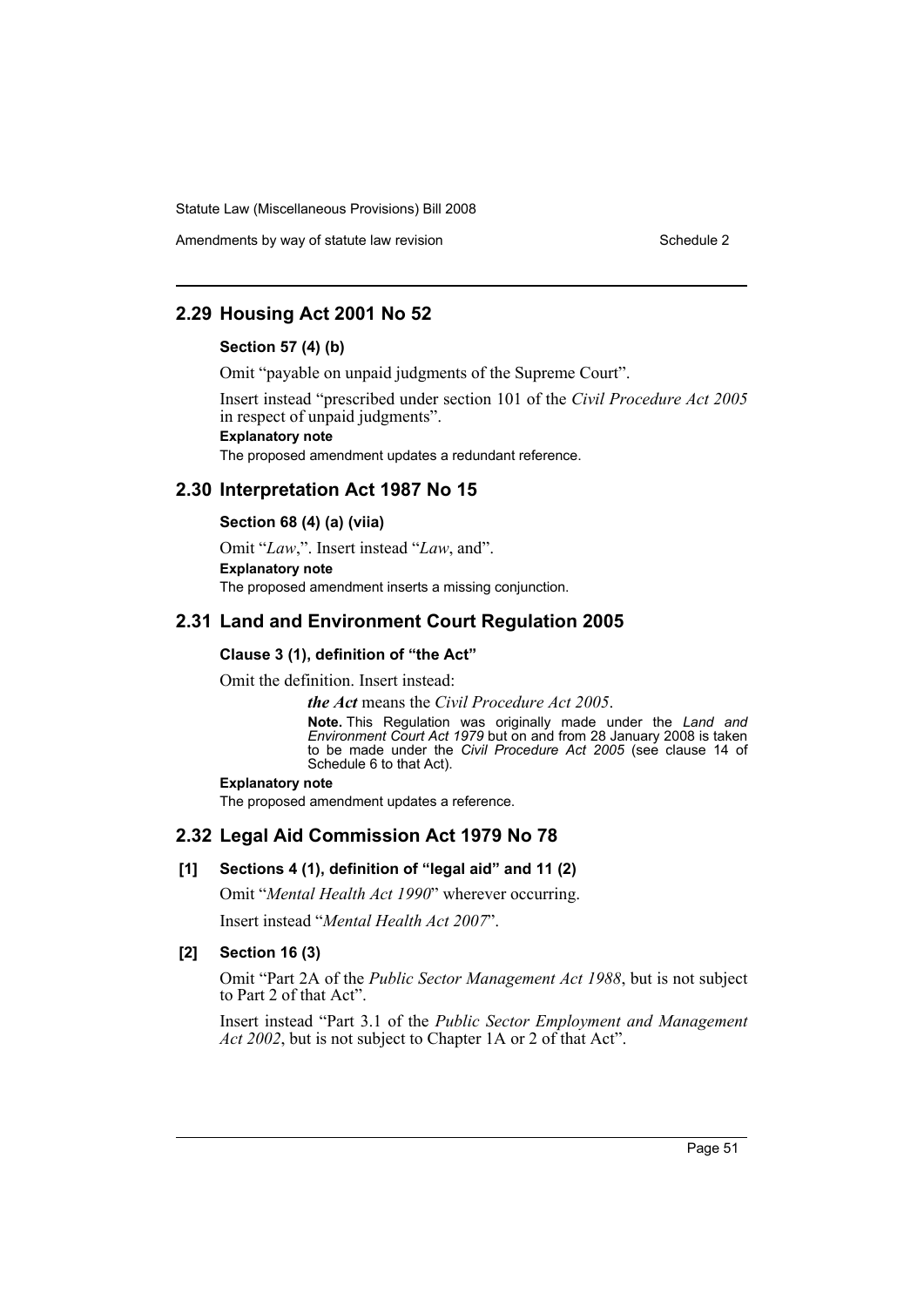Schedule 2 Amendments by way of statute law revision

## **[3] Section 63 (1) (i)**

Omit the paragraph.

**Explanatory note**

Items [1] and [2] of the proposed amendments update references to repealed Acts. Item [3] of the proposed amendments removes a redundant provision.

## **2.33 Lithgow City Local Environmental Plan 1994**

#### **Clause 17 (c)**

Omit "site,". Insert instead "site, or". **Explanatory note** The proposed amendment inserts a missing conjunction.

## **2.34 Mid-Western Regional Interim Local Environmental Plan 2008**

#### **Dictionary, definition of "permanent group home"**

Omit "*State Environmental Planning Policy (Seniors Living) 2004*".

Insert instead "*State Environmental Planning Policy (Housing for Seniors or People with a Disability) 2004*".

**Explanatory note**

The proposed amendment corrects the citation of an instrument.

#### **2.35 Newcastle City Centre Local Environmental Plan 2008**

**Dictionary, definitions of "permanent group home" and "transitional group home"**

Omit "*State Environmental Planning Policy (Seniors Living) 2004*" wherever occurring.

Insert instead "*State Environmental Planning Policy (Housing for Seniors or People with a Disability) 2004*".

**Explanatory note**

The proposed amendment corrects the citation of an instrument.

## **2.36 Occupational Health and Safety Regulation 2001**

#### **[1] Clause 40**

Omit "*Electricity Safety (Electrical Installations) Regulation 1998*" wherever occurring.

Insert instead "*Electricity (Consumer Safety) Regulation 2006*".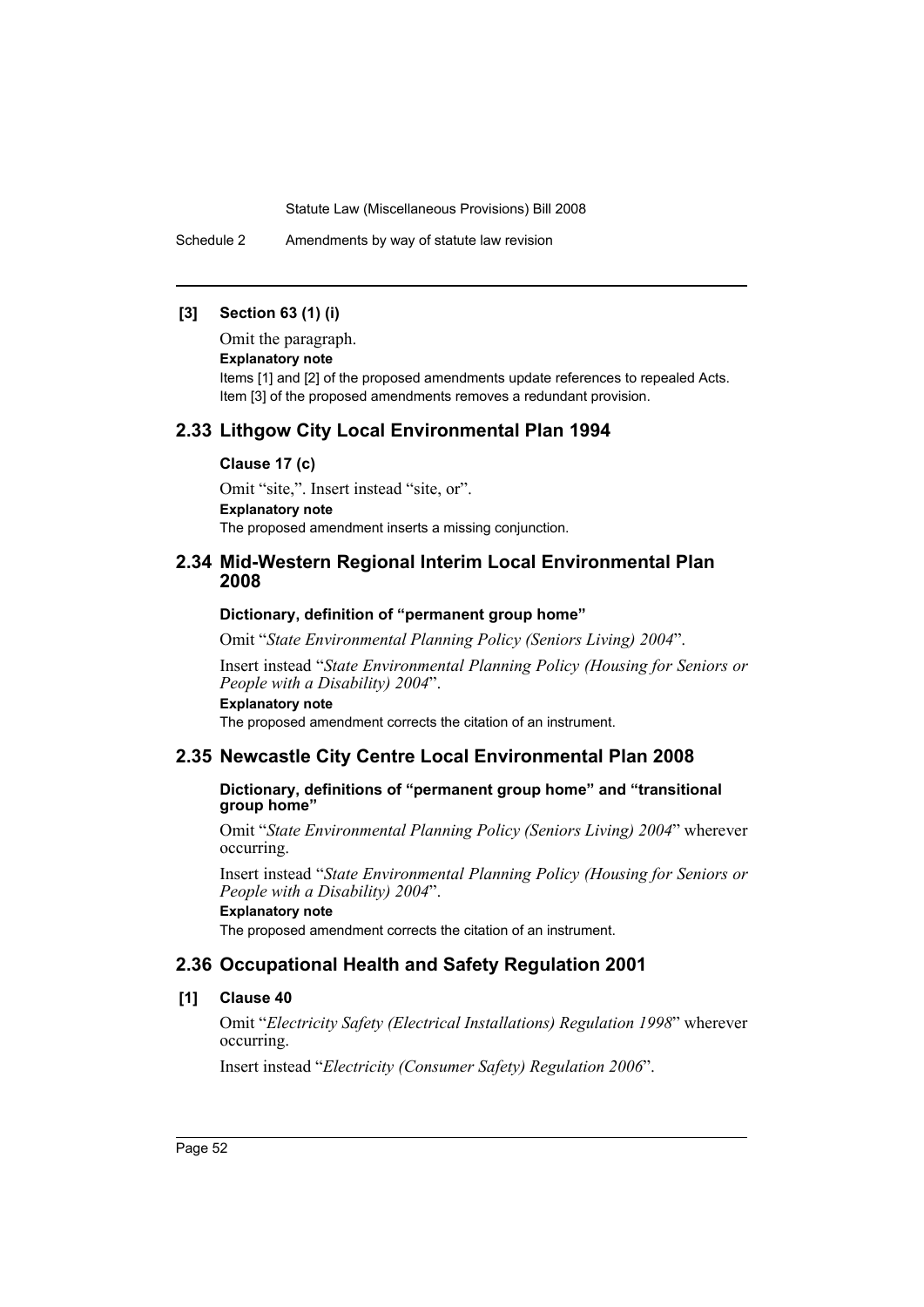Amendments by way of statute law revision Schedule 2 Schedule 2

#### **[2] Clause 40, note**

Omit "as defined in that Regulation".

Insert instead "within the meaning of the *Electricity (Consumer Safety) Act 2004*".

## **Explanatory note**

The proposed amendments update references to an instrument.

## **2.37 Parramatta Park Trust Regulation 2007**

#### **Schedule 1**

Omit from Columns 1 and 2 under the heading "Parramatta Park Trust Regulation 2007" the matter relating to clause 17  $(g)$ –(k).

Insert instead:

| clause $17(g)$ | \$75  |
|----------------|-------|
| clause $17(h)$ | \$300 |
| clause $17(i)$ | \$75  |
| clause $17(i)$ | \$75  |
| clause $17(k)$ | \$150 |

#### **Explanatory note**

The proposed amendment corrects penalty notice amounts that were incorrectly transposed when the regulation was remade.

## **2.38 Penrith City Centre Local Environmental Plan 2008**

#### **[1] Dictionary, definition of "coastal lake"**

Omit "*State Environmental Planning Policy 71—Coastal Protection*".

Insert instead "*State Environmental Planning Policy No 71—Coastal Protection*".

#### **[2] Dictionary, definitions of "permanent group home" and "transitional group home"**

Omit "*State Environmental Planning Policy (Seniors Living) 2004*" wherever occurring.

Insert instead "*State Environmental Planning Policy (Housing for Seniors or People with a Disability) 2004*".

#### **Explanatory note**

The proposed amendments correct the citations of instruments.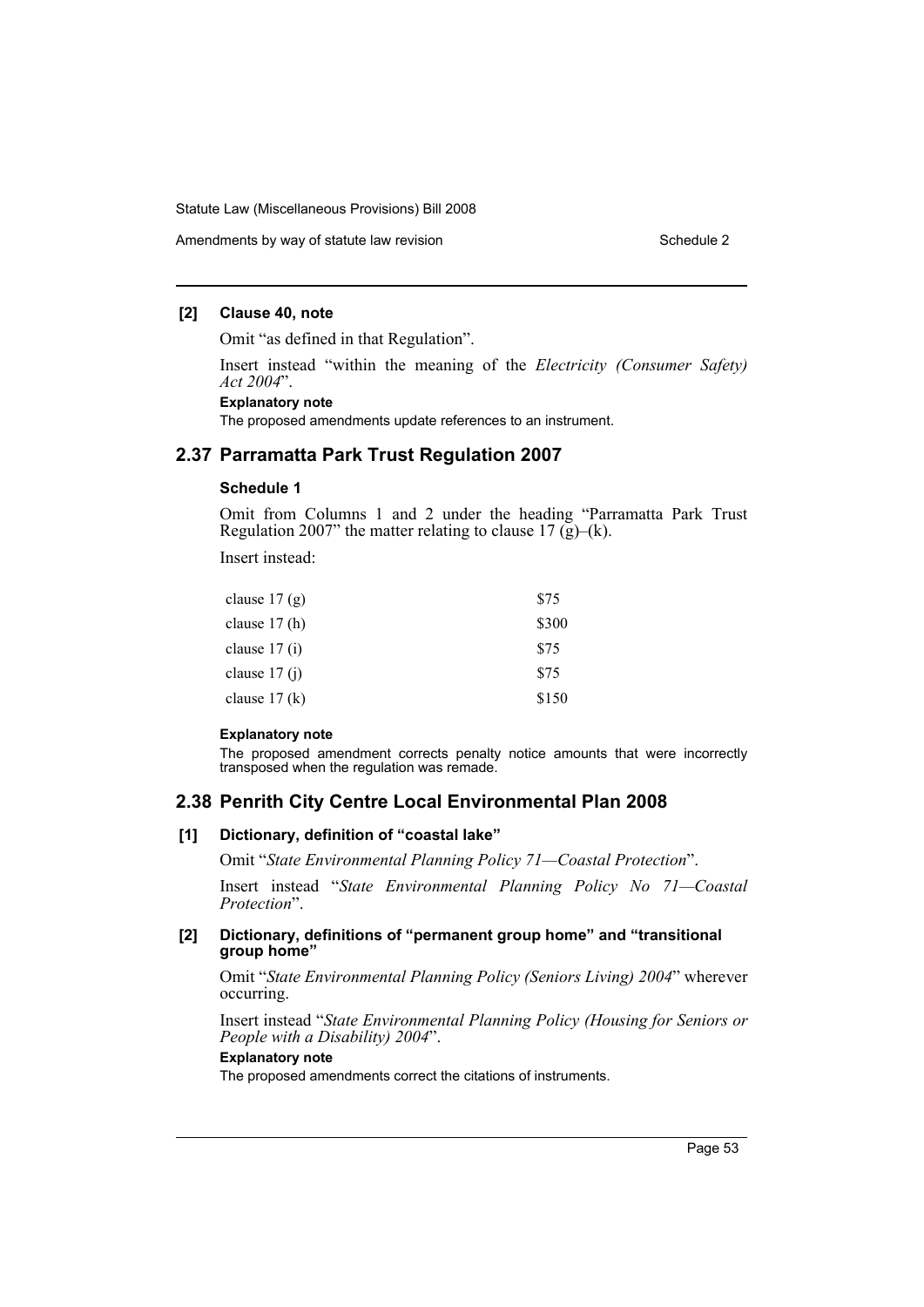Schedule 2 Amendments by way of statute law revision

## **2.39 Pesticides Regulation 1995**

## **[1] Schedule 1**

Omit "**Penalty (indivs)**" and "**Penalty (corpns)**" wherever occurring.

Insert instead "**Penalty \$ (indivs)**" and "**Penalty \$ (corpns)**", respectively.

#### **[2] Schedule 1**

Omit "\$" wherever occurring in Columns 2 and 3 of the matter relating to clauses 11B, 11C, 11E and 11F.

## **Explanatory note**

The proposed amendments clarify the amounts for penalty notice offences.

## **2.40 Poisons and Therapeutic Goods Regulation 2002**

#### **Clause 70 (2) (d)**

Omit "nurse or midwife practitioner". Insert instead "nurse practitioner". **Explanatory note** The proposed amendment corrects a reference.

## **2.41 Police Integrity Commission Act 1996 No 28**

#### **Section 14A**

Omit the section. **Explanatory note** The proposed amendment omits a spent provision.

## **2.42 Police Regulation 2000**

#### **Clause 50 (3)**

Omit "authorised officer". Insert instead "authorised person". **Explanatory note** The proposed amendment corrects a reference to a class of persons.

## **2.43 Property, Stock and Business Agents Regulation 2003**

## **Clause 11 (4)**

Omit the subclause (including the penalty provision). **Explanatory note** The proposed amendment omits a duplicated penalty.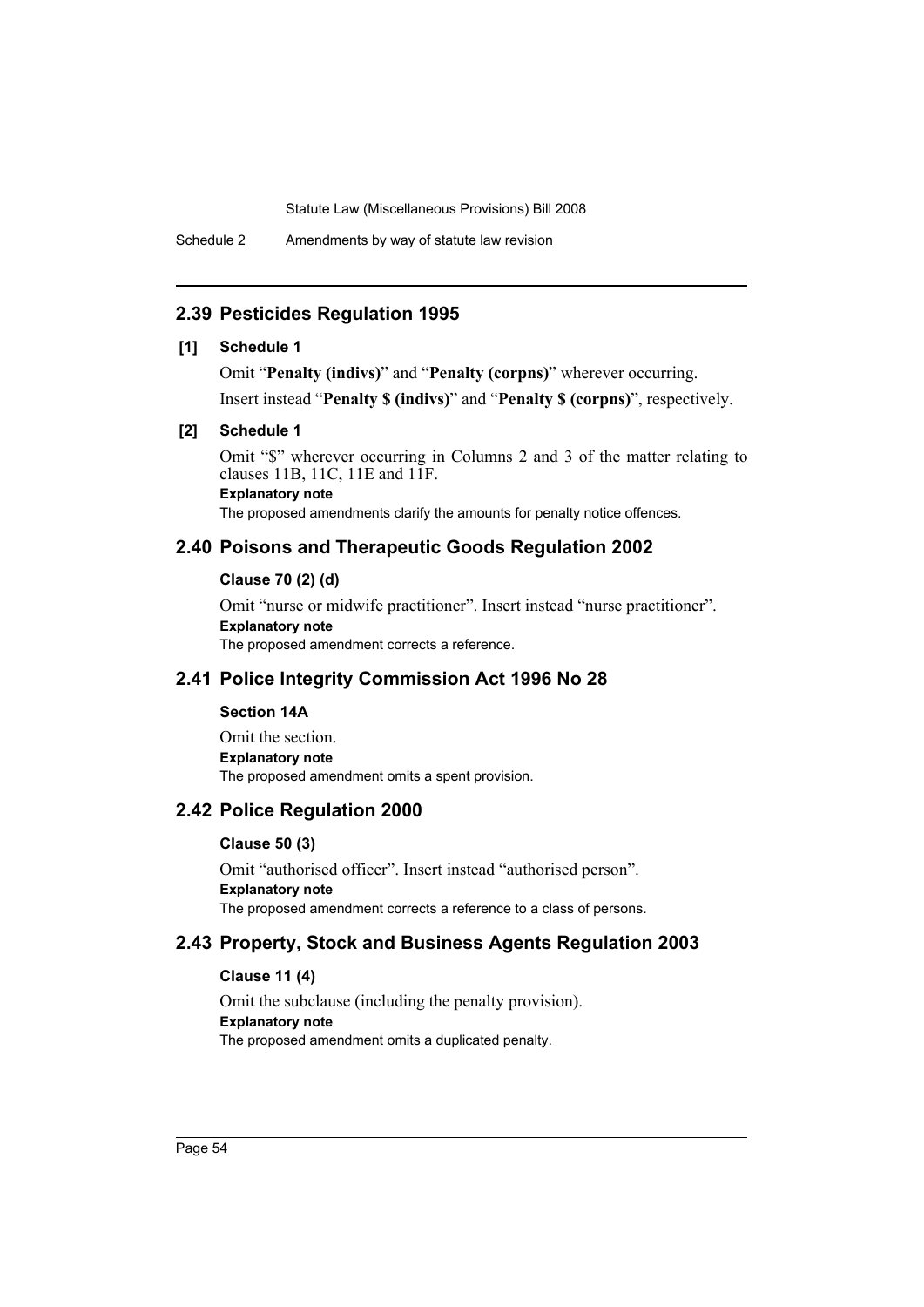Amendments by way of statute law revision Schedule 2 Schedule 2

## **2.44 Psychologists Act 2001 No 69**

## **Schedule 1, clauses 4 (1) (a) and 30 (6)**

Omit "this section" wherever occurring. Insert instead "this clause". **Explanatory note** The proposed amendment corrects typographical errors.

## **2.45 Public Health Act 1991 No 10**

#### **[1] Section 10AM (2)**

Omit "code of practice". Insert instead "code of conduct".

## **[2] Section 57A**

Omit "(7)". **Explanatory note** Item [1] of the proposed amendments corrects a typographical error. Item [2] of the proposed amendments removes redundant numbering.

## **2.46 Quirindi Local Environmental Plan 1991**

## **Clause 5 (1), definition of "the map"**

Omit "1991'.".

Insert instead "1991', as amended by the maps, or sheets of maps, marked as follows:".

# **Explanatory note**

The proposed amendment clarifies a definition.

## **2.47 Racing Administration Act 1998 No 114**

**[1] Sections 26D (4) (a) and (b) and 26E (1) (a) and (b)**

Omit the paragraphs.

#### **[2] Section 26D (4) (d)**

Omit "failed to pay an amount due as referred to in paragraph (a) or been convicted of an offence as referred to in paragraph (b) or  $(c)$ .

Insert instead "been convicted of an offence as referred to in paragraph (c)".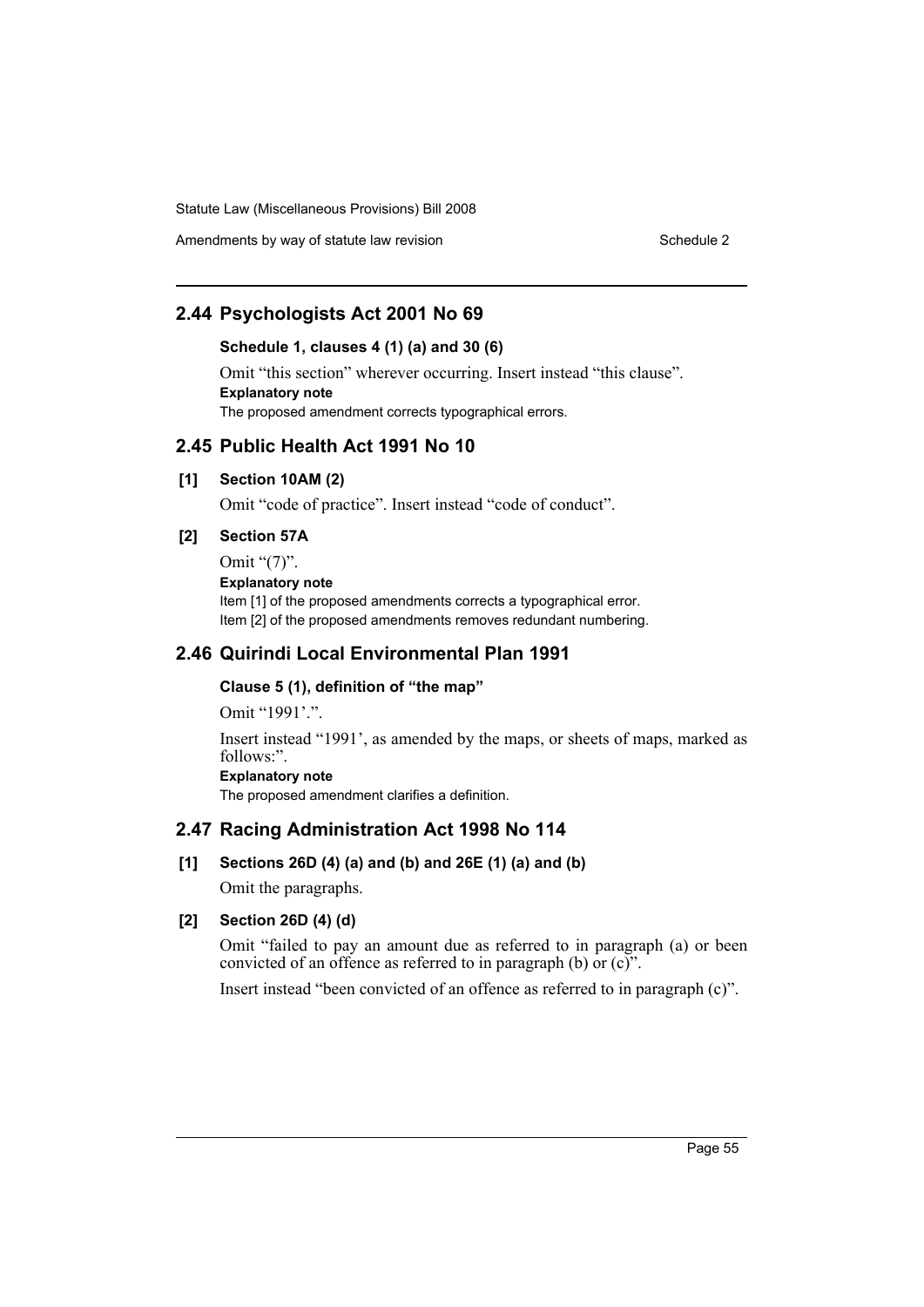Schedule 2 Amendments by way of statute law revision

#### **[3] Section 26D (4) (e)**

Omit "failed to pay an amount due as referred to in paragraph (a) or committed an offence for which it was convicted as referred to in paragraph (b) or  $(c)$ ".

Insert instead "committed an offence for which it was convicted as referred to in paragraph (c)".

#### **[4] Section 26E (1) (e)**

Omit "failed to pay an amount due as referred to in paragraph (a), been convicted of an offence as referred to in paragraph (b) or  $(c)$ ".

Insert instead "been convicted of an offence as referred to in paragraph (c)".

## **[5] Section 26E (1) (f)**

Omit "failed to pay an amount due as referred to in paragraph (a), committed an offence for which it was convicted as referred to in paragraph (b) or (c)".

Insert instead "committed an offence for which it was convicted as referred to in paragraph (c)".

## **Explanatory note**

The proposed amendments omit redundant provisions that relate to betting tax payable by bookmakers which was abolished on 31 March 2002.

## **2.48 Rockdale Local Environmental Plan 2000**

## **[1] Clause 4 (c)**

Omit "Airport held". Insert instead "Airport' held".

## **[2] Clause 4 (c)**

Omit "Department'". Insert instead "Department".

#### **[3] Clause 41A (2) (a)**

Omit "13.3.meters". Insert instead "13.3 metres". **Explanatory note** The proposed amendments correct punctuation and a typographical error.

## **2.49 Rylstone Local Environmental Plan 1996**

#### **Schedule 2**

Omit "Eact of Mt Graham". Insert instead "East of Mt Graham". **Explanatory note** The proposed amendment corrects a typographical error.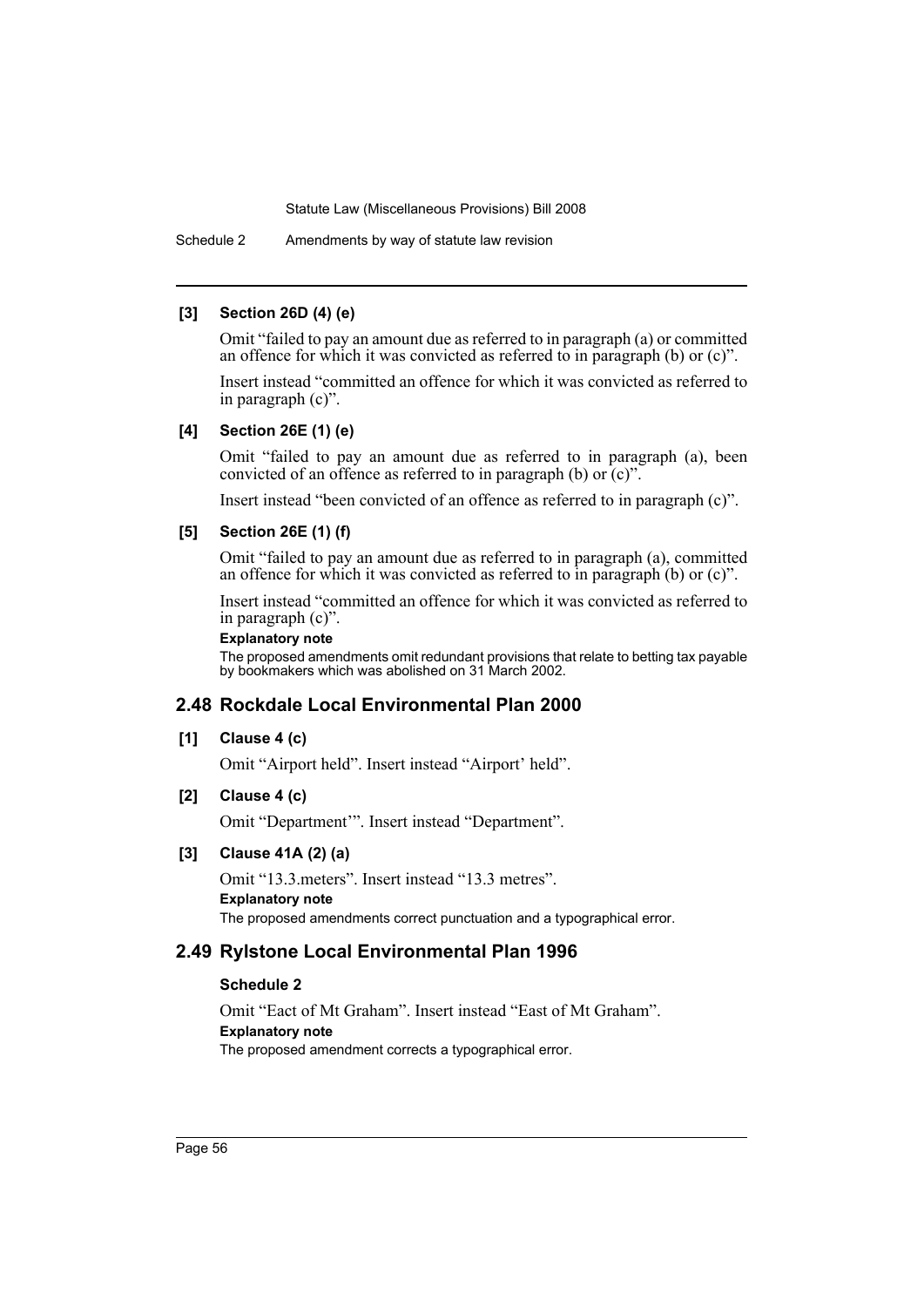## Amendments by way of statute law revision Schedule 2 Schedule 2

## **2.50 Shops and Industries Regulation 2007**

## **Schedule 1**

Omit "*Pharmacy Act 1964*" from the matter relating to Chemists' shops in the second column (Kinds of goods).

Insert instead "*Pharmacy Practice Act 2006*". **Explanatory note** The proposed amendment updates a reference to a repealed Act.

## **2.51 Sporting Injuries Insurance Regulation 2004**

#### **Clause 4 (2)**

Omit "section 95 (1) of the *Supreme Court Act 1970*".

Insert instead "section 101 of the *Civil Procedure Act 2005*". **Explanatory note**

The proposed amendment updates a redundant reference.

## **2.52 Standard Instrument (Local Environmental Plans) Order 2006**

#### **[1] Standard instrument, Part 2**

Insert "or motel" after "Hotel" in item 4 of the matter relating to Zone E2 Environmental Conservation in the Land Use Table at the end of the Part.

#### **[2] Standard instrument, clause 5.4 (9)**

Omit "or". Insert instead "of".

#### **[3] Standard instrument, Schedule 2**

Omit "200 square metres", "25 square metres" and "150 square metres" from subclauses (2), (4) (a) and (5) (a) of the clause headed "Tents or marquees used solely for filming purposes".

Insert instead "200 $m<sup>2</sup>$ ", "25 $m<sup>2</sup>$ " and "150 $m<sup>2</sup>$ ", respectively.

#### **[4] Standard instrument, Schedule 2**

Omit "(as measured" from subclause (7) of the clause headed "Tents or marquees used solely for filming purposes".

Insert instead "as measured".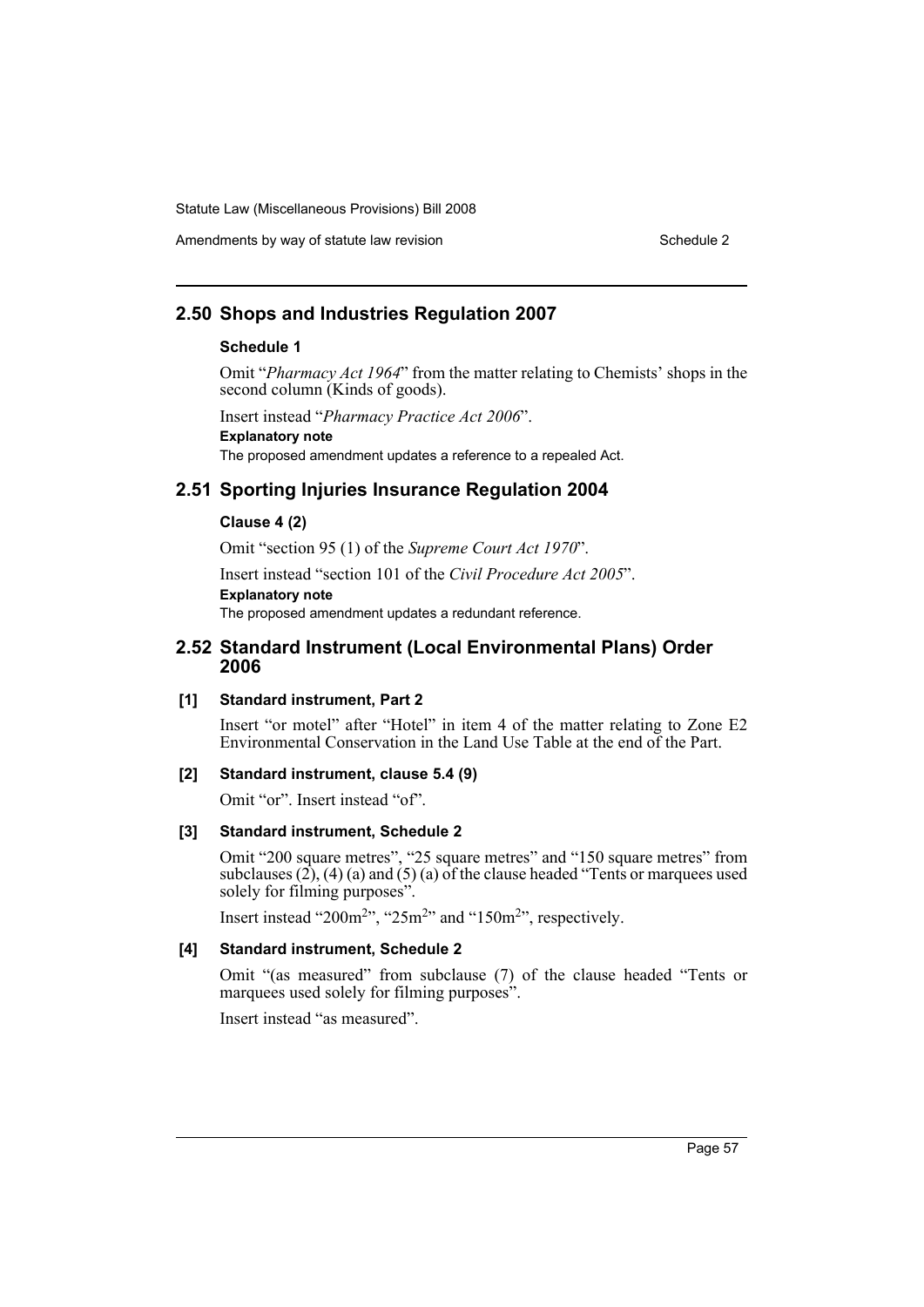Schedule 2 Amendments by way of statute law revision

#### **[5] Standard instrument, Schedule 2**

Omit "which the" from subclause (7) of the clause headed "Tents or marquees used solely for filming purposes".

Insert instead "which the tent".

## **[6] Standard instrument, Schedule 2**

Insert "or" at the end of subclause (3) (b) of the clause headed "Rainwater tanks".

## **[7] Standard instrument, Schedule 2**

Omit "10,000 litres" and "25,000 litres" from subclause (5) of the clause headed "Rainwater tanks".

Insert instead "10,000L" and "25,000L", respectively.

## **[8] Standard instrument, Schedule 2**

Omit "public" from subclause (1) (b) of the clause headed "Satellite TV dishes".

## **[9] Standard instrument, Schedule 2**

Omit "if" from subclause (4) of the clause headed "Satellite TV dishes". Insert instead "If".

- **[10] Standard instrument, Dictionary, definition of "home business"** Omit "involve" from paragraph (c).
- **[11] Standard instrument, Dictionary, definition of "relic"** Insert "*of*" after "*name*" in paragraph (a).
- **[12] Standard instrument, Dictionary, definition of "road"** Insert "the" after "meaning of".
- **[13] Standard instrument, Dictionary, definition of "shop"** Omit "stationary". Insert instead "stationery".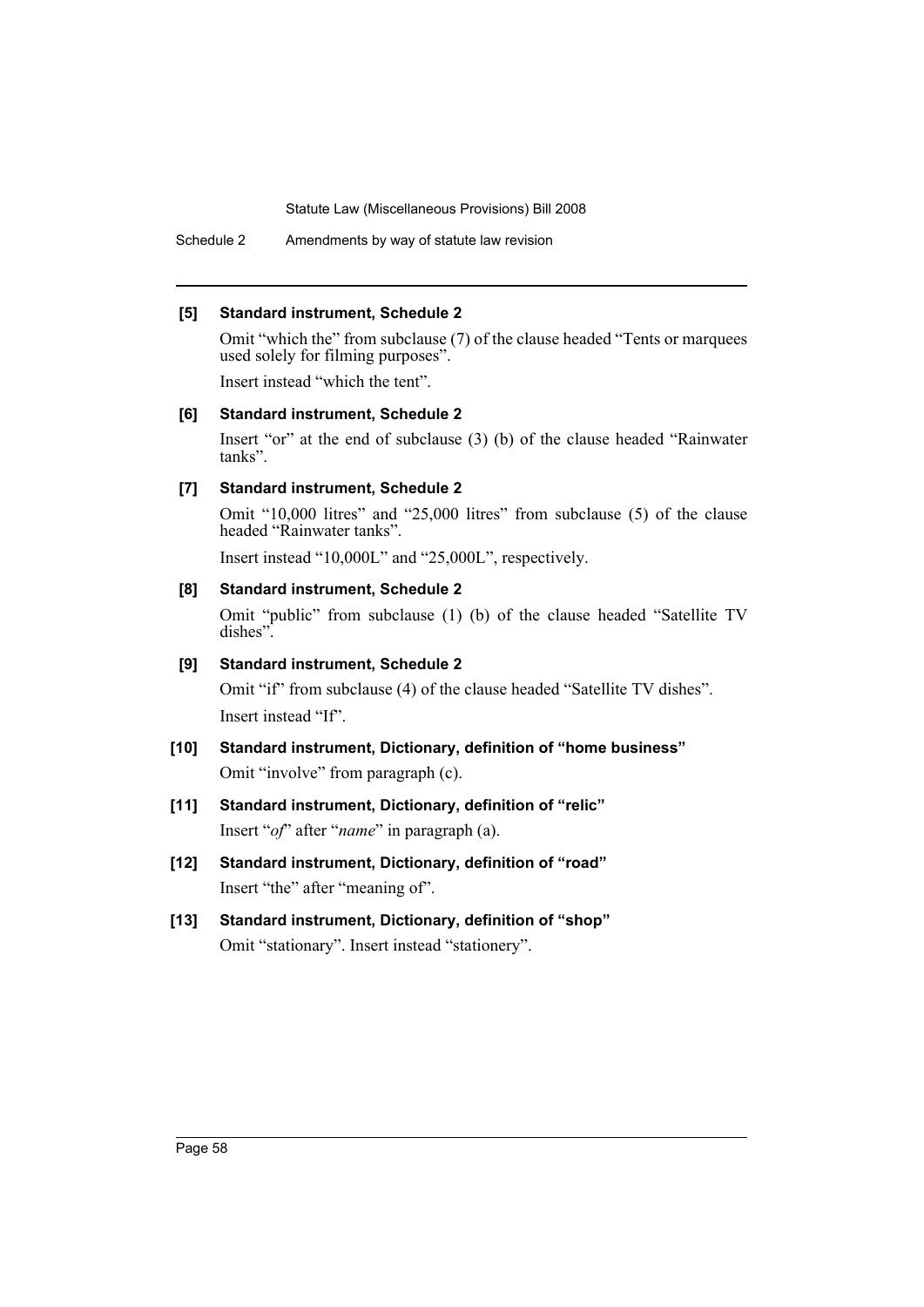## **[14] Standard instrument, Dictionary, definition of "temporary structure"**

Omit "the Act". Insert instead "Act".

#### **Commencement**

The amendments to the *Standard Instrument (Local Environmental Plans) Order 2006* are taken to have commenced on 1 January 2008.

#### **Explanatory note**

Items [1], [5], [6], [11] and [12] of the proposed amendments insert missing words. Items [2], [4], [9] and [13] of the proposed amendments correct typographical errors. Items [3] and [7] of the proposed amendments abbreviate standard measures. Items [8], [10] and [14] of the proposed amendments omit redundant words.

## **2.53 State Environmental Planning Policy (Infrastructure) 2007**

## **[1] Clause 70 (v)**

Omit "overhead er". Insert instead "overhead power".

#### **[2] Clause 117**

Insert "In this Division:" after the heading to the clause. **Explanatory note** Item [1] of the proposed amendments corrects a typographical error. Item [2] of the proposed amendments inserts missing words.

## **2.54 Stock Diseases Act 1923 No 34**

#### **Section 20C (1) (b)**

Omit "the prescribed conditions".

Insert instead "such conditions as may be prescribed by the regulations". **Explanatory note**

The proposed amendment clarifies an expression.

## **2.55 Surveillance Devices Act 2007 No 64**

## **Section 41 (1)**

Omit "chief executive officer" wherever occurring.

Insert instead "chief officer".

**Explanatory note**

The proposed amendment corrects references to an officer.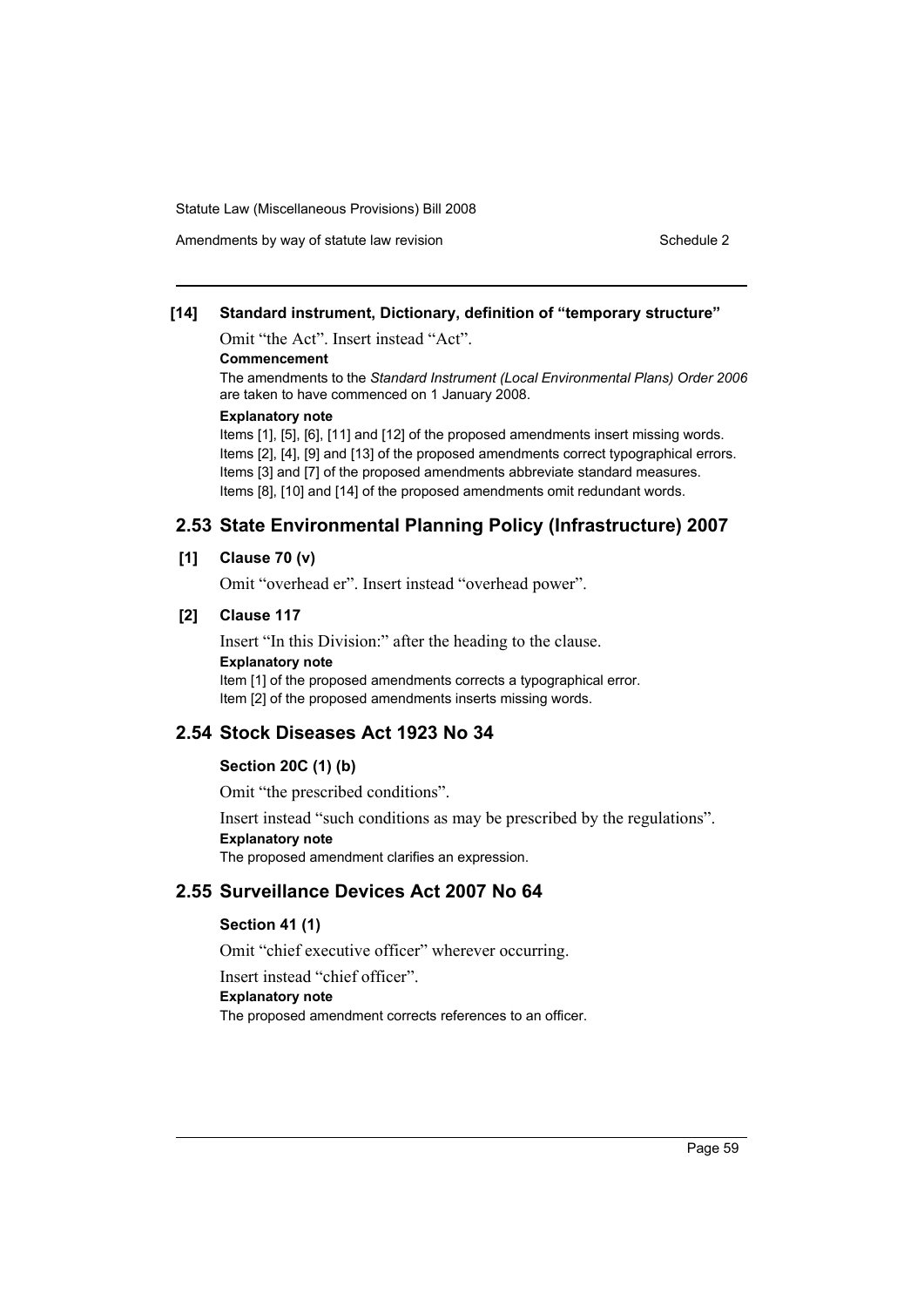Schedule 2 Amendments by way of statute law revision

## **2.56 Swimming Pools Act 1992 No 49**

#### **Section 19**

Omit "outside swimming pool". Insert instead "outdoor swimming pool". **Explanatory note** The proposed amendment corrects inconsistent terminology.

## **2.57 Tamworth Local Environmental Plan 1996**

#### **Clause 18, heading before**

Omit "**zone**" from the heading. Insert instead "**zones**". **Explanatory note** The proposed amendment updates a heading.

## **2.58 Terrorism (Police Powers) Act 2002 No 115**

#### **Section 27U (5) (a)**

Omit "executed occupied the subject premises and, was".

Insert instead "executed, occupied the subject premises and was". **Explanatory note** The proposed amendment corrects punctuation.

## **2.59 Tumbarumba Local Environmental Plan 1988**

#### **Clause 9, table**

Omit "*National Parks and Wildlife Service Act 1974*" from item 1 (a) of the matter relating to Zone No 8 (National Parks and Nature Reserves Zone).

Insert instead "*National Parks and Wildlife Act 1974*".

## **Explanatory note**

The proposed amendment corrects the citation of an Act.

## **2.60 Urana Local Environmental Plan 1990**

## **Clause 5 (1), definition of "the map"**

Omit "Plan 1990'.".

Insert instead "Plan 1990', as amended by the maps, or sheets of maps, marked as follows:".

## **Explanatory note**

The proposed amendment clarifies a definition.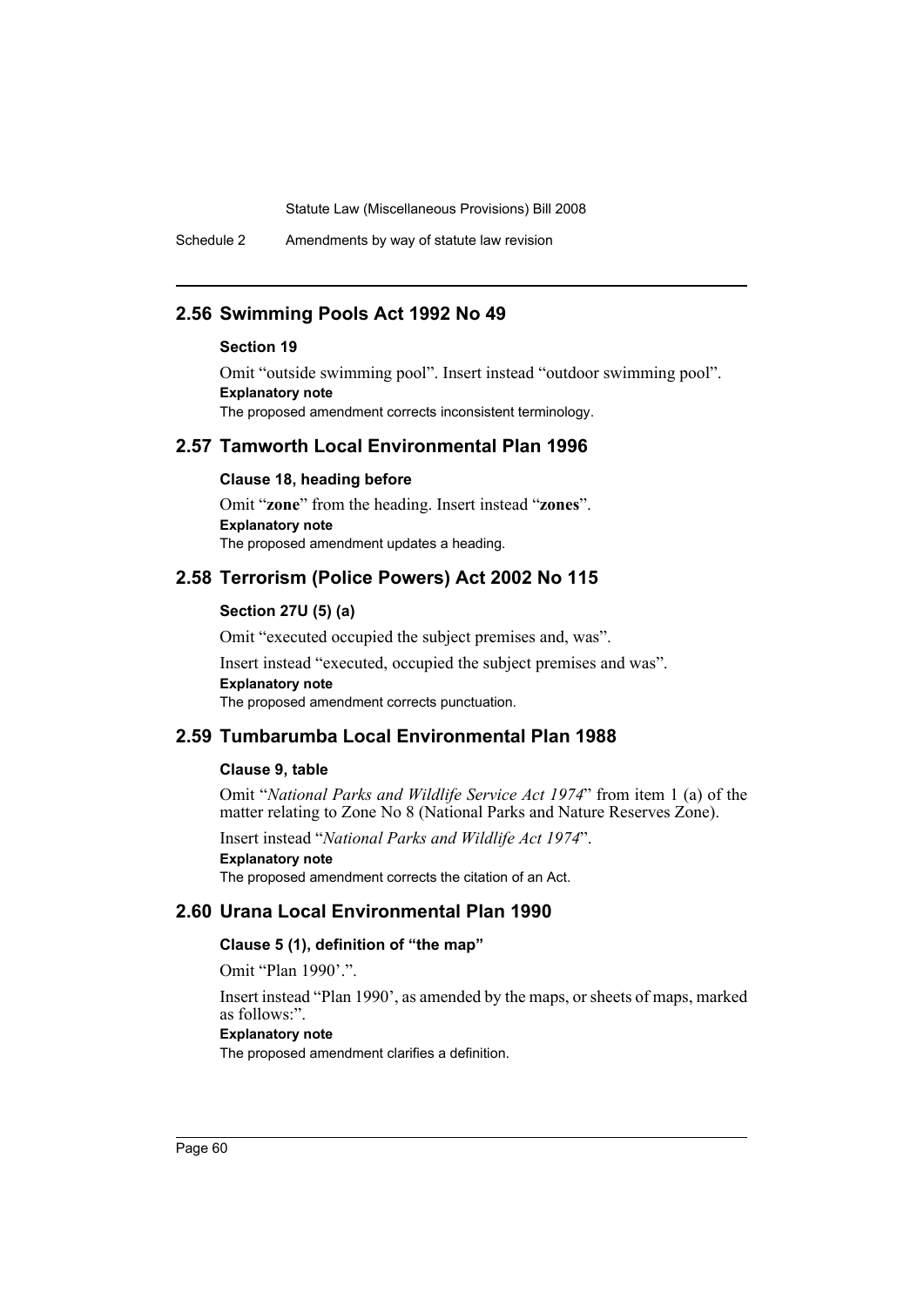Amendments by way of statute law revision Schedule 2 Schedule 2

## **2.61 Water Sharing Plan for the Lower Lachlan Groundwater Source 2003**

## **[1] Appendix 4, rule 16**

Omit "he constructed". Insert instead "that the licensee constructed".

#### **[2] Appendix 4, rule 16**

Omit "demonstrates developed".

Insert instead "demonstrates that the licensee developed".

#### **[3] Appendix 4, rule 16**

Omit "purposed". Insert instead "purposes". **Explanatory note** Item [1] of the proposed amendments replaces gender-specific language. Item [2] of the proposed amendments inserts missing words. Item [3] of the proposed amendments corrects a typographical error.

## **2.62 Weapons Prohibition Act 1998 No 127**

## **Sections 6 (3) (c) and 41 (3) (a)**

Omit "Police Service" wherever occurring. Insert instead "Police Force". **Explanatory note** The proposed amendment updates references to an organisation.

## **2.63 Weapons Prohibition Regulation 1999**

#### **Clause 38 (a) and (b)**

Omit "Police Service" wherever occurring. Insert instead "Police Force". **Explanatory note** The proposed amendment updates references to an organisation.

## **2.64 Weddin Local Environmental Plan 2002**

## **Clause 29 (6) (c)**

Omit "*State Environmental Planning Policy 44*". Insert instead "*State Environmental Planning Policy No 44*". **Explanatory note** The proposed amendment corrects the citation of an instrument.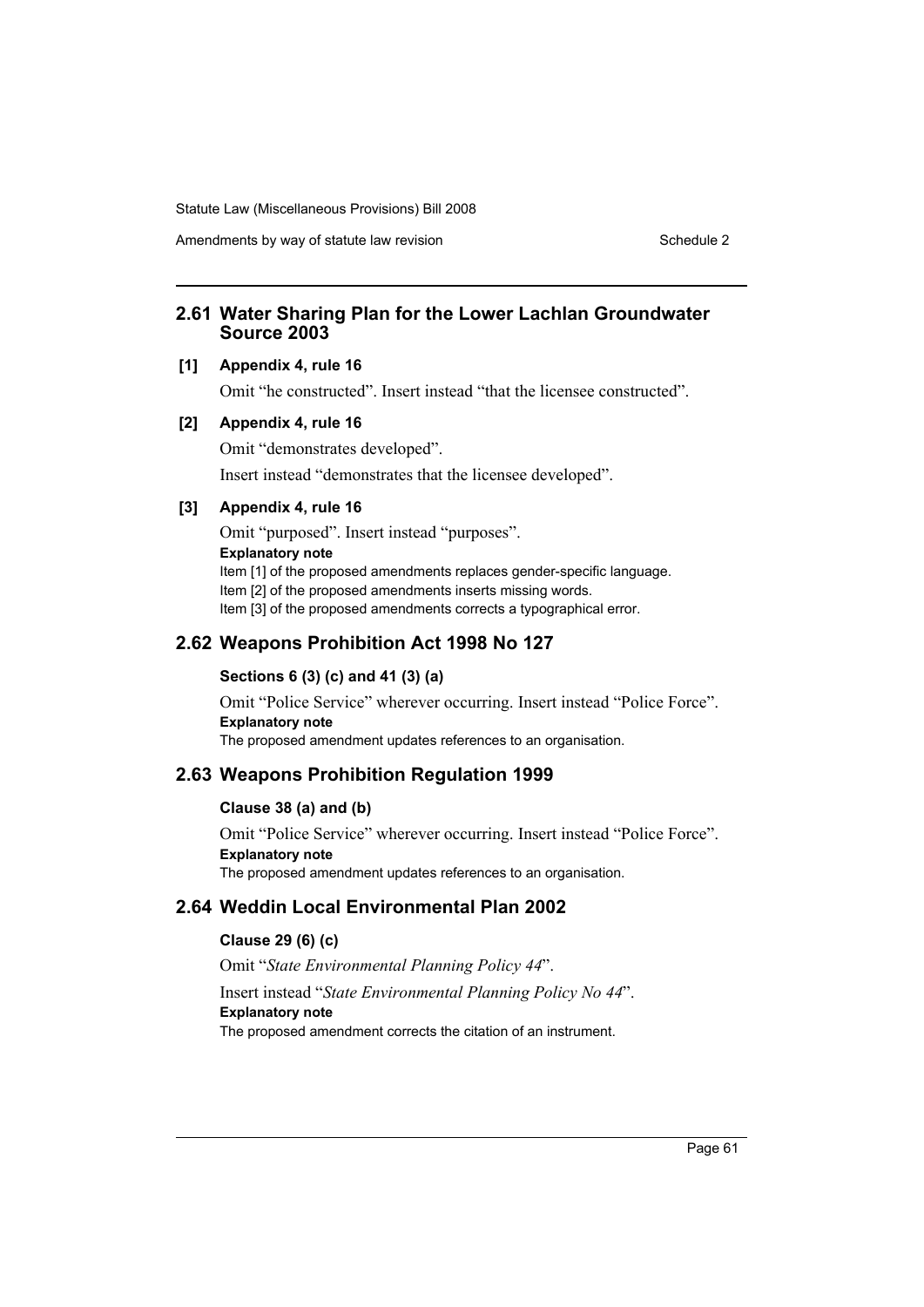Schedule 2 Amendments by way of statute law revision

# **2.65 World Youth Day Act 2006 No 106**

**Section 44G (3)** Omit "satisfication". Insert instead "satisfaction". **Explanatory note** The proposed amendment corrects a typographical error.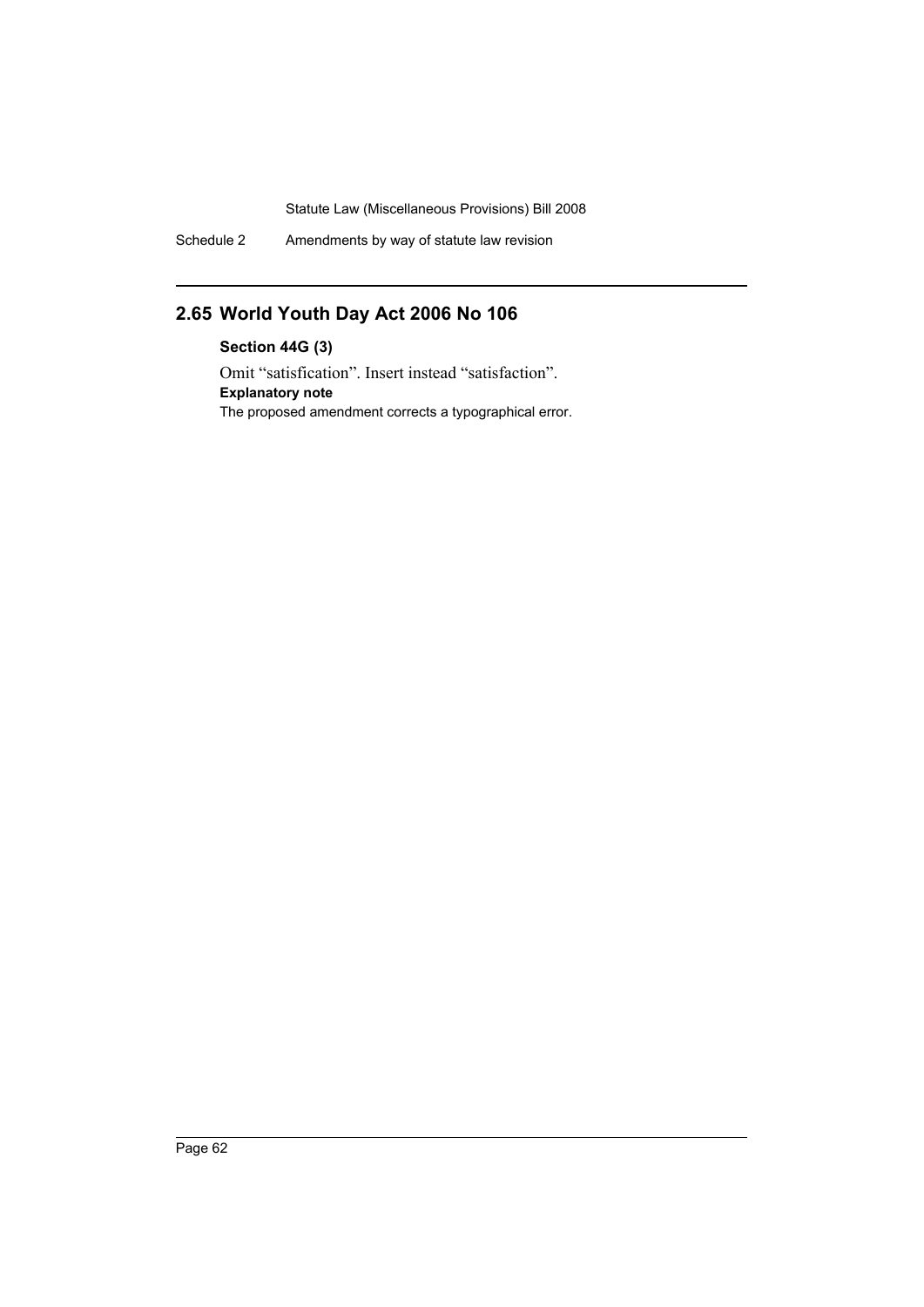Amendments consequential on enactment of Legal Profession Act 2004 No 112 Schedule 3

## **Schedule 3 Amendments consequential on enactment of Legal Profession Act 2004 No 112**

(Section 3)

#### **Explanatory note**

The *Legal Profession Act 2004* introduced new terms to distinguish between different types of lawyers. In particular, the Act introduced the concept of an *Australian lawyer* (a person who is admitted to the legal profession under the Act or a corresponding law) and an *Australian legal practitioner* (an Australian lawyer who holds a current local practising certificate or a current interstate practising certificate). Currently, the meanings of *Australian legal practitioner* and *Australian lawyer* are contained in the *Interpretation Act 1987* for ease of reference in other Acts.

## **3.1 Criminal Records Act 1991 No 8**

#### **Section 13 Unlawful disclosure of information concerning spent convictions**

Omit paragraph (n) of the definition of *law enforcement agency* in section 13 (5).

Insert instead:

(n) an Australian legal practitioner to the extent to which the Australian legal practitioner is engaged by or on behalf of the Crown to prosecute an offence,

#### **Explanatory note**

Section 13 of the *Criminal Records Act 1991* makes it an offence to disclose information concerning a spent conviction. However, the section contains exceptions for law enforcement agencies. The proposed amendment includes an Australian legal practitioner (to the extent to which he or she is engaged by or on behalf of the Crown to prosecute an offence) within the definition of *law enforcement agency*.

## **3.2 Crown Advocate Act 1979 No 59**

**Section 3 Appointment of Crown Advocate**

Omit "a legal practitioner" from section 3 (1).

Insert instead "an Australian legal practitioner".

#### **Explanatory note**

The proposed amendment to the *Crown Advocate Act 1979* enables the Governor to appoint an Australian legal practitioner of at least 7 years' standing as Crown Advocate.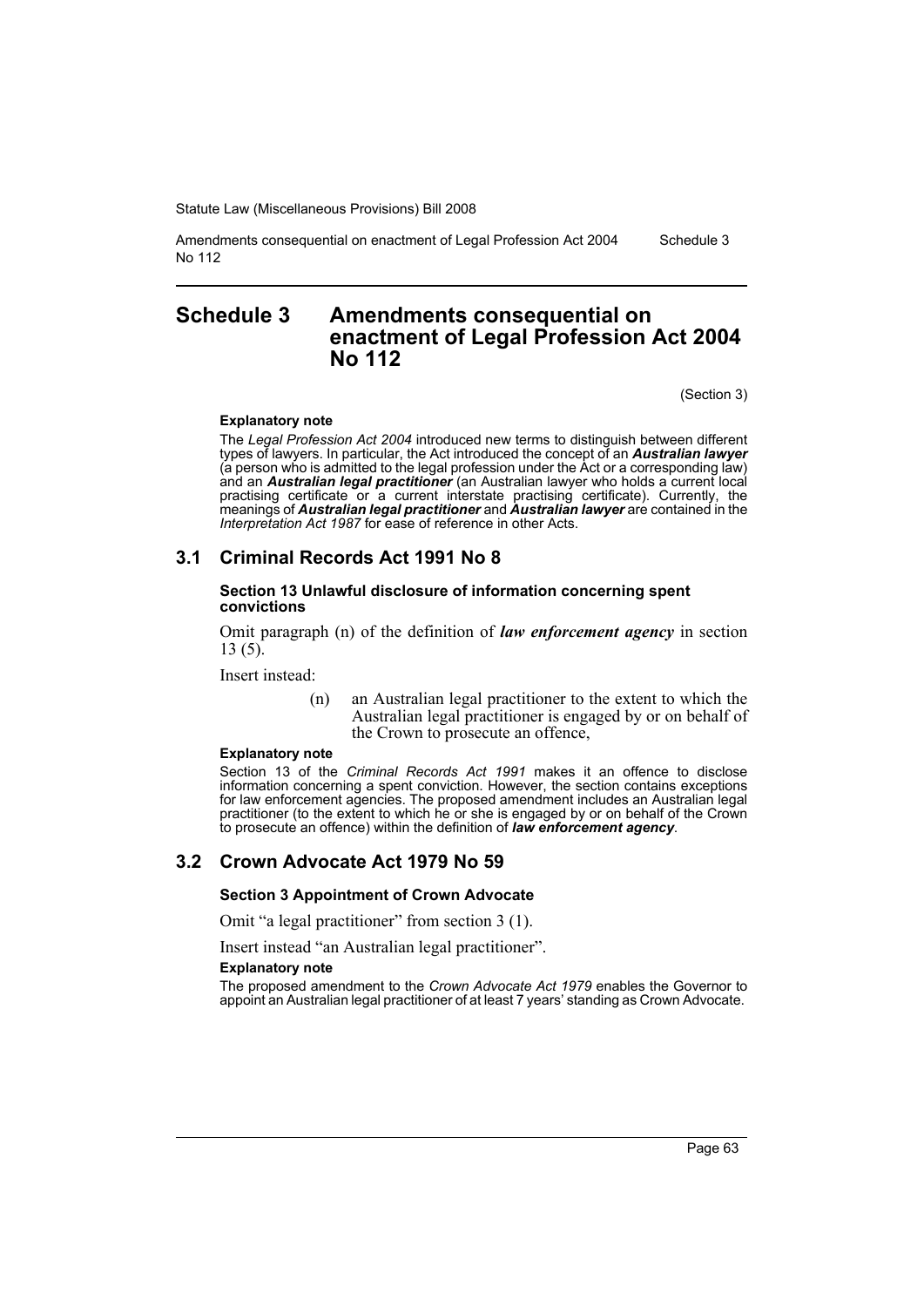Schedule 3 Amendments consequential on enactment of Legal Profession Act 2004 No 112

## **3.3 Petroleum (Onshore) Act 1991 No 84**

#### **Section 69I Right of appearance**

Omit "a barrister or a solicitor" wherever occurring in section 69I (2) (a) and (b).

Insert instead "an Australian legal practitioner".

#### **Explanatory note**

The proposed amendment to the *Petroleum (Onshore) Act 1991* provides that any party to a hearing into the question of access to any land by the holder of a prospecting title may be represented by an Australian legal practitioner with the leave of the arbitrator and the agreement of the parties.

## **3.4 Prisoners (Interstate Transfer) Act 1982 No 104**

#### **Sections 14 (3) (a) and 16 (2)**

Omit "a legal practitioner" wherever occurring.

Insert instead "an Australian legal practitioner".

#### **Explanatory note**

The proposed amendment to the *Prisoners (Interstate Transfer) Act 1982* provides that a prisoner is entitled to be represented by an Australian legal practitioner in certain circumstances.

## **3.5 Professional Standards Act 1994 No 81**

#### **Section 5 Occupational liability to which Act does not apply**

Omit "a legal practitioner" from section 5 (3).

Insert instead "an Australian legal practitioner".

#### **Explanatory note**

The proposed amendment to the *Professional Standards Act 1994* provides that the exclusion from the operation of the Act of liability for damages arising from the death of or personal injury to a person does not extend to liability for damages arising out of any negligence or other fault of an Australian legal practitioner in acting for a client in a personal injury claim.

## **3.6 Property, Stock and Business Agents Act 2002 No 66**

#### **[1] Section 5 Exemptions from Act**

Omit "a legal practitioner" from section 5 (2) wherever occurring.

Insert instead "an Australian legal practitioner".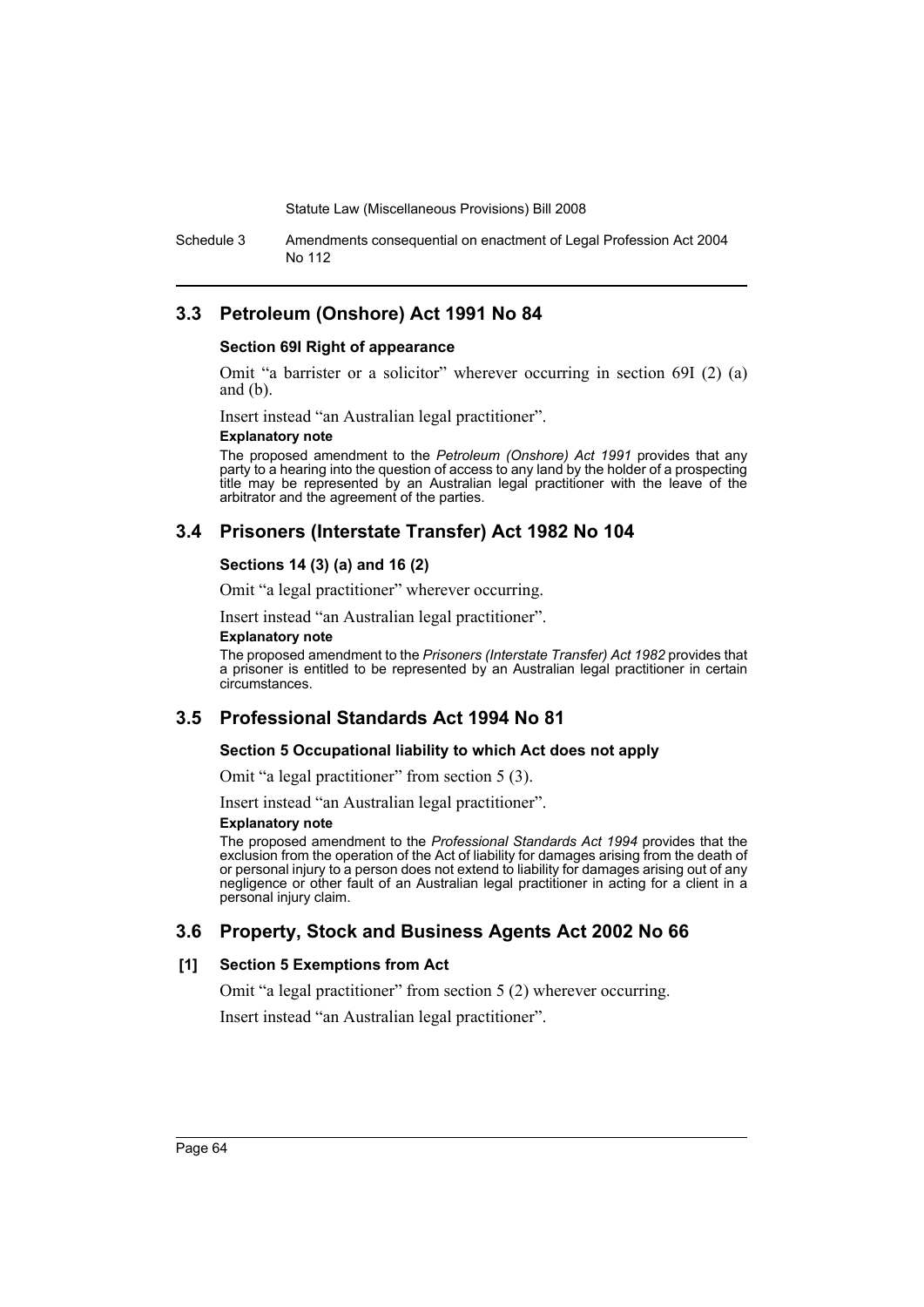```
Amendments consequential on enactment of Legal Profession Act 2004 
No 112
                                                                        Schedule 3
```
### **[2] Section 47 Duty of disclosure to client and prospective buyer of land**

Omit "legal practitioner" from the note to section 47 (1). Insert instead "Australian legal practitioner".

#### **[3] Section 60 Agency agreement can be rescinded during cooling-off period**

Omit "solicitor" and "solicitors" from section 60 (2) (b).

Insert instead "Australian legal practitioner" and "Australian legal practitioners", respectively.

#### **[4] Section 64 Contracts for sale of residential property**

Omit "the purchaser's solicitor's name and address" from section 64 (1) (a).

Insert instead "the name and address of the Australian legal practitioner acting for the purchaser".

### **[5] Section 64 (2)**

Omit "a solicitor" and "the solicitor".

Insert instead "an Australian legal practitioner" and "the Australian legal practitioner", respectively.

#### **[6] Section 64 (6)**

Omit the definition of *solicitor*. Insert instead:

*Australian legal practitioner* includes a licensee under the *Conveyancers Licensing Act 2003*.

#### **[7] Section 153 Examination by receiver**

Omit "a solicitor or barrister" from section 153 (2) (a).

Insert instead "an Australian legal practitioner".

#### **Explanatory note**

Item [1] of the proposed amendments to the *Property, Stock and Business Agents Act 2002* provides that the Act does not prevent an Australian legal practitioner from exercising any function that, had the Act not been enacted, he or she might lawfully have exercised as an Australian legal practitioner.

Item [2] of the proposed amendments provides that the relationship between an agent and an Australian legal practitioner is an example of a relationship that should be disclosed to the person for whom the agent is acting.

Item [3] of the proposed amendments provides that the notice rescinding an agency agreement must be signed by the client or the client's Australian legal practitioner.

Items [4]–[6] of the proposed amendments amend section 64 to provide that:

(a) a real estate agent may insert the name and address of the Australian legal practitioner acting for the purchaser in a contract for the sale of residential property, and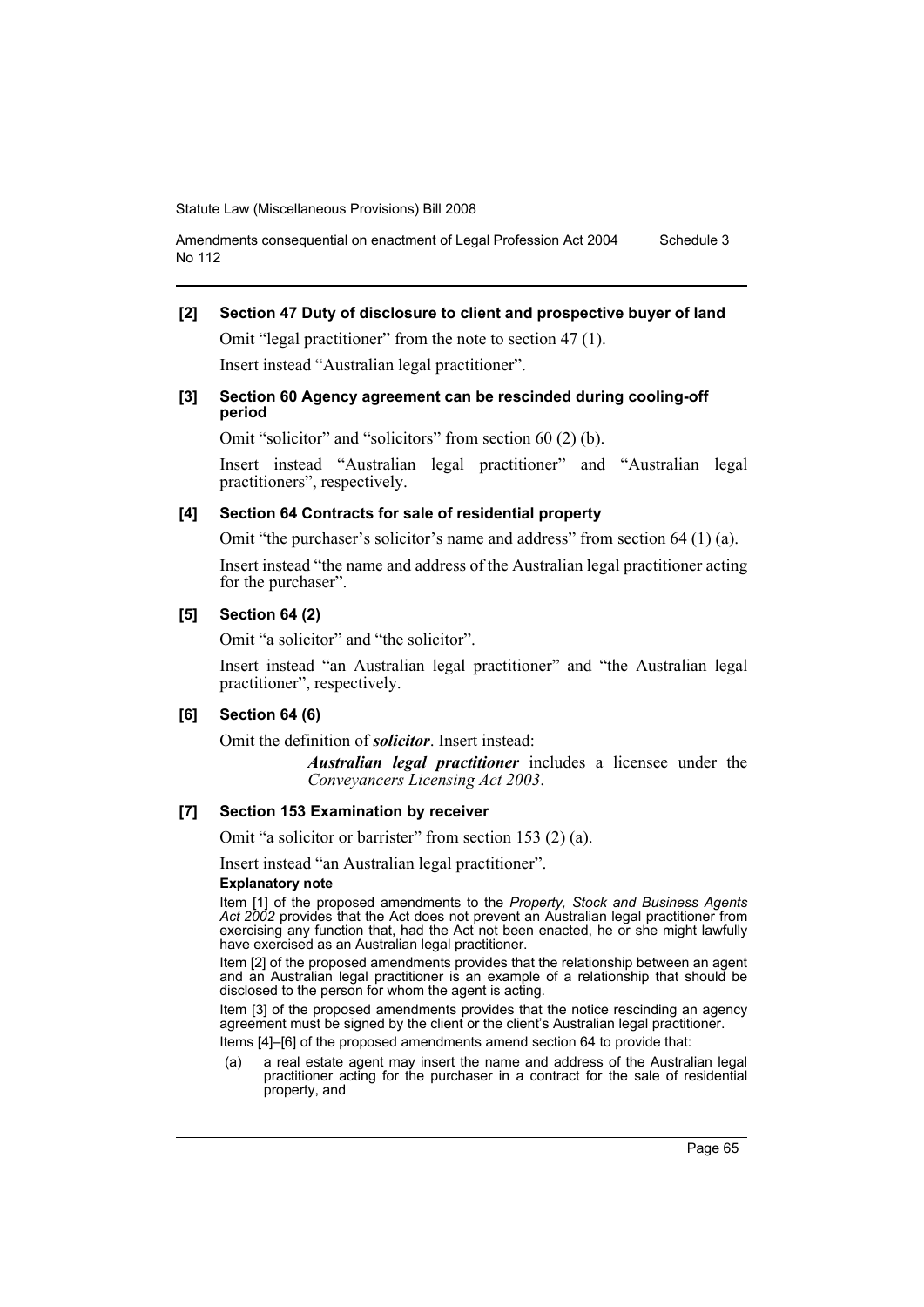Schedule 3 Amendments consequential on enactment of Legal Profession Act 2004 No 112

- (b) a real estate agent is not to participate in an exchange of contracts if it is apparent that an Australian legal practitioner is or will be acting for a prospective party to the contract, and
- (c) for the purposes of the section, "Australian legal practitioner" includes a licensee under the *Conveyancers Licensing Act 2003*.

Item [7] of the proposed amendments provides that an Australian legal practitioner may represent a licensee or other person who is subject to examination by a receiver.

## **3.7 Public Finance and Audit Act 1983 No 152**

#### **Schedule 2 Statutory bodies**

Omit "Legal Practitioners Admission Board constituted by the *Legal Profession Act 1987*".

Insert instead "*Legal Profession Admission Board constituted under the Legal Profession Act 2004*".

#### **Explanatory note**

The proposed amendment to the *Public Finance and Audit Act 1983* updates a reference so that the Legal Profession Admission Board is treated as a statutory body for the purposes of the auditing provisions in Division 3 of Part 3 of that Act.

## **3.8 Public Health Act 1991 No 10**

#### **[1] Section 35 Restrictions on publication**

Omit "legal practitioners" from section 35 (5) (a).

Insert instead "Australian lawyers".

#### **[2] Section 39 Representation in proceedings under Division 6**

Omit "a barrister or solicitor" wherever occurring.

Insert instead "an Australian legal practitioner". **Explanatory note**

Item [1] of the proposed amendments to the *Public Health Act 1991* updates a reference so that the restriction on the publication of information concerning proceedings under Division 6 of Part 3 of that Act does not apply in respect of a publication intended to be read mainly by Australian lawyers.

Item [2] of the proposed amendments provides that a party to proceedings under Division 6 of Part 3 of that Act may be represented by an Australian legal practitioner.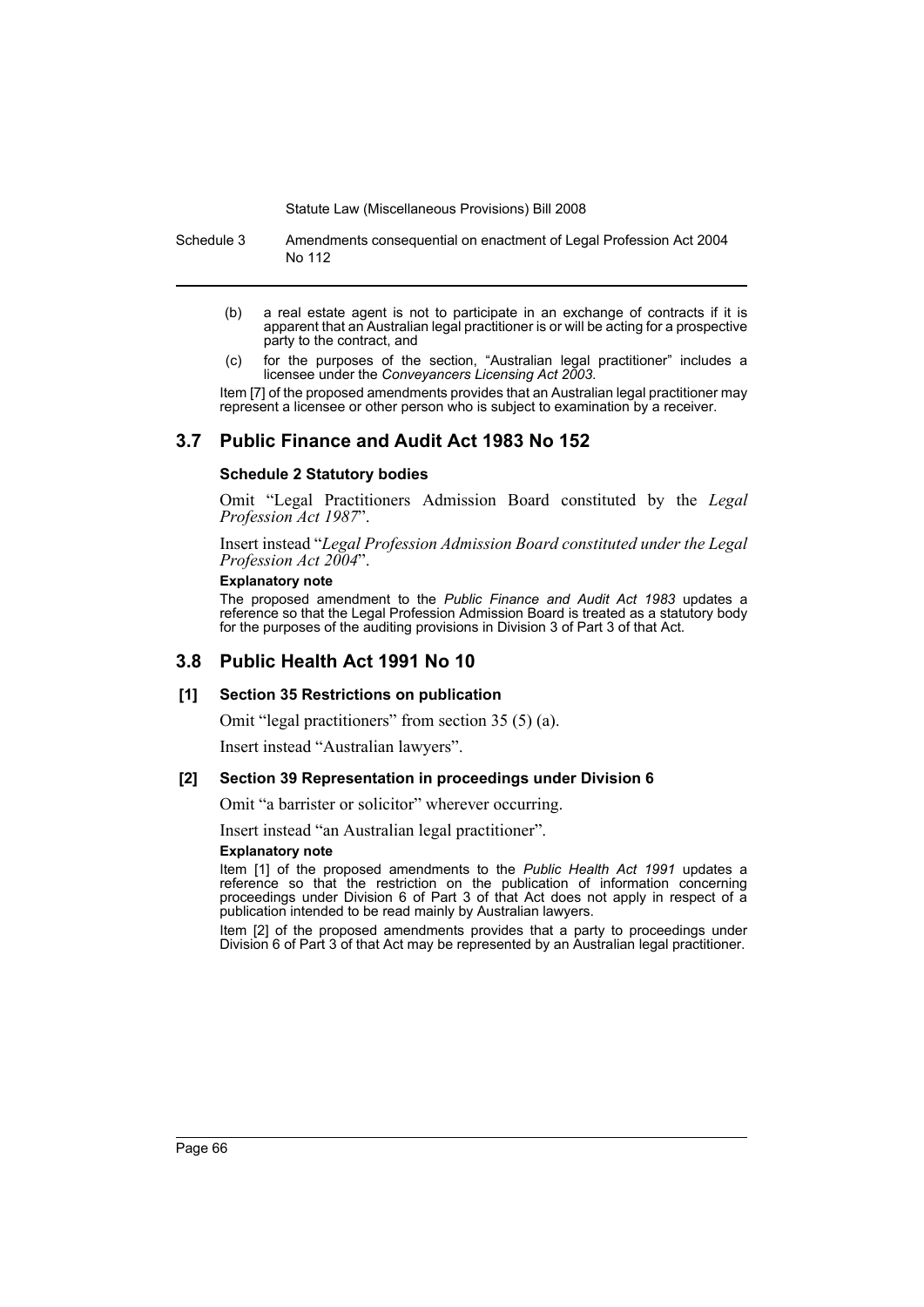Amendments consequential on enactment of Legal Profession Act 2004 No 112 Schedule 3

## **3.9 Registered Clubs Act 1976 No 31**

#### **Section 41Y Nature of inquiry**

Omit "a legal practitioner" from section 41Y (1) (b).

Insert instead "an Australian lawyer".

#### **Explanatory note**

The proposed amendment to the *Registered Clubs Act 1976* gives an Australian lawyer of at least 7 years' standing who is presiding at an inquiry in relation to a registered club certain powers and authorities conferred on a commissioner by Division 2 of Part 2 of the *Royal Commissions Act 1923* (if expressly stated in his or her instrument of appointment to preside at the inquiry).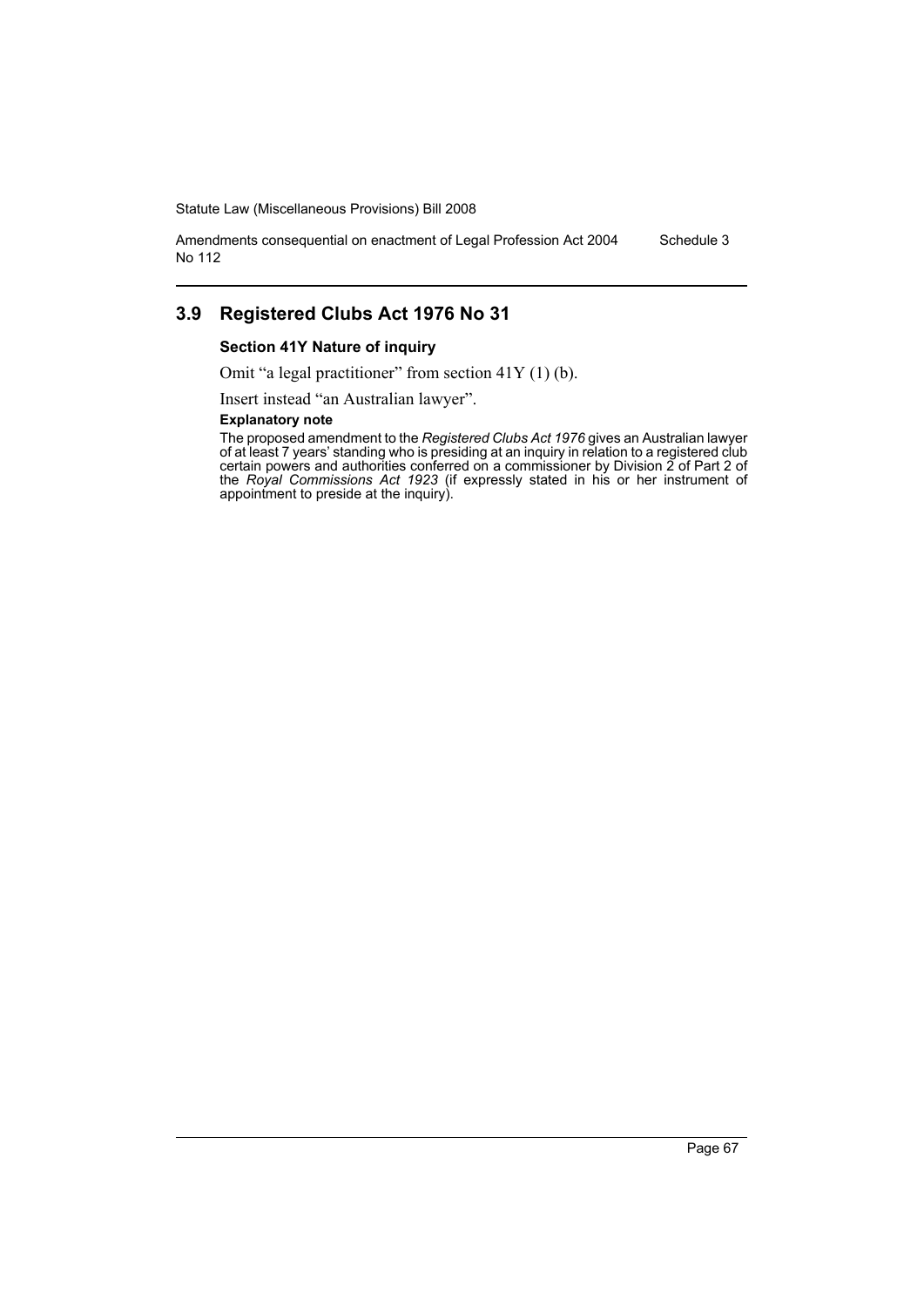Schedule 4 Repeals

# **Schedule 4 Repeals**

(Section 4)

# **Part 1 Acts that are redundant**

*Companies Act 1961* No 71 *Companies (Acquisition of Shares) (Application of Laws) Act 1981* No 62 *Companies (Administration) Act 1981* No 64 *Companies and Securities (Interpretation and Miscellaneous Provisions) (Application of Laws) Act 1981* No 63 *Companies (Application of Laws) Act 1981* No 122 *Companies (Transfer of Domicile) Act 1968* No 15 *Futures Industry (Application of Laws) Act 1986* No 66 *Securities Industry Act 1975* (1976 No 3) *Securities Industry (Application of Laws) Act 1981* No 61 *Trustees Protection Act 1931* No 28

# **Part 2 Statutory instruments that are redundant**

*Catchment Management Authorities (Savings and Transitional) Regulation 2004 Farm Produce (Savings and Transitional) Regulation 1983 Fisheries Management (Continuation of Activities in Lowland Darling River Catchment) Interim Order 2004 Number 2 Fisheries Management (Continuation of Activities in Lowland Darling River Catchment) Interim Order 2005 Number 1 Fisheries Management (Continuation of Activities Relating to Southern Bluefin Tuna) Interim Order 2004 Fisheries Management (Continuation of Activities Relating to Southern Bluefin Tuna) Interim Order 2005 Gaming Machines (Savings and Transitional) Regulation 2002 Law and Justice Foundation (Transitional) Regulation 2000 Parliamentary Contributory Superannuation (Savings and Transitional) Regulation 1999 Privacy and Personal Information Protection (Transitional) Regulation 1999 Probate and Administration Regulation 2003 Rural Lands Protection (Savings and Transitional) Regulation 2001 Southern Cross University (Transitional) Regulation 1994*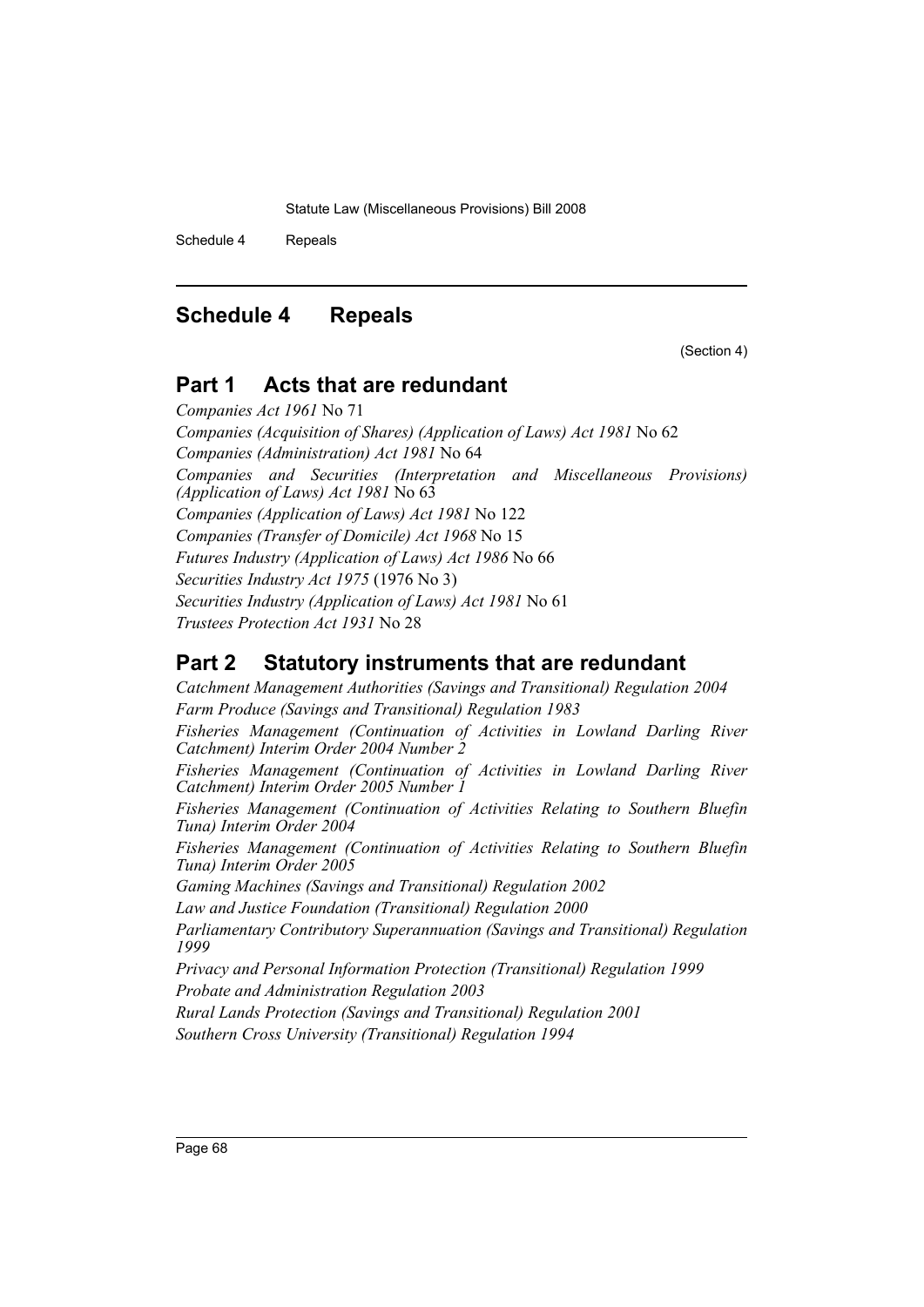Repeals Schedule 4

## **Part 3 Acts or provisions of Acts or instruments that contain only amendments that are commenced or are unincorporable**

**Note.** Section 30 (2) (c) of the *Interpretation Act 1987* ensures that, when an Act or statutory rule is repealed, no amendment or validation made by the Act or statutory rule is affected. (Section 5 (6) of that Act applies section 30 to environmental planning instruments.)

#### **Name of Act** Extent of repeal

| Apiaries Amendment Act 2006 No 99                                                                                               | Section 5 and Schedule 1 [1]–[8],<br>$[10]$ – $[18]$ , $[20]$ and $[22]$ – $[31]$ ,<br>Schedule $2$ [1], [3] and [4] and<br>Schedule 3                                                          |
|---------------------------------------------------------------------------------------------------------------------------------|-------------------------------------------------------------------------------------------------------------------------------------------------------------------------------------------------|
| Coal Acquisition Legislation Repeal Act 2007<br>No 62                                                                           | Section 3 and Schedules 1 and 2                                                                                                                                                                 |
| Coal Mine Health and Safety Act 2002 No 129                                                                                     | Sections 223 and 224 and<br>Schedules 1 and 2                                                                                                                                                   |
| Community Justice Centres Amendment Act 2007<br>No 70                                                                           | Schedule [1]-[3], [5], [6], [9]-[16],<br>$[19]$ , $[21]$ – $[29]$ , $[31]$ and $[34]$ – $[39]$<br>and Schedule 2.3                                                                              |
| Confiscation of Proceeds of Crime Amendment Act<br>2005 No 73                                                                   | Whole Act                                                                                                                                                                                       |
| Courts and Other Legislation Amendment Act 2007<br>No 73                                                                        | Schedules 1, 3, 4 $[1]$ – $[8]$ and<br>$[10]$ – $[32]$ and 5                                                                                                                                    |
| Criminal Legislation Amendment Act 2007 No 57                                                                                   | Section 4 and Schedules 1–3 and<br>4 [1] and [7]-[12]                                                                                                                                           |
| Electricity (Consumer Safety) Act 2004 No 4                                                                                     | Section 58 and Schedules 2, 3 and 4                                                                                                                                                             |
| Health Legislation Amendment Act 2007 No 89                                                                                     | Section 3 and Schedules 1 and 2.1 [2]<br>and $2.2 - 2.14$                                                                                                                                       |
| <b>Local Government and Environmental Planning</b><br>and Assessment Amendment (Transfer of Functions)<br><i>Act 2001</i> No 93 | Section 5 and Schedule 1 [1]–[3] and<br>$[5]$ – $[16]$ , Schedule 2 $[1]$ , $[4]$ ,<br>$\left[7\right]$ - $\left[10\text{A}\right]$ , $\left[14\right]$ and $\left[15\right]$ and<br>Schedule 3 |
| Mental Health Act 2007 No 8                                                                                                     | Section 199 and Schedule 7                                                                                                                                                                      |
| <i>Payroll Tax Act 2007</i> No 21                                                                                               | Section 105 and Schedule 4                                                                                                                                                                      |
| Pharmacy Practice Act 2006 No 59                                                                                                | Section 156 and Schedule 7                                                                                                                                                                      |
| <i>Photo Card Act 2005</i> No 20                                                                                                | Schedule 2.1, 2.2 [2] and [3], 2.3 [1]<br>and $2.4$                                                                                                                                             |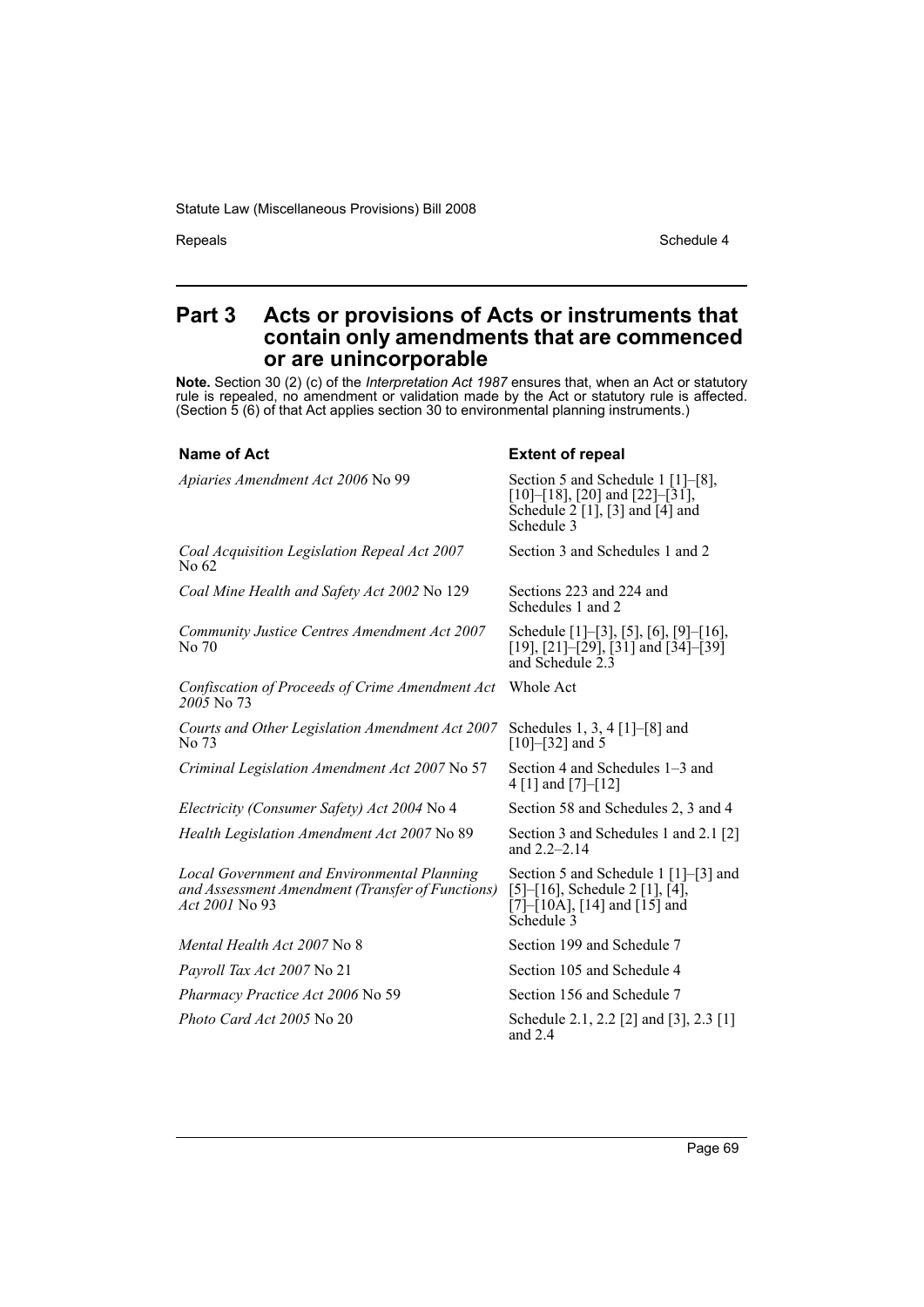*Registered Clubs Amendment Act 2006* No 103 Schedule 1 [1]–[10], [12], [13],

Schedule 4 Repeals

**Name of Act Extent of repeal** 

 $\bar{[}54\bar{]}$ 

[81]–[88]

Whole Act

Schedules 2-4

[27]–[33], [38]–[43], [49]–[52] and

[8]–[42], [44], [45], [47]–[49],  $[51]$ – $[53]$ ,  $[55]$ – $[64]$ ,  $[66]$ – $[79]$  and

Clause 13 and Schedule 4

Section 42 and Schedule 2

Sections 11, 19 and 34 and

Section 21 and Schedule 1

8.27 [1]–[4] and [6], 8.28 and 8.29

*Security Industry Amendment Act 2005* No 63 Section 4 and Schedule 1 [1]–[4],

*Sheriff Act 2005* No 6 Section 17 (2) and Schedule 1

*State Environmental Planning Policy (Major Projects) 2005*

*State Property Authority Act 2006* No 40 Section 24 and Schedule 3

*Stock Diseases Amendment (Artificial Breeding) Act 2004* No 35

*Sydney 2009 World Masters Games Organising Committee Act 2005* No 65

*Totalizator Agency Board Privatisation Act 1997* No 43

*Uniting Church in Australia Act 1977* No 47 Schedule 3

*Water Efficiency Labelling and Standards (New South Wales) Act 2005* No 12

*Water Management Act 2000* No 92 Schedule 8.1–8.14, 8.16–8.26,

*World Youth Day Act 2006* No 106 Section 60 and Schedule 2

#### **Explanatory note**

Part 1 repeals Acts that are redundant.

Part 2 repeals statutory instruments that are redundant.

Part 3 repeals Acts or provisions of Acts or instruments that contain only:

- (a) commenced amendments to other Acts or instruments, or
- (b) uncommenced amending provisions that cannot be commenced because the Act or instrument that they amend has been repealed or has been amended in such a way that they are unincorporable (as in the case of Schedule 2.7, 2.8, 2.10 [1], 2.15 and 2.17 to the *Coal Mine Health and Safety Act 2002* and Schedule 4.3 [1] to the *Electricity (Consumer Safety) Act 2004*).

In relation to the repeal of amending Acts or amending provisions, it should be noted that the Acts or provisions are repealed simply to rationalise the legislation in force and that the repeals have no substantive effect on the amendments made by the Acts or provisions, or any associated provisions. The Acts that were amended by the Acts being repealed are up-to-date on the NSW legislation website maintained by the Parliamentary Counsel's Office (www.legislation.nsw.gov.au).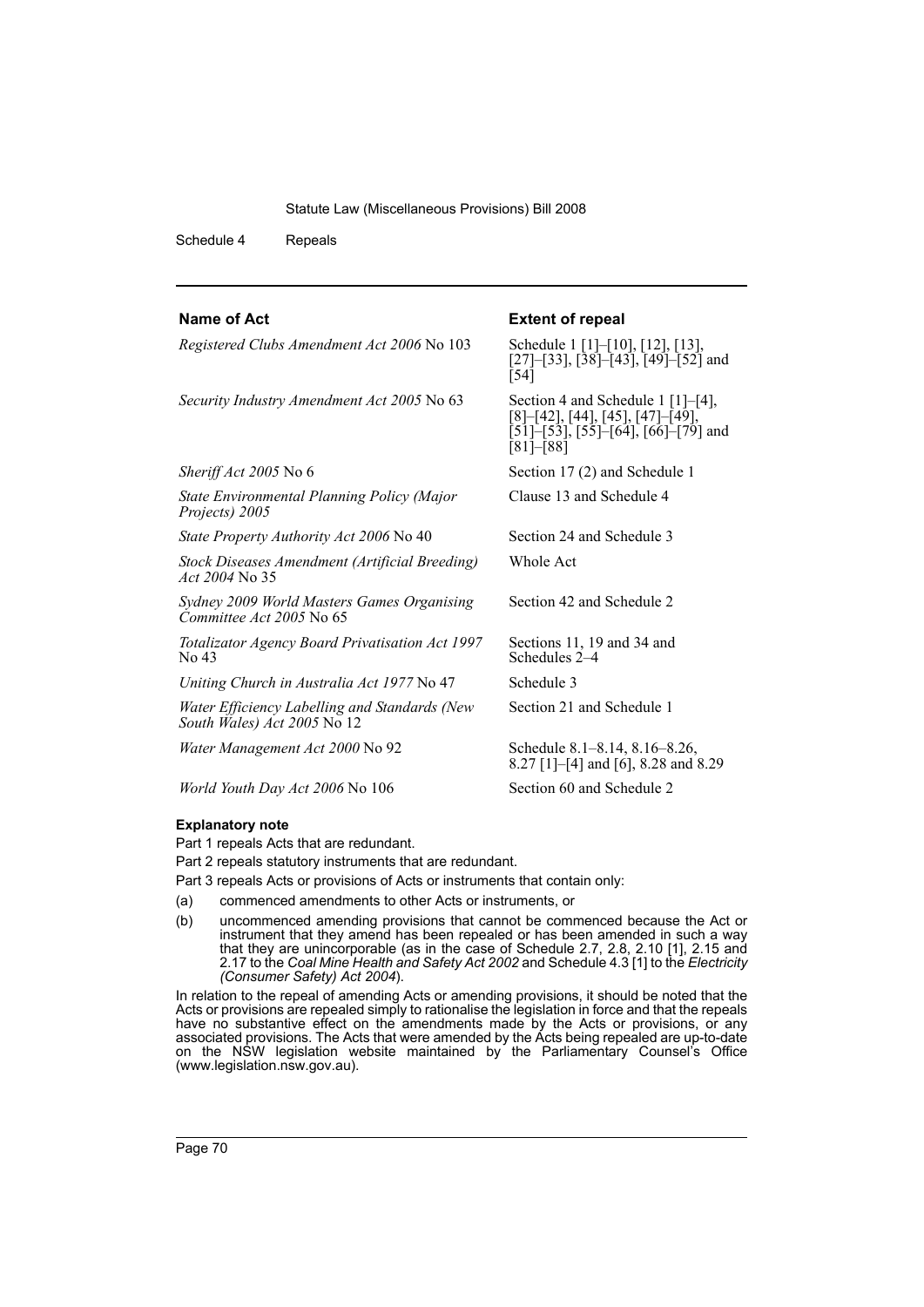Repeals Schedule 4

Section 30 (2) of the *Interpretation Act 1987* ensures that the following matters are not affected when an Act or statutory rule is amended or repealed:

- (a) the proof of any past act or thing,
- (b) any right, privilege, obligation or liability saved by the operation of the Act or statutory rule,
- (c) any amendment or validation made by the Act or statutory rule,
- (d) the operation of any savings or transitional provision contained in the Act or statutory rule.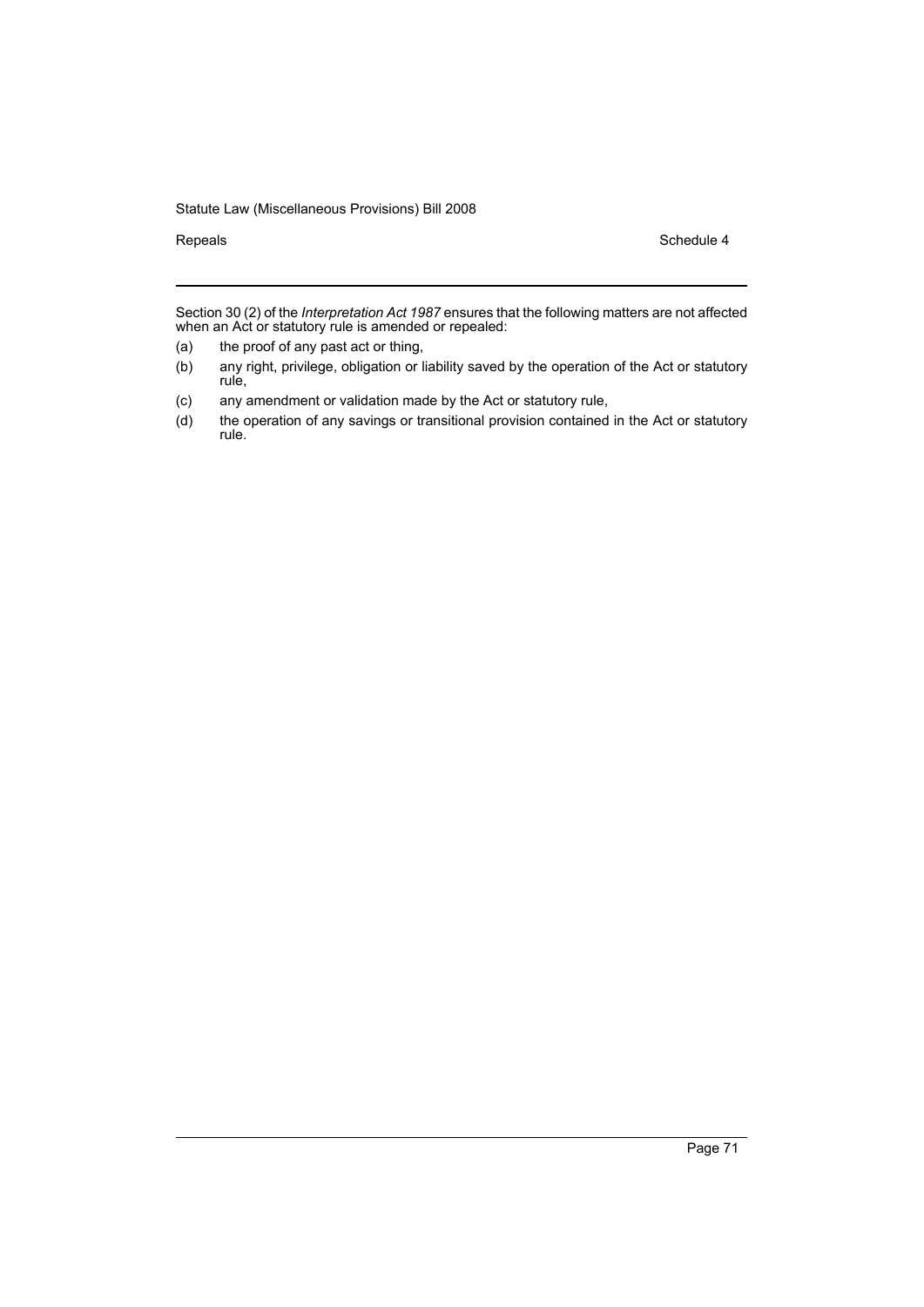Schedule 5 General savings, transitional and other provisions

# **Schedule 5 General savings, transitional and other provisions**

(Section 5)

# **1 Effect of amendment of amending provisions**

- (1) An amendment made by Schedule 1 or 2 to an amending provision contained in an Act is, if the amending provision has commenced before the date of assent to this Act, taken to have effect as from the commencement of the amending provision (whether or not the amending provision has been repealed).
- (2) In this clause:

*amending provision* means a provision of an Act that makes a direct amendment to an Act by:

- (a) the repeal or omission of matter contained in the amended Act without the insertion of any matter instead of the repealed or omitted matter, or
- (b) the omission of matter contained in the amended Act and the insertion of matter instead of the omitted matter, or
- (c) the insertion into the amended Act of matter, not being matter inserted instead of matter omitted from the Act.

### **Explanatory note**

This clause ensures that certain amendments, including amendments correcting errors in technical provisions (for example, headings indicating the section to be amended or directions as to where a new section is to be inserted) and rectifying minor drafting errors (for example, corrections in numbering of provisions, correction or insertion of cross-references, omission of unnecessary matter or insertion of omitted matter), will be taken to have commenced on the date the amendments to which they relate commenced.

# **2 Effect of amendment or repeal on acts done or decisions made**

Except where it is expressly provided to the contrary, if this Act:

- (a) amends a provision of an Act or an instrument, or
- (b) repeals and re-enacts (with or without modification) a provision of an Act or an instrument,

any act done or decision made under the provision amended or repealed has effect after the amendment or repeal as if it had been done or made under the provision as so amended or repealed.

### **Explanatory note**

This clause ensures that the amendment or repeal of a provision will not, unless expressly provided, vitiate any act done or decision made under the provision as in force before the amendment or repeal.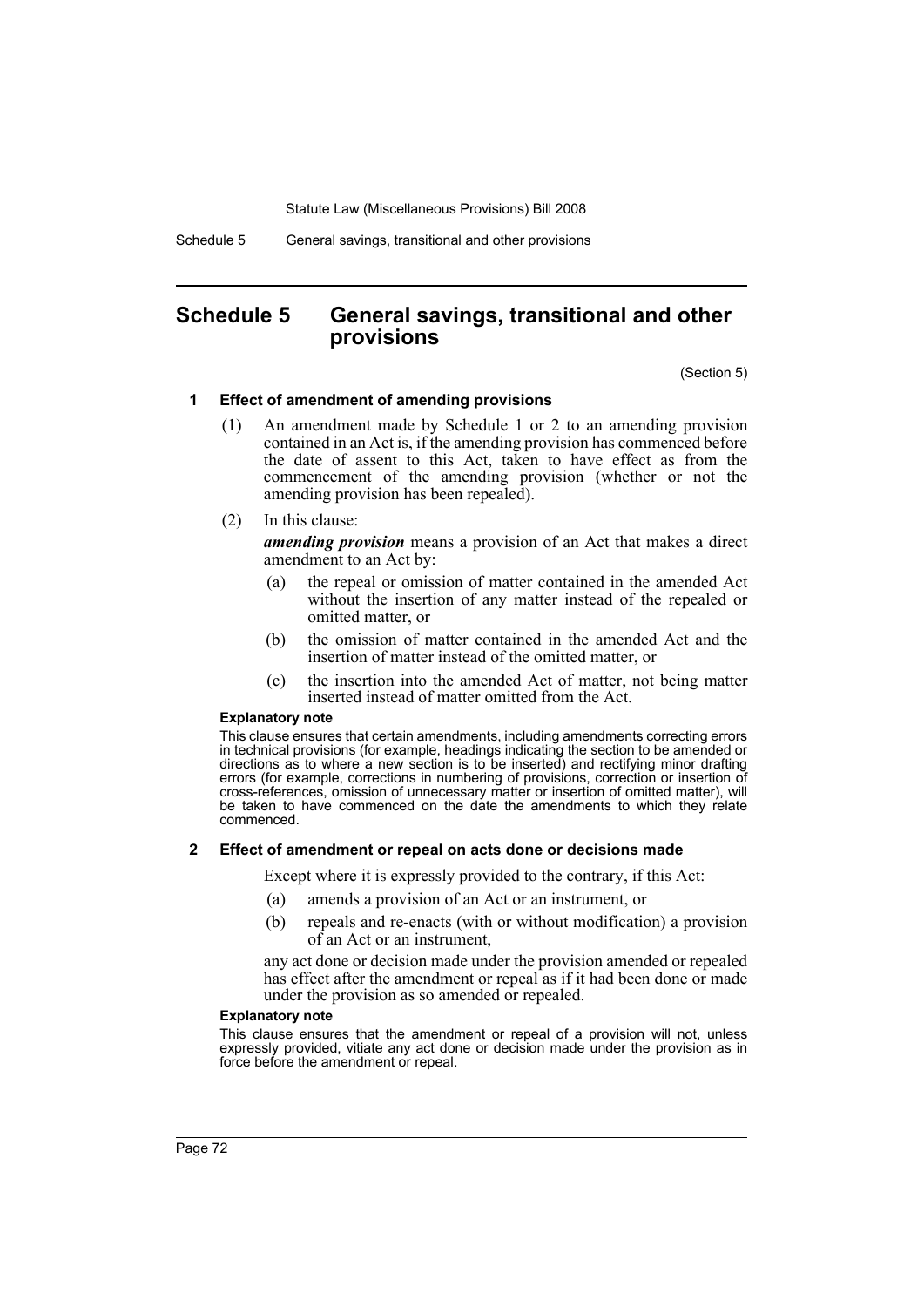# General savings, transitional and other provisions Schedule 5

# **3 Application of Interpretation Act 1987 to amendments to statutory rules**

Sections 39, 40 and 41 of the *Interpretation Act 1987* do not apply to any amendments to statutory rules made by this Act.

#### **Explanatory note**

This clause makes it clear that certain provisions concerning the making, tabling and disallowance of statutory rules do not apply to amendments to statutory rules made by the proposed Act.

### **4 Effect of amendment on instruments**

- (1) Except where expressly provided to the contrary, any instrument made under an Act amended by this Act, that is in force immediately before the commencement of the amendment, is taken to have been made under the Act as amended.
- (2) The amendment of an instrument by this Act does not prevent its later amendment or repeal by another instrument.

#### **Explanatory note**

Subclause (1) ensures that, unless expressly provided, any instrument that is in force and made under a provision of an Act that is amended or substituted by the proposed Act will be taken to have been made under the Act as amended.

Subclause (2) ensures that the amendment of an instrument by the proposed Act does not prevent its later amendment or repeal by another instrument.

# **5 Revocation of repeal**

- (1) The Governor may by proclamation published in the Gazette revoke the repeal of any Act or instrument effected by this Act.
- (2) Any Act or instrument the subject of a proclamation under subclause (1) is taken not to be, and never to have been, repealed by this Act.
- (3) Subclause (2) does not operate in respect of any Act or instrument so as:
	- (a) to affect in a manner prejudicial to any person (other than the State or an authority of the State) the rights of that person existing before the date of publication in the Gazette of the proclamation under subclause  $(1)$  in respect of that Act or instrument, or
	- (b) to impose liabilities on any person (other than the State or an authority of the State) in respect of anything done or omitted to be done before the date of publication of that proclamation.
- (4) A reference in this clause to an Act or instrument includes a reference to a provision of any Act or instrument.

#### **Explanatory note**

This clause enables the Governor, by proclamation, to revoke the repeal of any Act or instrument or the provision of any Act or instrument repealed by this Act. The Act or instrument or provision of an Act or instrument the subject of the revocation of repeal is taken not to be, and never to have been, repealed.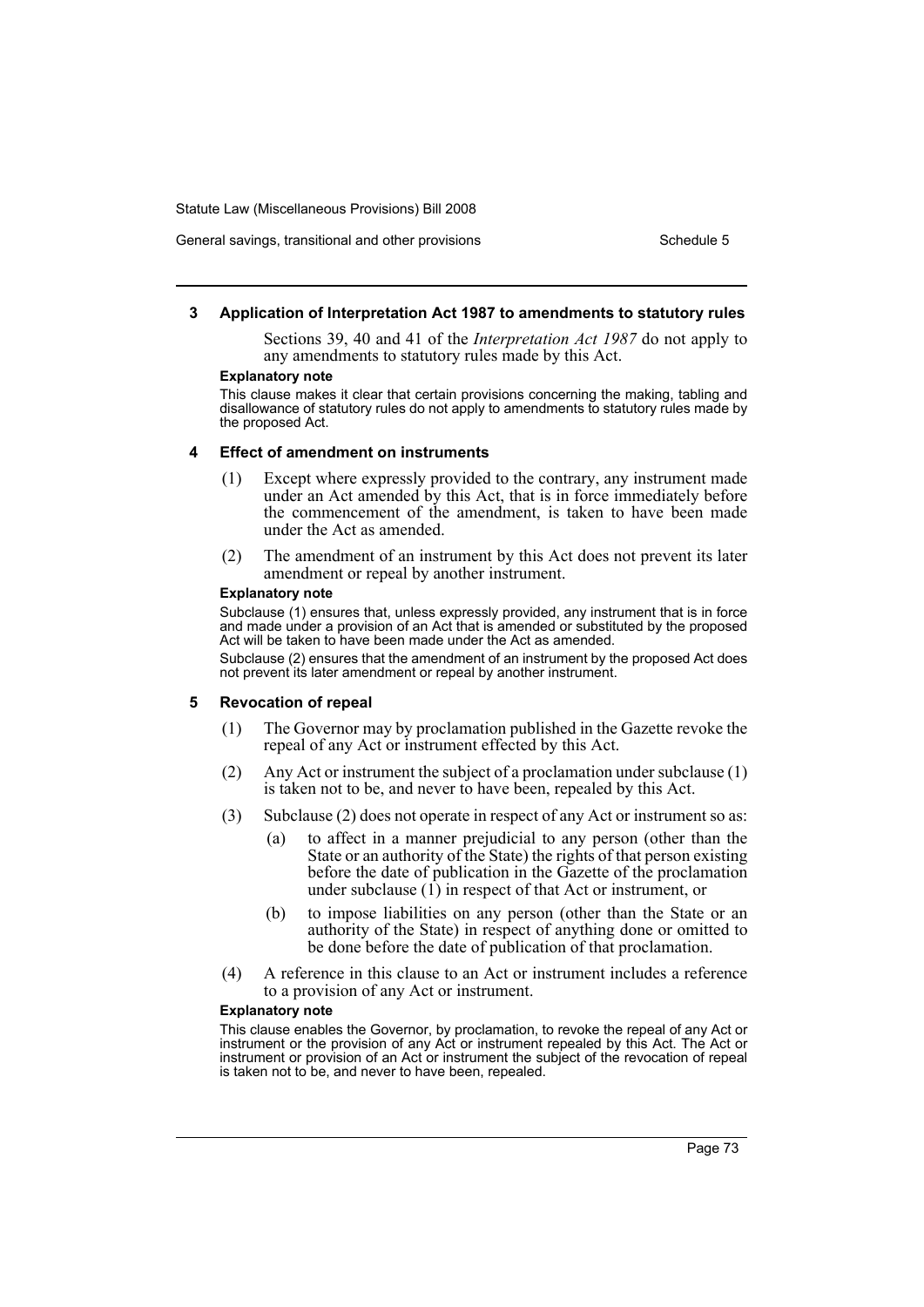Schedule 5 General savings, transitional and other provisions

# **6 Regulations**

- (1) The Governor may make regulations containing provisions of a savings or transitional nature consequent on the enactment of this Act.
- (2) Any such provision may, if the regulations so provide, take effect from the date of assent to this Act or a later date.
- (3) To the extent to which any such provision takes effect from a date that is earlier than the date of its publication in the Gazette, the provision does not operate so as:
	- (a) to affect, in a manner prejudicial to any person (other than the State or an authority of the State), the rights of that person existing before the date of its publication, or
	- (b) to impose liabilities on any person (other than the State or an authority of the State) in respect of anything done or omitted to be done before the date of its publication.

# **Explanatory note**

This clause enables the making of regulations of a savings or transitional nature having a short term effect and relating to incidental matters arising out of the proposed Act with regard to which no specific, or sufficient, provision has been made in the proposed Act.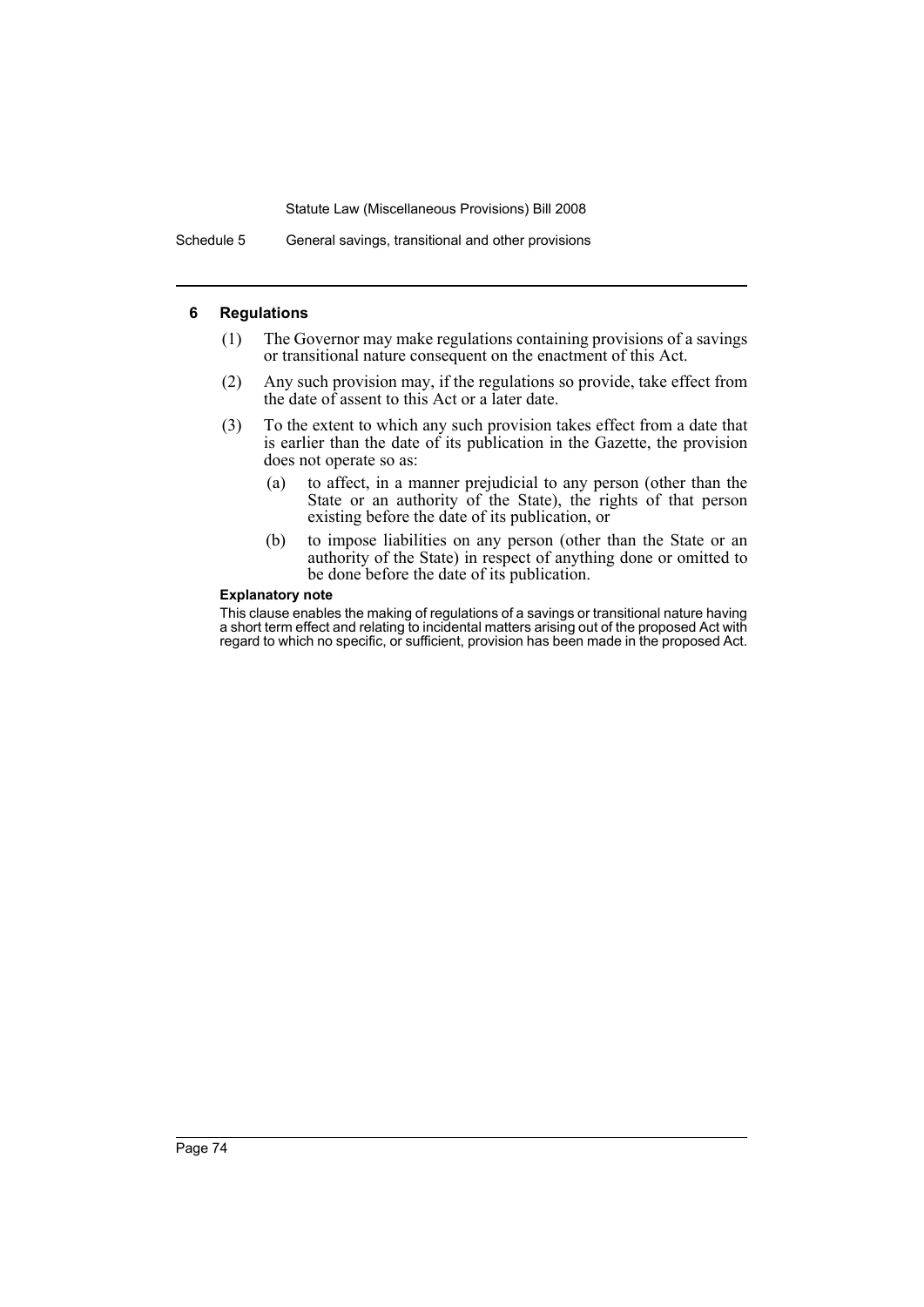Notes Schedule 5 (September 2005) in the set of the set of the set of the set of the set of the set of the set of the set of the set of the set of the set of the set of the set of the set of the set of the set of the set o

# **Notes**

**Index of Acts and instruments amended by Schedules 1–3** *Aboriginal Land Rights Act 1983* No 42—Schedule 1 *Agricultural Industry Services Act 1998* No 45—Schedule 1 *Armidale Dumaresq Local Environmental Plan 2008*—Schedule 2 *Australian Museum Trust Act 1975* No 95—Schedule 1 *Betting Tax Act 2001* No 43—Schedule 2 *Births, Deaths and Marriages Registration Act 1995* No 62—Schedule 1 *Bombala Local Environmental Plan 1990*—Schedule 2 *Building and Construction Industry Security of Payment Act 1999* No 46— Schedule 2 *Cabonne Local Environmental Plan 1991*—Schedule 2 *Casino, Liquor and Gaming Control Authority Act 2007* No 91—Schedule 2 *Children and Young Persons (Care and Protection) Act 1998* No 157—Schedule 2 *Coal Acquisition (Compensation) Arrangements 1985*—Schedule 2 *Commercial Fishing Environmental Impact Statement Arrangements 2001*— Schedule 2 *Conargo Local Environmental Plan 1987*—Schedule 2 *Consumer Credit Administration Regulation 2002*—Schedule 2 *Conveyancers Licensing Act 2003* No 3—Schedule 1 *Conveyancing Act 1919* No 6—Schedule 2 *Coonabarabran Local Environmental Plan 1990*—Schedule 2 *Co-operatives Act 1992* No 18—Schedule 2 *Court Security Act 2005* No 1—Schedule 2 *Credit (Savings and Transitional) Regulation 1984*—Schedule 2 *Criminal Records Act 1991* No 8—Schedule 3 *Crown Advocate Act 1979* No 59—Schedule 3 *Culcairn Local Environmental Plan 1998*—Schedule 2 *Dental Practice Act 2001* No 64—Schedule 1 *Election Funding Regulation 2004*—Schedule 2 *Electricity Supply (General) Regulation 2001*—Schedule 2 *Encroachment of Buildings Act 1922* No 23—Schedule 2 *Environmental Planning and Assessment Act 1979* No 203—Schedule 2 *Environmental Planning and Assessment Regulation 2000*—Schedule 2 *Eurobodalla Rural Local Environmental Plan 1987*—Schedule 2 *Fines Act 1996* No 99—Schedule 1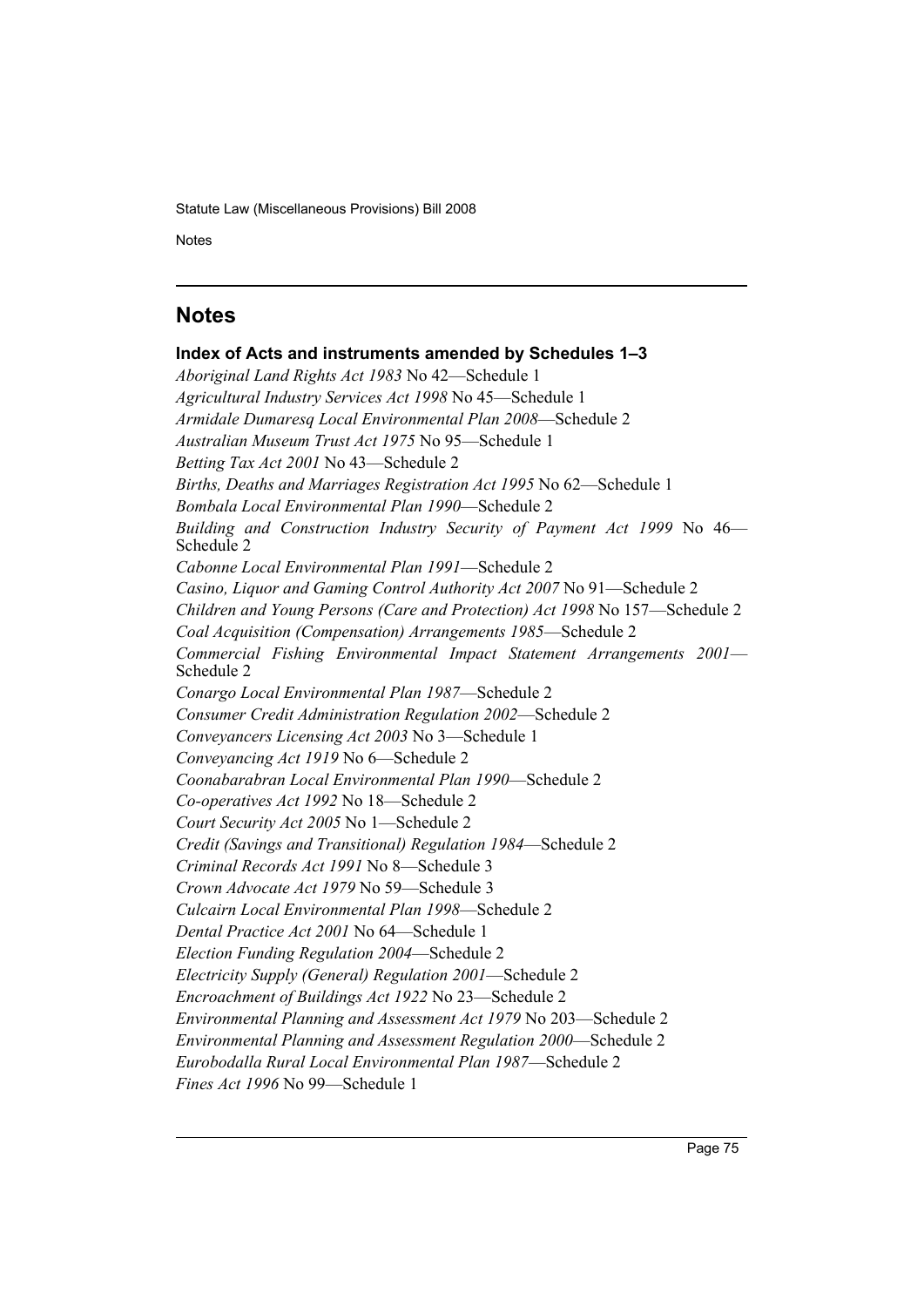**Notes** 

*Firearms Act 1996* No 46—Schedule 2 *First State Superannuation Act 1992* No 100—Schedule 1 *Forestry Act 1916* No 55—Schedule 1 *Forestry and National Park Estate Act 1998* No 163—Schedule 1 *Freedom of Information Regulation 2005*—Schedule 2 *Guardianship Act 1987* No 257—Schedule 1 *Health Services Act 1997* No 154—Schedule 2 *Holroyd Local Environmental Plan 1991*—Schedule 2 *Home Building Act 1989* No 147—Schedule 2 *Housing Act 2001* No 52—Schedule 2 *Interpretation Act 1987* No 15—Schedule 2 *Land and Environment Court Regulation 2005*—Schedule 2 *Legal Aid Commission Act 1979* No 78—Schedule 2 *Licensing and Registration (Uniform Procedures) Act 2002* No 28—Schedule 1 *Liquor Act 2007* No 90—Schedule 1 *Lithgow City Local Environmental Plan 1994*—Schedule 2 *Local Government Associations Incorporation Act 1974* No 20—Schedule 1 *Medical Practice Act 1992* No 94—Schedule 1 *Mid-Western Regional Interim Local Environmental Plan 2008*—Schedule 2 *National Parks and Wildlife Act 1974* No 80—Schedule 1 *Native Vegetation Act 2003* No 103—Schedule 1 *Nature Conservation Trust Act 2001* No 10—Schedule 1 *Newcastle City Centre Local Environmental Plan 2008*—Schedule 2 *Occupational Health and Safety Act 2000* No 40—Schedule 1 *Occupational Health and Safety Regulation 2001*—Schedule 2 *Ombudsman Act 1974* No 68—Schedule 1 *Parramatta Park Trust Regulation 2007*—Schedule 2 *Payroll Tax Act 2007* No 21—Schedule 1 *Penrith City Centre Local Environmental Plan 2008*—Schedule 2 *Pesticides Regulation 1995*—Schedule 2 *Petroleum (Onshore) Act 1991* No 84—Schedule 3 *Pharmacy Practice Act 2006* No 59—Schedule 1 *Poisons and Therapeutic Goods Regulation 2002*—Schedule 2 *Police Act 1990* No 47—Schedule 1 *Police Integrity Commission Act 1996* No 28—Schedule 2 *Police Regulation 2000*—Schedule 2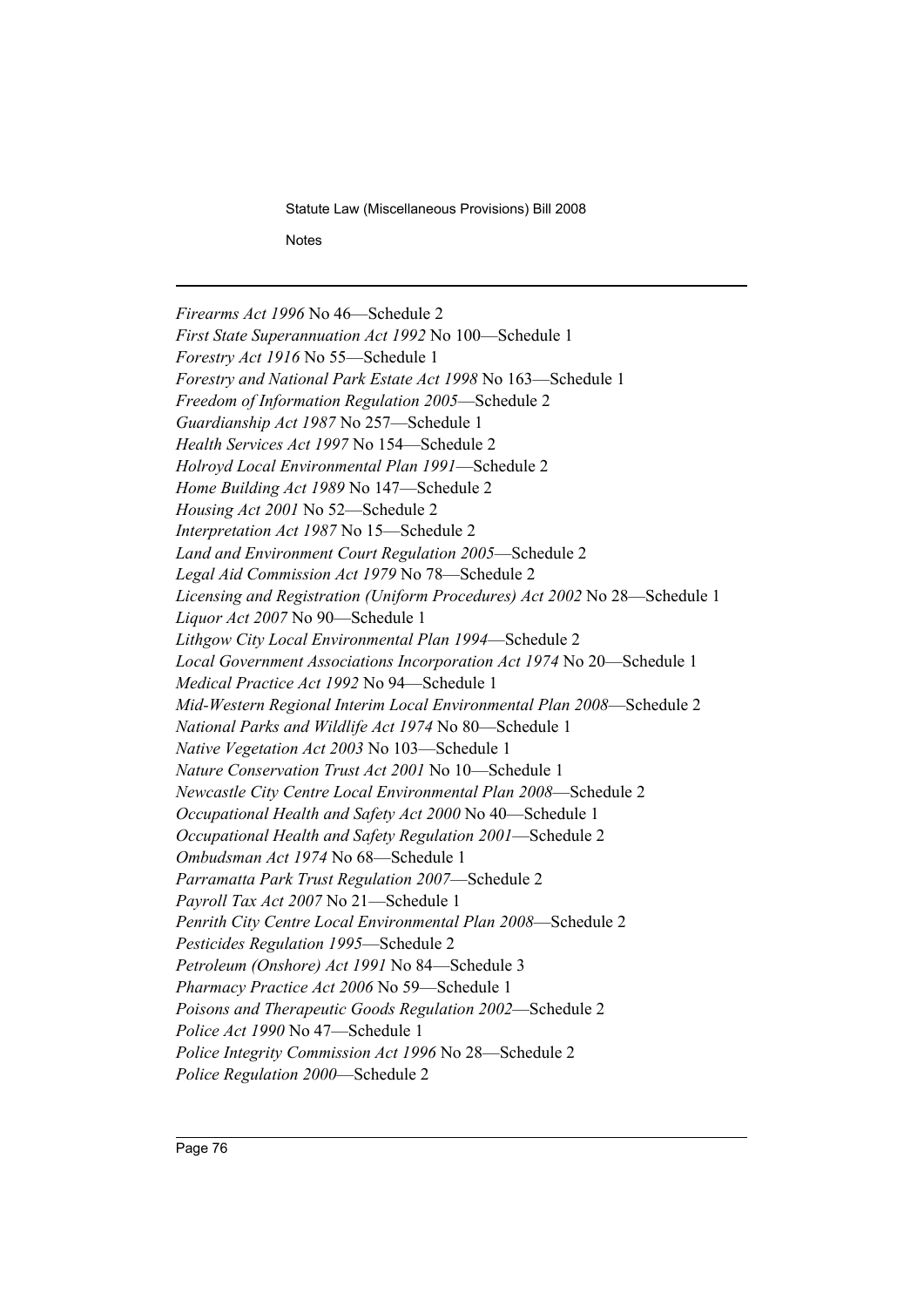Notes Schedule 5 (September 2005) in the set of the set of the set of the set of the set of the set of the set of the set of the set of the set of the set of the set of the set of the set of the set of the set of the set o

*Poultry Meat Industry Act 1986* No 101—Schedule 1 *Prisoners (Interstate Transfer) Act 1982* No 104—Schedule 3 *Probate and Administration Act 1898* No 13—Schedule 1 *Professional Standards Act 1994* No 81—Schedule 3 *Property, Stock and Business Agents Act 2002* No 66—Schedules 1 and 3 *Property, Stock and Business Agents Regulation 2003*—Schedule 2 *Protection of the Environment Operations Act 1997* No 156—Schedule 1 *Psychologists Act 2001* No 69—Schedule 2 *Public Finance and Audit Act 1983* No 152—Schedule 3 *Public Health Act 1991* No 10—Schedules 2 and 3 *Quirindi Local Environmental Plan 1991*—Schedule 2 *Racing Administration Act 1998* No 114—Schedule 2 *Registered Clubs Act 1976* No 31—Schedule 3 *Registered Clubs Amendment Act 2006* No 103—Schedule 1 *Road Transport Legislation Amendment (Car Hoons) Act 2008* No 4—Schedule 1 *Rockdale Local Environmental Plan 2000*—Schedule 2 *Rylstone Local Environmental Plan 1996*—Schedule 2 *Shops and Industries Regulation 2007*—Schedule 2 *Soil Conservation Act 1938* No 10—Schedule 1 *Sporting Injuries Insurance Regulation 2004*—Schedule 2 *Standard Instrument (Local Environmental Plans) Order 2006*—Schedule 2 *State Authorities Non-contributory Superannuation Act 1987* No 212—Schedule 1 *State Authorities Superannuation Act 1987* No 211—Schedule 1 *State Environmental Planning Policy (Infrastructure) 2007*—Schedule 2 *State Property Authority Act 2006* No 40—Schedule 1 *State Records Act 1998* No 17—Schedule 1 *Stock Diseases Act 1923* No 34—Schedule 2 *Subordinate Legislation Act 1989* No 146—Schedule 1 *Superannuation Act 1916* No 28—Schedule 1 *Surveillance Devices Act 2007* No 64—Schedule 2 *Swimming Pools Act 1992* No 49—Schedule 2 *Sydney Water Catchment Management Act 1998* No 171—Schedule 1 *Tamworth Local Environmental Plan 1996*—Schedule 2 *Terrorism (Police Powers) Act 2002* No 115—Schedule 2 *Threatened Species Conservation Act 1995* No 101—Schedule 1 *Tumbarumba Local Environmental Plan 1988*—Schedule 2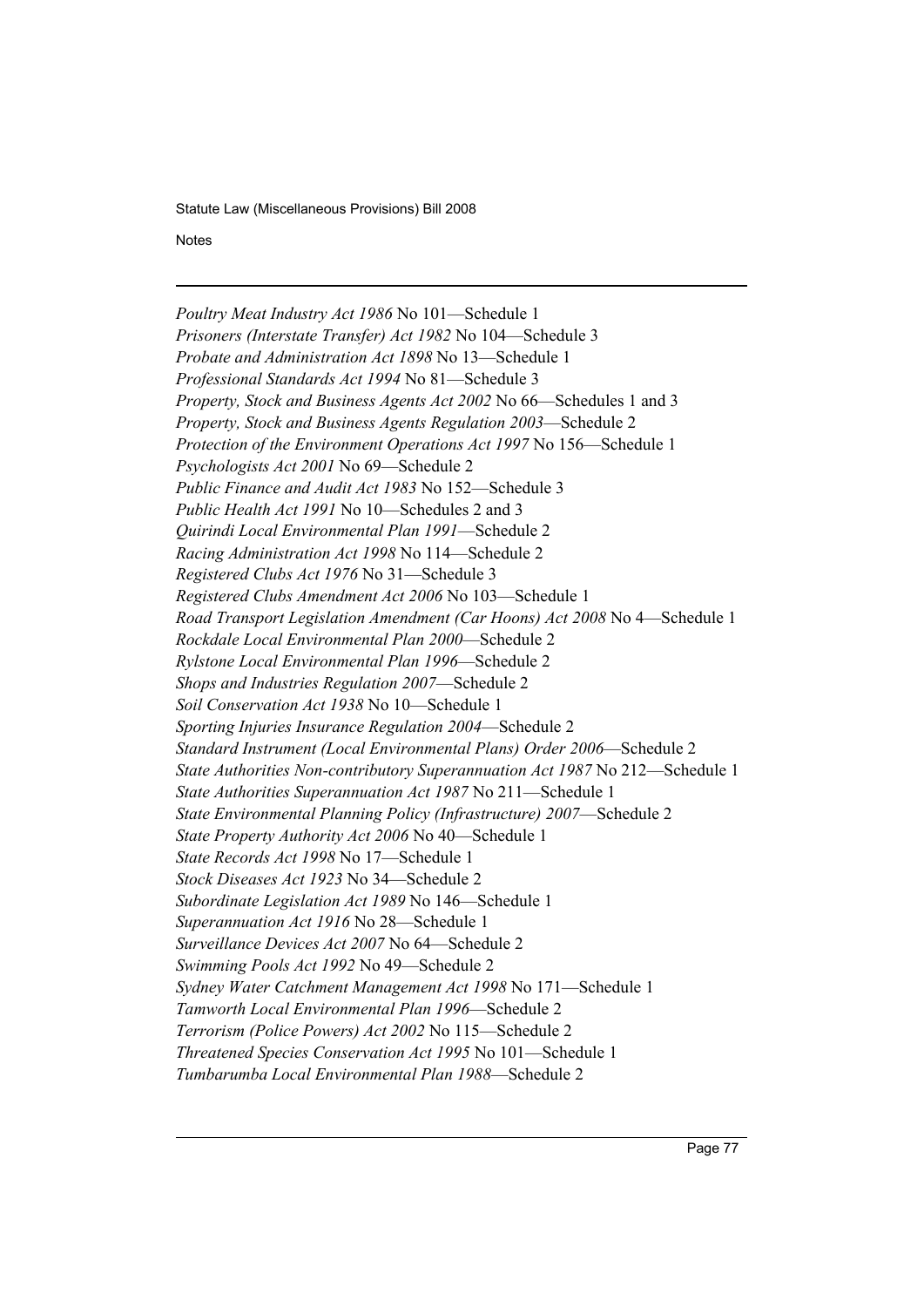**Notes** 

*Urana Local Environmental Plan 1990*—Schedule 2 *Vaulation of Land Act 1916* No 2—Schedule 1 *Waste Avoidance and Resource Recovery Act 2001* No 58—Schedule 1 *Water Sharing Plan for the Lower Lachlan Groundwater Source 2003*—Schedule 2 *Weapons Prohibition Act 1998* No 127—Schedule 2 *Weapons Prohibition Regulation 1999*—Schedule 2 *Weddin Local Environmental Plan 2002*—Schedule 2 *Wesley College Incorporation Act 1910*—Schedule 1 *World Youth Day Act 2006* No 106—Schedule 2 *Zoological Parks Board Act 1973* No 34—Schedule 1 **Index of Acts and instruments repealed by Schedule 4** *Catchment Management Authorities (Savings and Transitional) Regulation 2004 Companies Act 1961* No 71 *Companies (Acquisition of Shares) (Application of Laws) Act 1981* No 62 *Companies (Administration) Act 1981* No 64 *Companies and Securities (Interpretation and Miscellaneous Provisions) (Application of Laws) Act 1981* No 63 *Companies (Application of Laws) Act 1981* No 122 *Companies (Transfer of Domicile) Act 1968* No 15 *Confiscation of Proceeds of Crime Amendment Act 2005* No 73 *Farm Produce (Savings and Transitional) Regulation 1983 Fisheries Management (Continuation of Activities in Lowland Darling River Catchment) Interim Order 2004 Number 2 Fisheries Management (Continuation of Activities in Lowland Darling River Catchment) Interim Order 2005 Number 1 Fisheries Management (Continuation of Activities Relating to Southern Bluefin Tuna) Interim Order 2004 Fisheries Management (Continuation of Activities Relating to Southern Bluefin Tuna) Interim Order 2005 Futures Industry (Application of Laws) Act 1986* No 66 *Gaming Machines (Savings and Transitional) Regulation 2002 Law and Justice Foundation (Transitional) Regulation 2000 Parliamentary Contributory Superannuation (Savings and Transitional) Regulation 1999 Privacy and Personal Information Protection (Transitional) Regulation 1999 Probate and Administration Regulation 2003 Rural Lands Protection (Savings and Transitional) Regulation 2001*